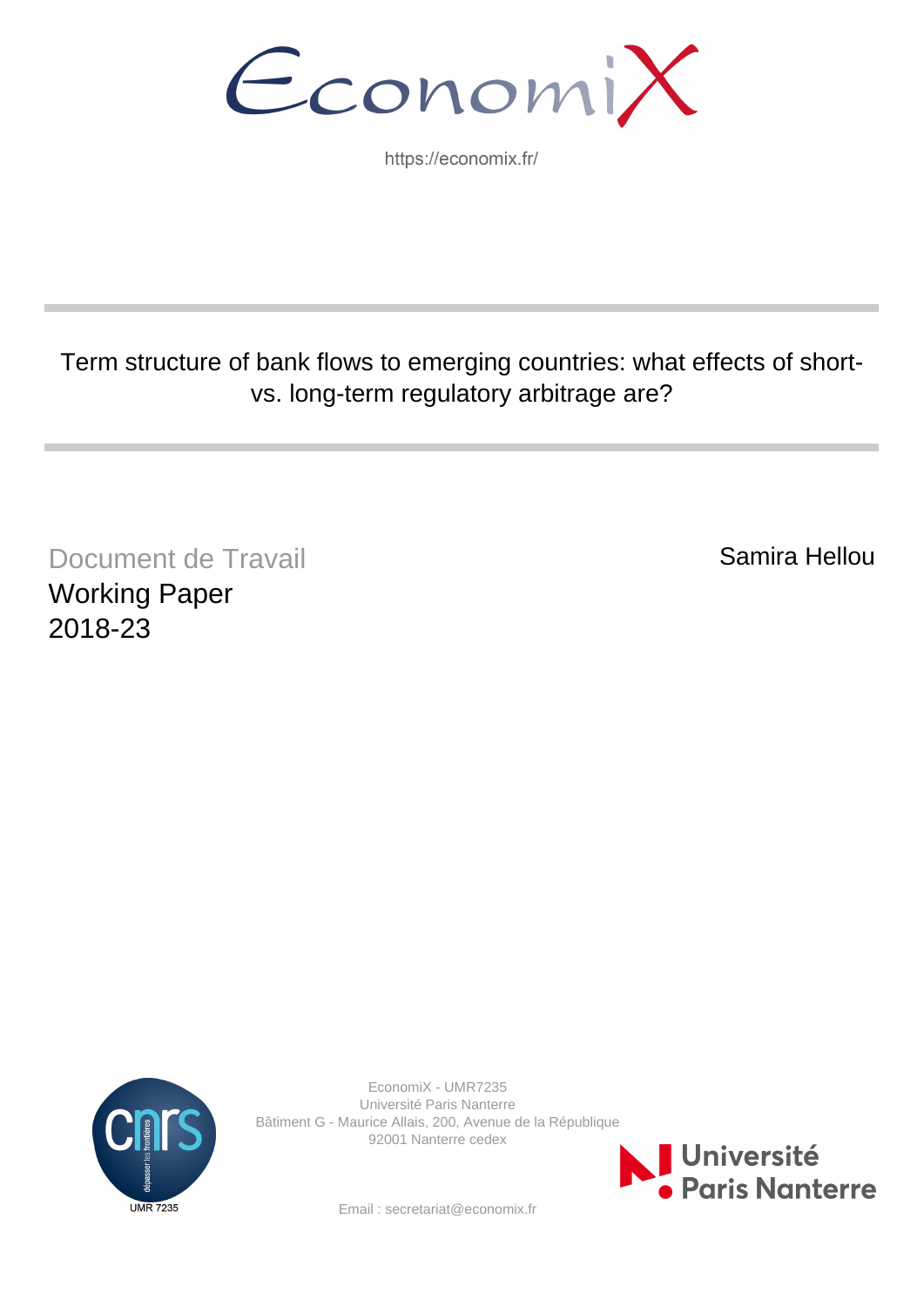# **Term structure of bank flows to emerging countries: what effects of shortvs. long-term regulatory arbitrage are?\***

Samira Hellou† *EconomiX - Université Paris Nanterre. hellou.samira@u-paris10.fr*

### **Abstract :**

Considering the literature of economic stability, the need to analyze short-term external bank flows is particularly obvious to prevent the contagion crisis. Moreover, the context of crisis has put prudential regulation at the center of the current debate in this literature. In this paper, we offer a new perspective on the role of regulation as a determinant of banking flows maturity, with a focus on the issue of short-term vs. long-term regulatory arbitrage. Indeed, regulatory arbitrage that favors short-term bank flows is a destabilizing factor of the financing of these countries as they have experienced major crises due to the external financing volatility. We adopt a macroeconomic approach to study the importance of bank regulation adjustments as a determinant of bank flows maturity from 12 developed countries to 37 emerging countries for the period 1990-2014. The results confirm the significant effect of risk-based regulation on the term structure of bank flows to emerging countries, especially to speculative countries.

*Keywords:* Regulatory arbitrage, Short-term bank flows, Emerging countries

### **Résumé :**

1

Considérant la littérature sur la stabilité économique, la nécessité d'analyser les flux bancaires externes à court terme est particulièrement évidente pour prévenir les crises de contagion. De plus, le contexte de la crise a placé la réglementation prudentielle au centre du débat actuel de cette littérature. Dans ce papier, on propose une nouvelle perspective du rôle de la règlementation bancaire, en tant que déterminant de la maturité des flux bancaires vers les pays émergents, en mettant l'accent sur la question de l'arbitrage réglementaire court terme vs. long terme. En effet, l'arbitrage réglementaire qui favorise les flux bancaires à court terme est un facteur déstabilisant du financement de ces pays étant donné qu'ils ont connu des crises majeures en raison de la volatilité du financement externe. Nous adoptons une approche macroéconomique pour étudier l'importance des ajustements de la réglementation bancaire en tant que déterminant de la maturité des flux bancaires en provenance de 12 pays développés vers 37 pays émergents pour la période 1990-2014. Les résultats confirment l'effet significatif de la réglementation basée sur le risque sur la structure par terme des flux bancaires vers les pays émergents, particulièrement, vers les pays en catégorie spéculative.

*Mots-clés :* Arbitrage réglementaire, Flux bancaires à court terme, Pays émergents. *JEL classifications :* F32, F34, G28.

<sup>\*</sup> I would like to thank Zouhair Aït Benhamou, Elena Ivona Dumitrescu, the participants at the seminar: crisis and new financial regulation (Economix, March 31th, 2017) and the 19rd INFER annual conference for useful comments and suggestions.

<sup>†</sup> Corresponding author. Tel : 33 (0)1 40 97 59 06, Fax : 33 (0) 1 40 97 41 98. EconomiX - Université Paris Nanterre, Bâtiment G, bureau 301. 200 avenue de la République, 92001 Nanterre cedex.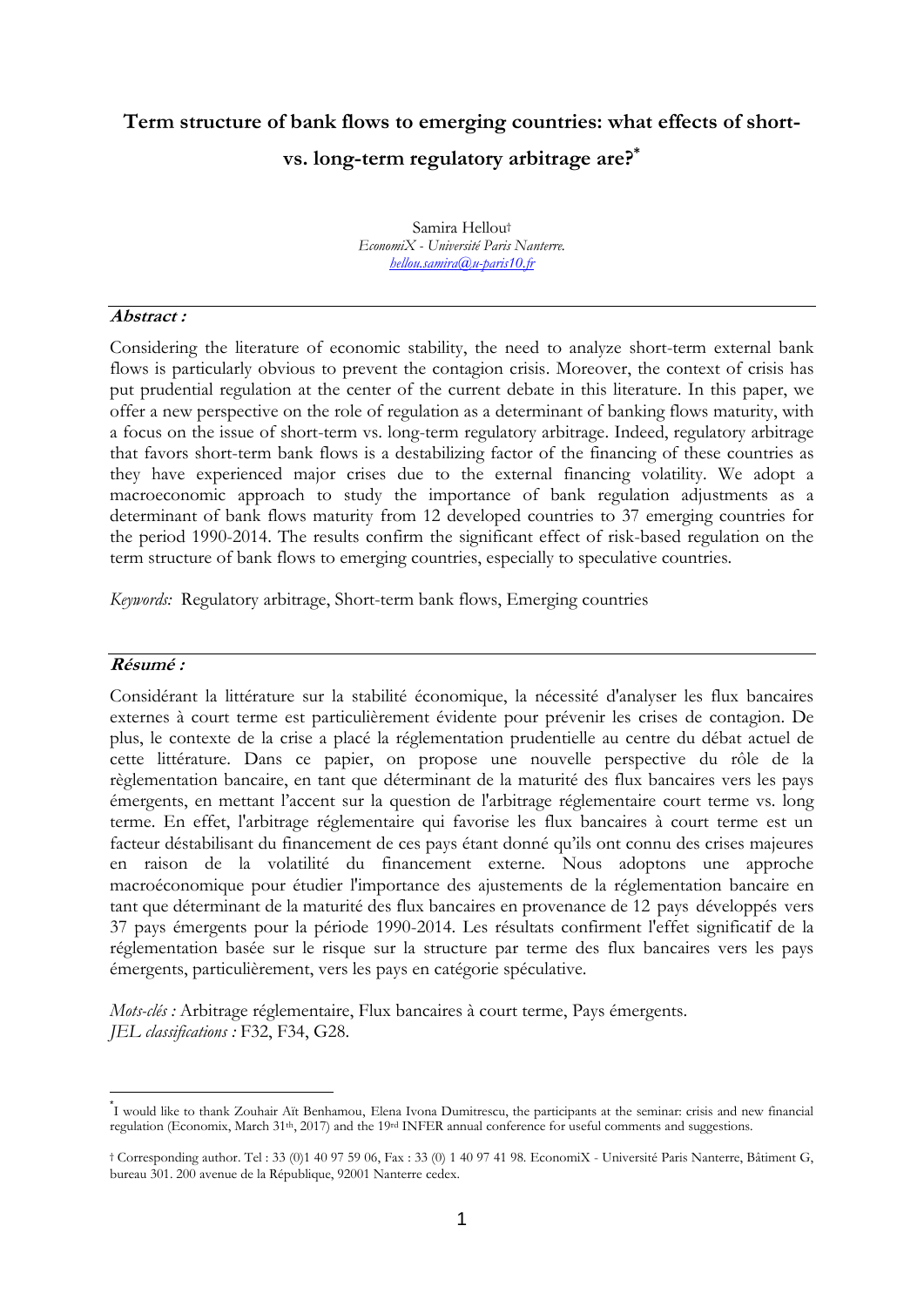#### **1. Introduction**

Considering economic stability, the need to analyze short-term external bank flows is particularly obvious to prevent the contagion crisis. In 2007, the subprime crisis dragged developed countries into recession with a downturn of economic conjuncture and a credit crunch. In this context, it is well documented that globalized banks transmit shocks across borders. Cetorelli and Goldberg (2011) show that during the global financial crisis, liquidity shocks to banking systems in advanced countries caused a contraction in lending to emerging markets (Aiyar, 2011 and 2012). Hence, a lot of attention has been directed towards recent financial crises around the world and has revealed that short-term debt can play a prominent role as an indicator of financial vulnerability. Particularly for emerging countries, empirical studies have found that short-term flows increase financial fragility and increase the probability of financial crises.

Emerging economies are usually damaged by the consequences of their excessive short term external financing and sudden stops or reversal in period of crises in emerging markets (e.g., Argentina crisis of 1994, Mexican Tequila crisis of 1994, and Asian crisis 1997). They have featured troubled financial institutions and sudden reversals of short-term capital flows, which are at the heart of Chang and Velasco (2000) models. The capital account reversal in East Asia caused a collapse in asset prices and exchange rates. Foreign creditors called in loans and depositors withdrew funds from the banks, which magnified the illiquidity of the domestic financial system. So, understanding the determinants of short-term bank flows to emerging countries is a key concern because it may have important impacts and policy implications for these countries.

In this context, banking regulation can have an effect on the maturity of bank flows as the shorter maturity is cheaper in term of regulatory requirements and easier to roll off for bank. Indeed, under Basel I, regulatory arbitrage favored short-term bank flows to emerging countries. Before the 1997 crisis, 64% of bank loans to the five countries in crisis were short-term (Bisignano, 2003). Hence, with the implementation of Basel II and Basel III, changed regulatory arbitrage opportunities could modify the structure of bank flows to emerging countries. In this perspective, we are concerned with the potential impact of the new prudential rules on the term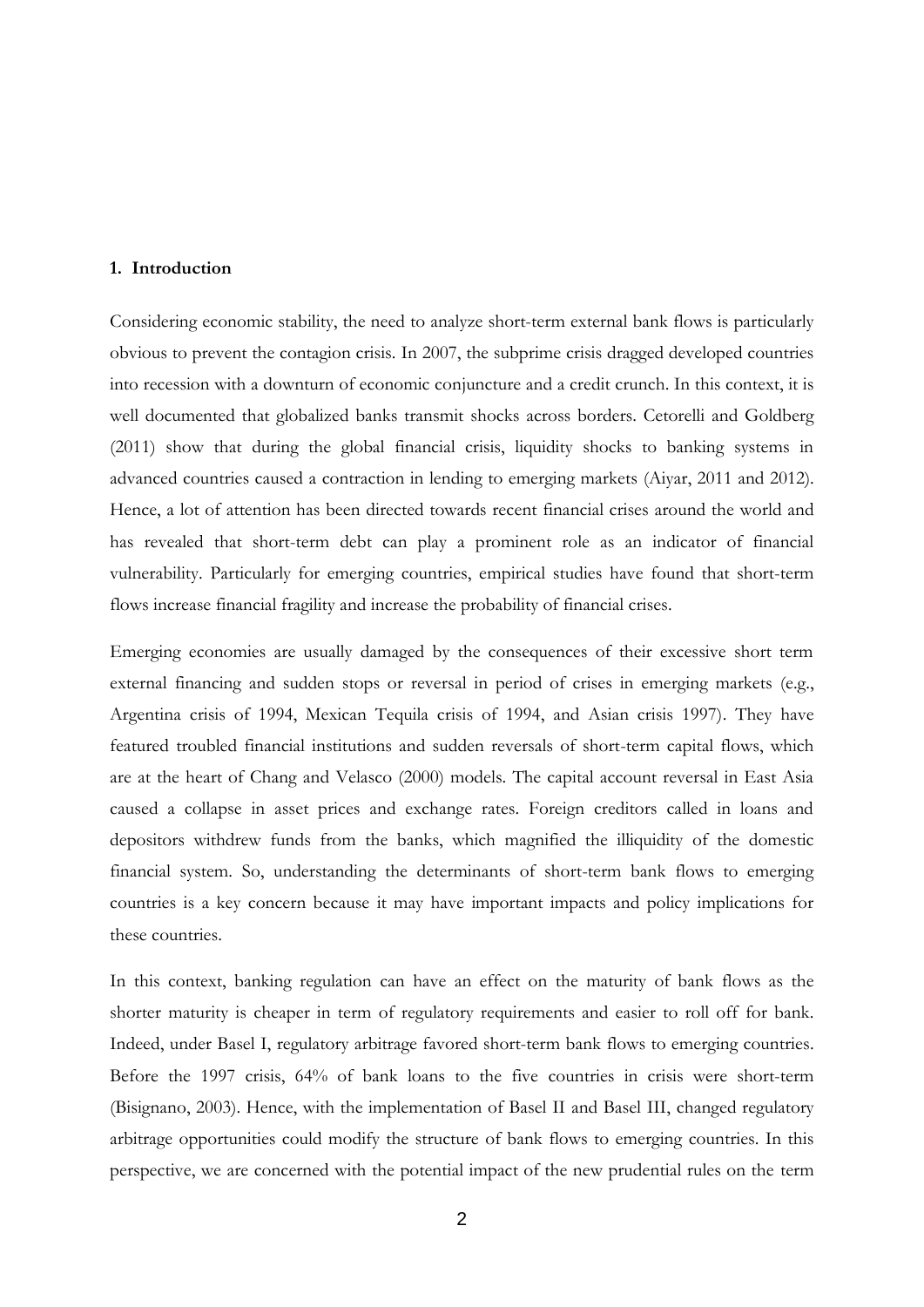structure of bank financing of emerging countries that have experienced major crises due to the volatile nature of external financing.

A first look at the data shows that there has been a steady increase of the share of short-term bank flows in total flows, what we call hereafter the term structure of bank flows. Therefore, we focus on the potential impact of the regulatory requirements on the international bank financing structure of emerging countries. Indeed, the regulatory arbitrage that promotes short- term claims is a very undermining factor of their funding. Then, based on the model of Buch and Lusinyan (2003) of international bank loans, we emphasis on the determinants of the short-term bank flows to emerging countries and focused on the importance of the adjustments in banking regulation. To extend Rodrik and Velasco (1999), Buch and Lusinyan (2003), Valev (2006 and 2007), we investigate the determinants of international debt maturity by adopting a macroeconomic approach based on the determinants of term structure of bank claims from banks located in developed countries to 37 emerging countries.

We offer a new perspective on the role of new regulation in the determinants of banking flows maturity with a regard to the question long- versus short-term regulatory arbitrage under Basel II (Basel III) and its effect to short-term bank flows to emerging countries. This paper extends the study of Buch and Lusinyan (2003) which tries to capture the effect of Basel 1 by integrating an OECD (Organisation for Economic Cooperation and Development) dummy. The purpose of our work is to make the link between the financing of these countries and financial embrittlement, specifically in terms of change in the structure of bank flows where banking regulations are involved.

To conduct the empirical model we use the BIS (Bank for international settlements) international banking statistics that allows studying lending according to the maturity of bank claims. We use cross border data of international banking claims provided by BIS and ratings of Standard & Poor's used in the evaluation of short and long term regulatory requirements.

The results of GMM in difference confirm the significant impact of regulatory requirements. In the first, we will integrate variables reflecting the criteria of regulation, OECD membership under Basel I and ratings under Basel II. Then, in order to evaluate the effect of short-term vs. longterm regulatory arbitrage, we integrate the differences between regulatory requirements in the short term and long term under the IRB approach. The results confirm the significant effect of capital requirements on the share of short-term lending to emerging countries. Finally, the comparison results of speculative grade countries vs. investment grade countries confirm that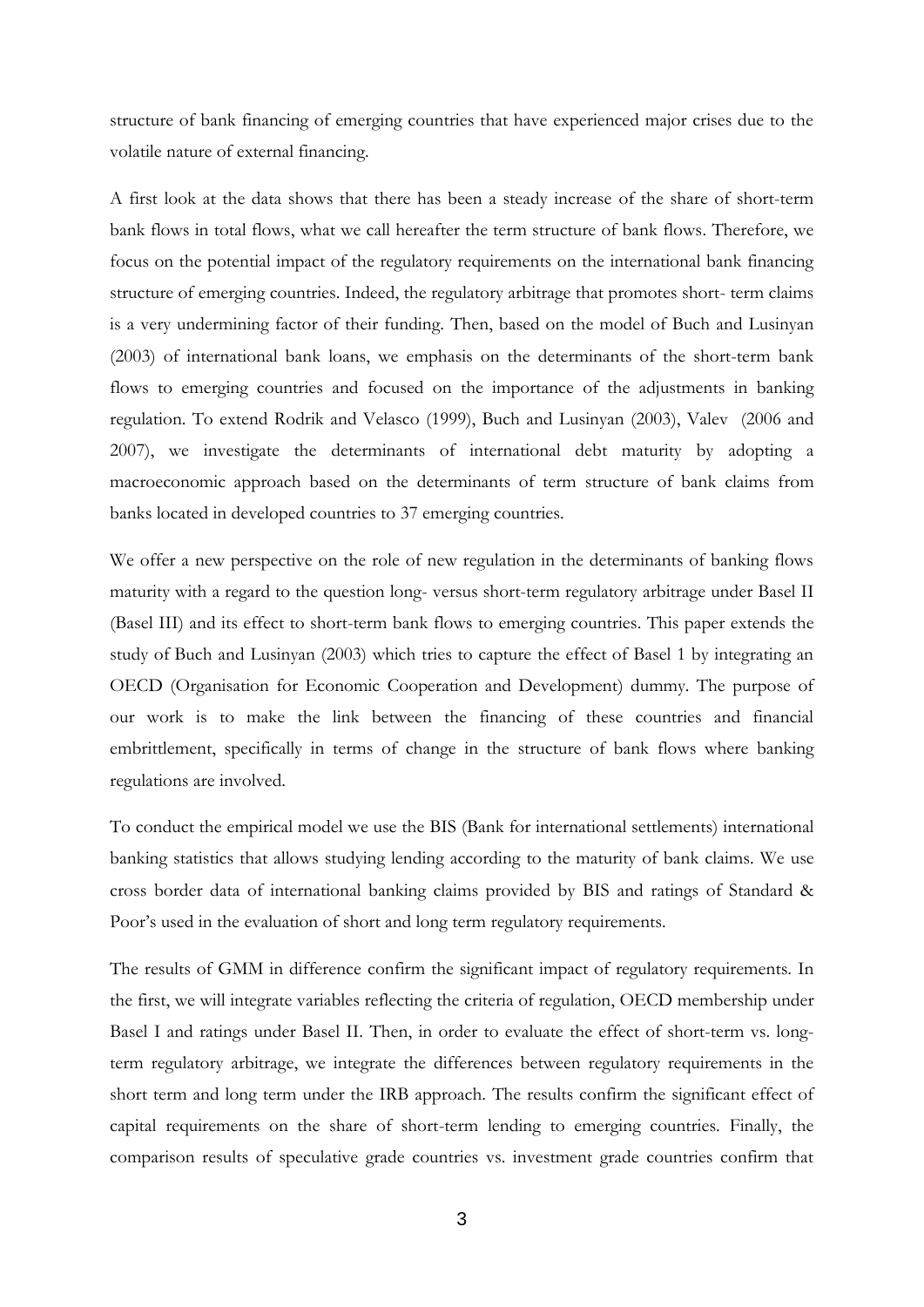speculative grade countries are influenced by the regulatory requirements, contrary to countries rated in investment grade category.

The remainder of the paper is organized as follows; the second section presents the determinants of short-term bank capital flows and stylized facts to explain the relationship between bank regulation evolution and short-term bank flows. Section 3 presents the literature review. Section 4 and  $5$  discuss the empirical model and results. Finally, the  $6<sup>th</sup>$  section presents the main results and the conclusion.

#### **2. Banking regulation and determinants of short-term bank flows to emerging countries**

Most of the literature on international bank flows is focalized in their volume in the context of pull and push factors which point to banking structure and financing as a significant determinant of investment dynamics in emerging countries; however it becomes a factor of fragility with short-term maturity by exposing countries to sharp reversal of flows. In spite of the consensus that short-term debt was a cause for 1997 crisis, the literature in the determinants of international short-term bank flows as theoretical and empirical remains very limited and does not address the effect of banking regulation arbitrage on these flows. It forms no clear consensus as to how banking regulation affects the bank flows structure of emerging countries.

This very limited literature in the determinants of international short-term bank flows requires consideration of the risk associated with foreign activities as liquidity and solvency risk captured through variables as interest rate, institutional development and GDP. Diamond and Rajan (2001) confirm that countries with poorly institutional development borrow in short term, so financial market development impacts maturity of debt, with increasing costs of short-term lending. Valev (2006 and 2007) confirms the role of the size of banks as well as the uncertainty as determinant of the maturity of loans. Buch and Lusinyan (2003) show that determinants of shortterm bank lending do not differ, significantly, between developed and developing countries. Tasić and Valev (2008, 2010) found that financial sector development, as captured by the ratio of bank credit to gross domestic product (GDP), has a positive impact on bank loan maturity.

This literature initiated by Rodrick and Velasco (1999) paper emphasize that, generally, preference for short-term loans is justified by its cheaper cost, hence our interest in regulatory requirements that increase these costs. Indeed, even if short-term financing could be less costly in the contractual sense, it will stand a risk premium and it is cheaper in term of regulatory requirements. Furthermore, default on long-term debts generates higher costs and it has an externality on long-term lenders. In what follows, we present how the change of regulatory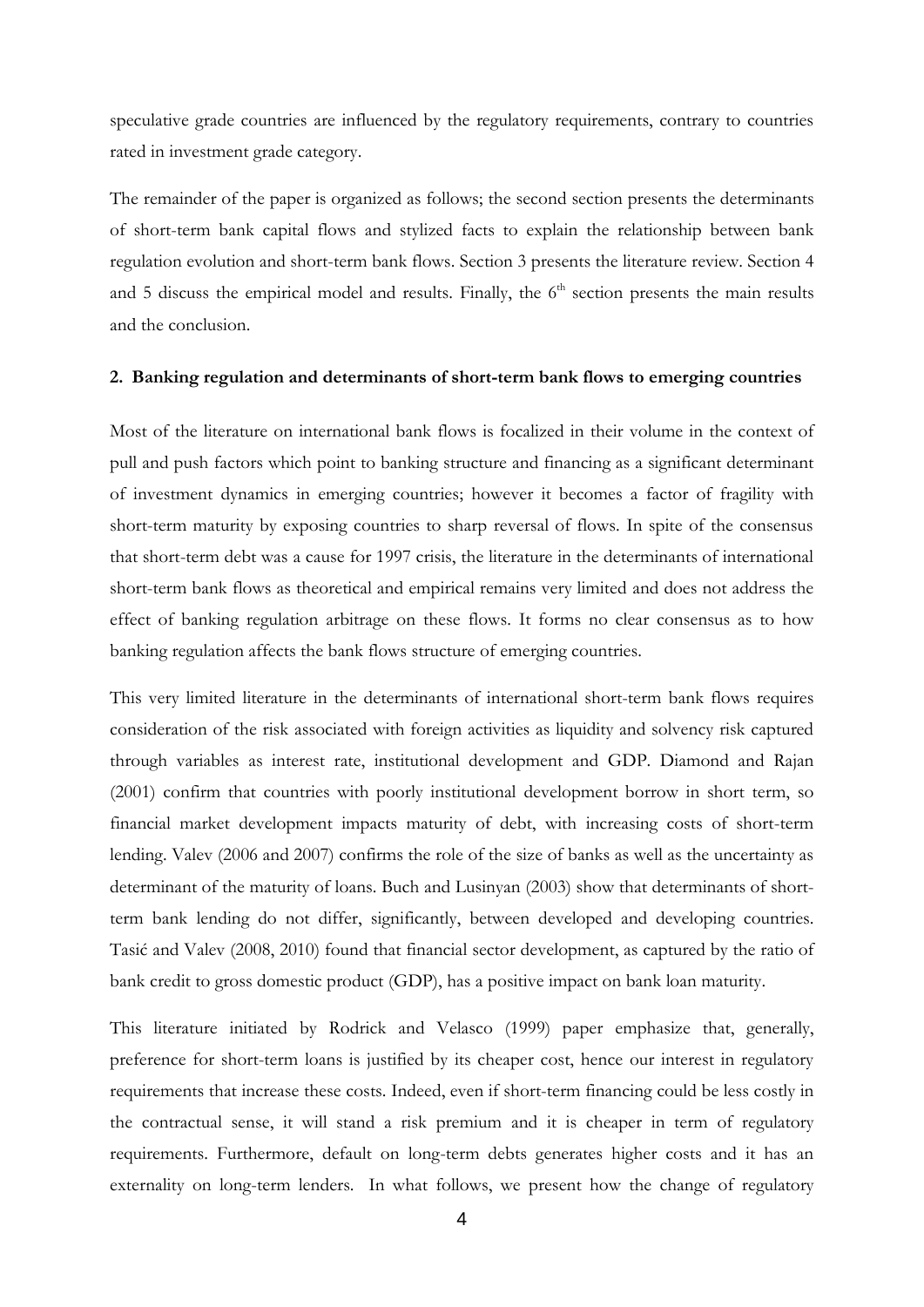restrictions and capital adequacy requirements for internationally active banks can affect the maturity of bank flows to emerging countries through the change in short-term and long-term regulatory arbitrage.

#### *2.1. Banking regulation evolution and bank flows maturity to emerging countries*

Prudential regulation of 1988, as already mentioned, played a very important role in triggering financial crises in emerging countries encouraging short-term financing that causes a sudden outflow of capital in the event of market disruptions. In this context, one may wonder about the effects of Basel II prudential regulation or changes get by Basel III on the access of emerging countries to long-term funding.

#### *Basel I: A favorable financing but vulnerable*

We mention several shortcomings to the Basel I regulations framework: the weighting of credit commitments with the established 8% Cooke was insufficiently differentiated to take into account all the complexity of the credit risk. On the other hand, it was characterized by a simple categorization based on OECD membership. This gave a wide margin of arbitration; large banks took advantage of the loopholes created by this lack of regulatory coverage to favor short-term bank flows to non-OECD emerging countries (e.g. Mexico). Indeed, factors that explain shortterm financing of emerging countries are mainly related to fixed weightings proposed by Basel I (Table 1).

These weights favor loans to the public sector for OECD countries with a rate of 0%, against loans to non-OECD countries are weighted at 100%. For the bank sector, loans to OECD emerging countries are weighted at 20%. For lending to non-OECD countries, the risk weight for loans to banks differentiates between short- and long-term lending with 20% for loans that have a maturity of less than 1 year, against 100% for long-term loans to these countries. This preferential treatment can be expected to raise the share of short-term lending to non-OECD countries, so we expect a negative link between OECD membership and the share of short-term loans. However, for the private sector, it does not offer preferential treatment for OECD or non-OECD countries.

As a result, given that the majority of emerging countries are non-OECD countries, they are penalized by prudential regulations of 1988 in the amount of loans and maturity (Table 2), which is a barrier to their access to stable international long-term financing.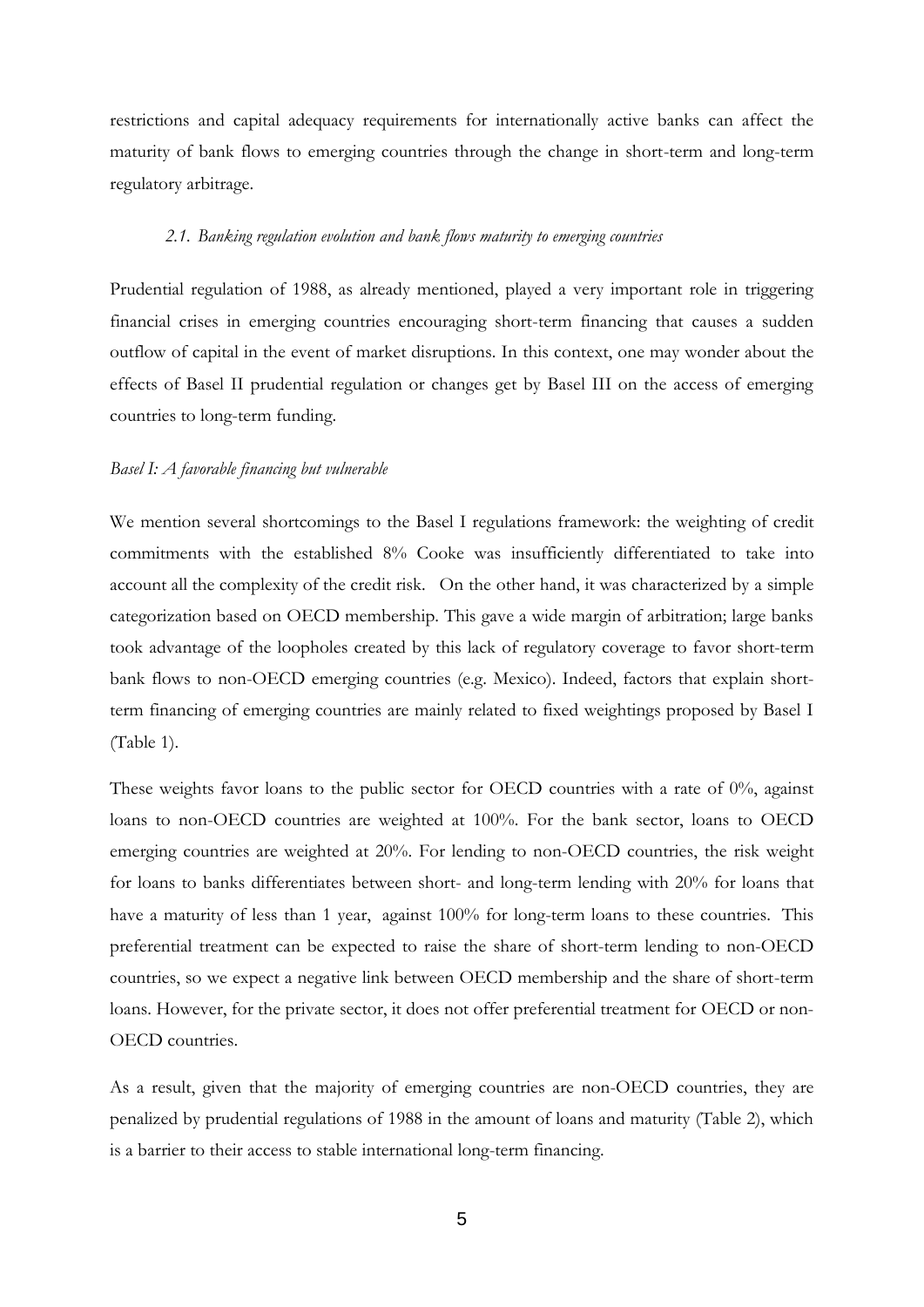## **Table 1: The risk weights under Basel I**

| <b>Risk weights</b> | Assets                                                                                                           |  |  |  |  |  |  |  |  |
|---------------------|------------------------------------------------------------------------------------------------------------------|--|--|--|--|--|--|--|--|
|                     | - Cash or claims collateralised by cash, guaranteed by or.                                                       |  |  |  |  |  |  |  |  |
| 0%                  | - Claims on and guaranteed by the OECD central governments and central banks. All Claims on non-OECD             |  |  |  |  |  |  |  |  |
|                     | central governments and central banks denominated and funded in local currency.                                  |  |  |  |  |  |  |  |  |
| 0, 10, 20 or $50\%$ | - Claims on domestic public-sector entities, excluding central government, and loans guaranteed by such          |  |  |  |  |  |  |  |  |
|                     | entities.                                                                                                        |  |  |  |  |  |  |  |  |
|                     | - Claims (with a residual maturity of up to one year) on and guaranteed by banking institutions incorporated in  |  |  |  |  |  |  |  |  |
| 20%                 | countries outside the OECD.                                                                                      |  |  |  |  |  |  |  |  |
|                     | - Claims on and guaranteed by domestic non central governments and other public sector entities.                 |  |  |  |  |  |  |  |  |
|                     | - Claims on and guaranteed by OECD public sector entities, excluding central government.                         |  |  |  |  |  |  |  |  |
| 50%                 | - Loans fully secured by mortgage on residential property that is or will be occupied by the borrower or that is |  |  |  |  |  |  |  |  |
|                     | rented                                                                                                           |  |  |  |  |  |  |  |  |
|                     | - Claims on banking institutions incorporated outside the OECD with a residual maturity of over one year.        |  |  |  |  |  |  |  |  |
| 100%                | - Claims on non OECD central governments other than those denominated in national currency                       |  |  |  |  |  |  |  |  |
|                     | - Claims on commercial companies owned by the public sector and all other claims.                                |  |  |  |  |  |  |  |  |

Source: BIS, 1988

## **Table 2: Comparison of short-term and long-term weights under Basel I**

| Countries       | Risk weights under Basel I |       |           |             |                |      |  |  |  |  |
|-----------------|----------------------------|-------|-----------|-------------|----------------|------|--|--|--|--|
|                 | Public sector              |       |           | Bank sector | Private sector |      |  |  |  |  |
|                 | <b>ST</b>                  | LT    | <b>ST</b> | LT          | S <sub>1</sub> | LT   |  |  |  |  |
| <b>OCDE</b>     | $0\%$                      | $0\%$ | 20%       | 20%         | 100%           | 100% |  |  |  |  |
| <b>NON-OCDE</b> | 100%                       | 100%  | 20%       | 100%        | 100%           | 100% |  |  |  |  |

Note: ST and LT refers respectively to Short and Long -Term Source: author based on Table 1

#### *Basel II: An efficiency-stability dilemma*

The increased complexity of banking required a reform of Basel I agreements. According to the Basel Committee, Basel II is implemented to strengthen financial instability adapting capital requirements to the specificities and diversity of domestic banking systems and risk management approaches which give to banks more options for calculating their capital requirements (standard approach, IRB "Internal Ratings-Based" approach and advanced IRB approach)**.**

|  |  | Table 3: Risk weights in the standard approach under Basel II |  |
|--|--|---------------------------------------------------------------|--|
|  |  |                                                               |  |

|              | AAA à AA- |            | $A + \lambda A$ |         | BBB+ à BBB- |                  | $BB+$ à $BB-$ |         | $B + \lambda B -$ |         | $< B-$          |         | Unrated   |                  |  |
|--------------|-----------|------------|-----------------|---------|-------------|------------------|---------------|---------|-------------------|---------|-----------------|---------|-----------|------------------|--|
|              | <b>ST</b> | r am<br>LТ |                 | .<br>⊥⊥ | <b>ST</b>   | LТ               | <b>ST</b>     | LТ      | <b>ST</b>         | LТ      | ST <sub>1</sub> | LТ      | <b>ST</b> | LТ               |  |
| Sovereign    |           | $0\%$      |                 | 20%     |             | 50%              | 100%<br>100%  |         |                   | 150%    |                 | $100\%$ |           |                  |  |
| <b>Banks</b> | 20%       | 20%        | 20%             | 50%     | 20%         | $50\%$ à $100\%$ | 50%           | 100%    | 50%               | $100\%$ | 150%            | 150%    | 20%       | $50\%$ à $100\%$ |  |
| Corporates   |           | 20%        |                 | 50%     |             | 100%             |               | $100\%$ |                   | 150%    |                 | 150%    |           | $100\%$          |  |

Note: ST and LT refers respectively to Short- and Long -Term Source: BIS, 2001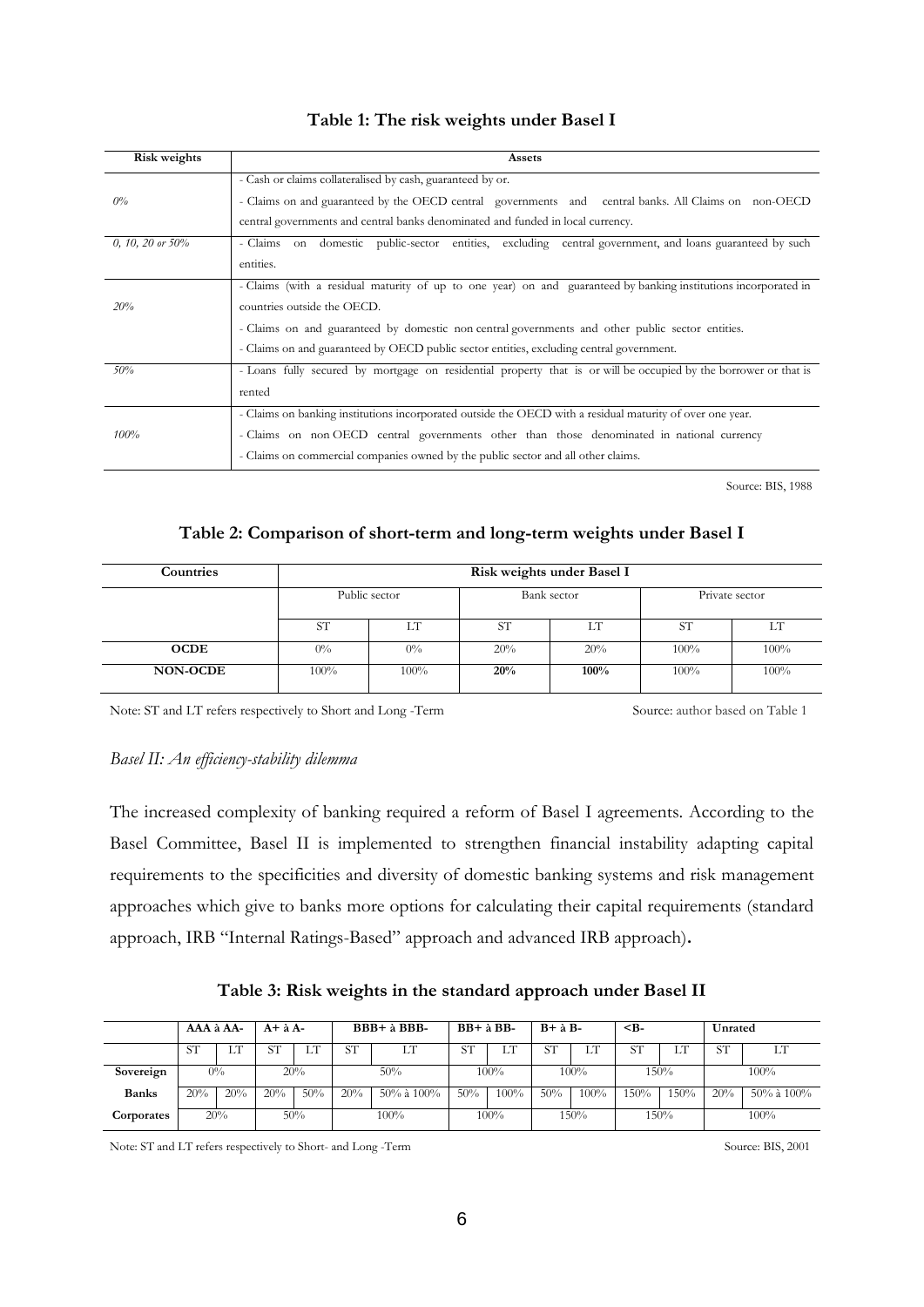Table 3 shows that the standard approach of the new prudential regulation is characterized by the elimination of preferential treatment for the OECD membership. It gives more importance to the individual risk of borrowers, which allows emerging countries to improve their credit ratings to benefit from borrowing advantage that should support the development efforts and growth targets in these countries.

With this approach, in order to maintain liquidity in local inter-bank markets, the Basel Committee on Banking Supervision proposes a preferential treatment of short-term inter-bank exposures. This treatment will be available to both rated and unrated bank claims, but not to banks risk weighted at 150%. This option bases the risk weighting on the external credit assessment of the bank itself, as shown in the table below. Under this option, a preferential risk weight that is one category more favorable than the risk weight for banks may be applied to claims with an original maturity of three months or less (BIS, 2001).

Then, with the change in cost of capital requirements which affects the volume of bank flows (Hellou and Boutillier, 2017), new regulatory arbitrage can affect the maturity of bank flows; Figuet and Lahet (2007) confirm that Basel II favors short-term bank flows to emerging markets.

Therefore, the standard approach just shows that the new regulation favors interbank flows with a preferential treatment. In the same way, the IRB approach (most used by international banks) shows in table 4 that short-term claims are less costly in regulatory capital than long-term claims. Indeed, this is due to the risk level that is more important in the long term than in the short term.

However, the comparison of regulatory requirements for short and long-term loans under the IRB approach of Basel II in table 4 shows that the regulator considers the effects of short-term versus long-term arbitrage by decreasing the difference between short term and long term capital requirement for riskier categories. For the higher level risk category, the difference decreases when the level of risk increases. So, the regulator has taken measures to reduce short versus longterm regulatory arbitrage for riskier categories in order to penalize short-term bank loans to these categories.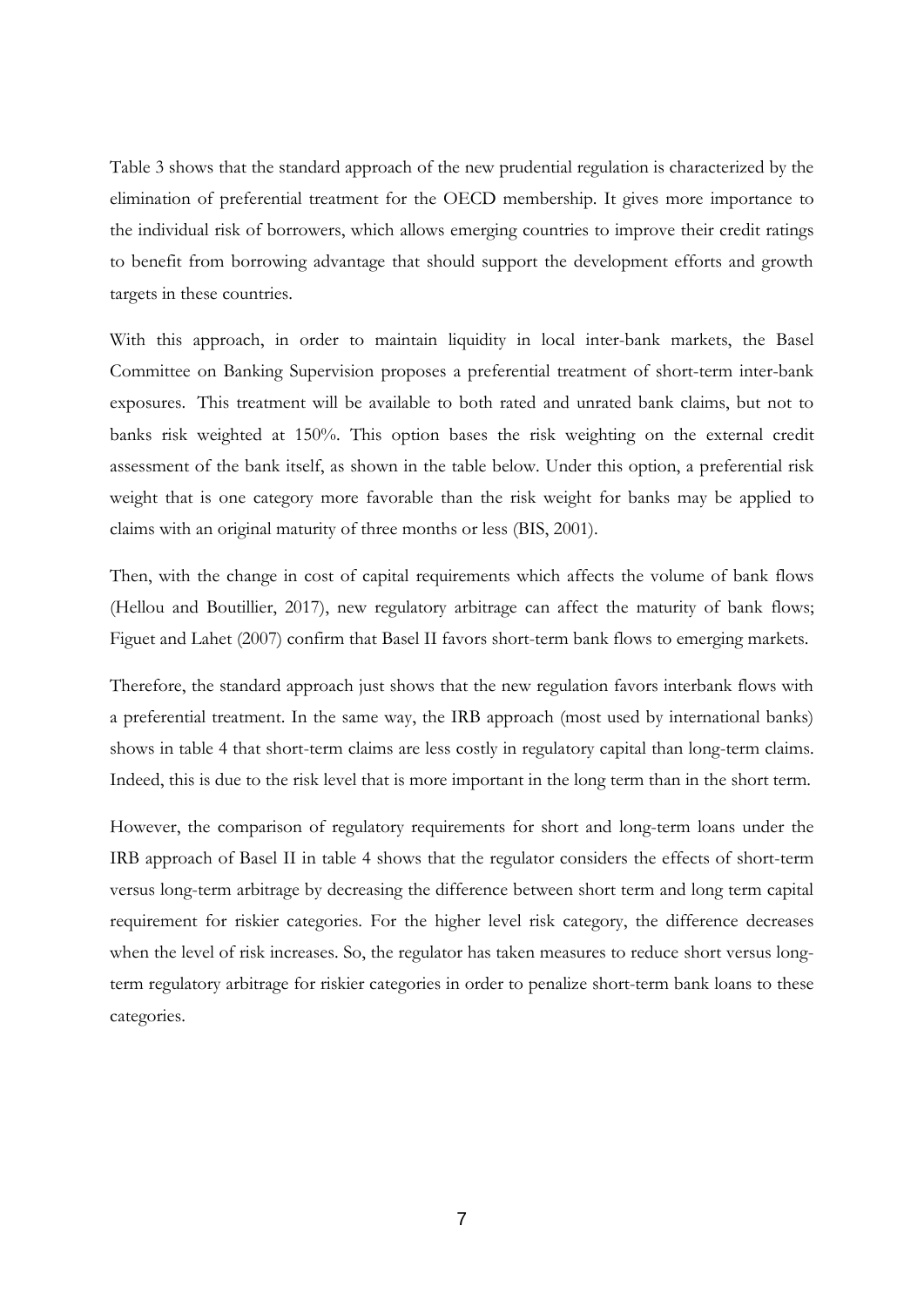| <b>RATING</b> |          |         | 100\$    | 100\$*5      | 500\$    | K-diff   |
|---------------|----------|---------|----------|--------------|----------|----------|
| S&P           | $PD_1Y$  | $PD_5Y$ | for 1y   | for $1y * 5$ | for 5y   |          |
| <b>AAA</b>    | $\Omega$ | 0,35    |          |              | 38.0941  |          |
| $AA+$         | $\theta$ | 0,17    |          |              | 27.602   |          |
| AA            | 0,02     | 0,38    | .48954   | 2.4477       | 39.40145 | 36,95375 |
| AA-           | 0,03     | 0,39    | .67371   | 3.36855      | 39.81775 | 36,44920 |
| $A+$          | 0,06     | 0,53    | 1.14323  | 5.71615      | 44.82145 | 39,10530 |
| $\mathbf{A}$  | 0,07     | 0,57    | 1.2815   | 6.4075       | 46.0218  | 39,61430 |
| $A-$          | 0,08     | 0,69    | 1.41309  | 7.065451     | 49.16965 | 42,10420 |
| $BBB+$        | 0,14     | 1,27    | 2.10053  | 10.50265     | 58.7691  | 48,26645 |
| <b>BBB</b>    | 0,2      | 1,69    | 2.66894  | 13.3447      | 62.8649  | 49,52020 |
| BBB-          | 0,32     | 3,51    | 3.58865  | 17.94325     | 73.28705 | 55,34380 |
| $BB+$         | 0,43     | 4,56    | 4.26503  | 21.32515     | 77.994   | 56,66885 |
| <b>BB</b>     | 0,68     | 7,66    | 5.4417   | 27.2085      | 90.67445 | 63,46595 |
| BB-           | 1,13     | 10,33   | 6.86163  | 34.30815     | 99.65605 | 65,34790 |
| $B+$          | 2,31     | 16,05   | 8.94284  | 44.7142      | 112.3991 | 67,68490 |
| B             | 4,73     | 21,02   | 11.47776 | 57.3888      | 118.0195 | 60,63070 |
| $B-$          | 7,92     | 26,93   | 14.15987 | 70.79935     | 120.2583 | 49,45895 |
| CCC/C         | 26,87    | 46,75   | 20.84981 | 104.249      | 106.9668 | 2,71780  |

**Table 4: Comparison of regulatory requirements for short versus long term loans with IRB approach (rating S&P)<sup>3</sup>**

Source: author's calculation using default probability associate to S&P rating (Standard & Poor's). For MOODY'S and FITCH rating, see Appendix 9. Note: PD-1Y, PD\_5Y refers respectively to the default probabilities on one and five years associated with sovereign ratings of Standard & Poor's. K-diff: is the difference between long- term and short-term capital requirements (k) as a percentage of the amount due.

#### *Basel III: What effect on the bank flows maturity of emerging countries?*

1

The first measure of the new agreement Basel III is improving the regulatory capital requirements in quantity and quality. The minimum requirements for common equity increased from 2% to 4.5% with the introduction of 2.5% of assets as capital conservation buffer, as well as the establishment of capital reserves contra-cyclic level to contain the excessive accumulation of leverage and the introduction of threshold leverage internationally. These significant costs could encourage banks to increase the credit rate and reduce allocation of loans, which can create a drag on economic activity and the level of investment for emerging countries (Figuet *and al.*, 2015). So, as Basel III adopts the same methods of evaluation and measure of regulatory requirements for credit risk with a higher level, it can further strengthen the effect of the regulatory requirements

<sup>3</sup> We compare capital requirements for a credit of 500\$ with a maturity of 5 years and for a credit of 100\$ with a maturity of 1 year, renewed for 5 years. For this, we assume that the risk level at one year does not change over the 5 years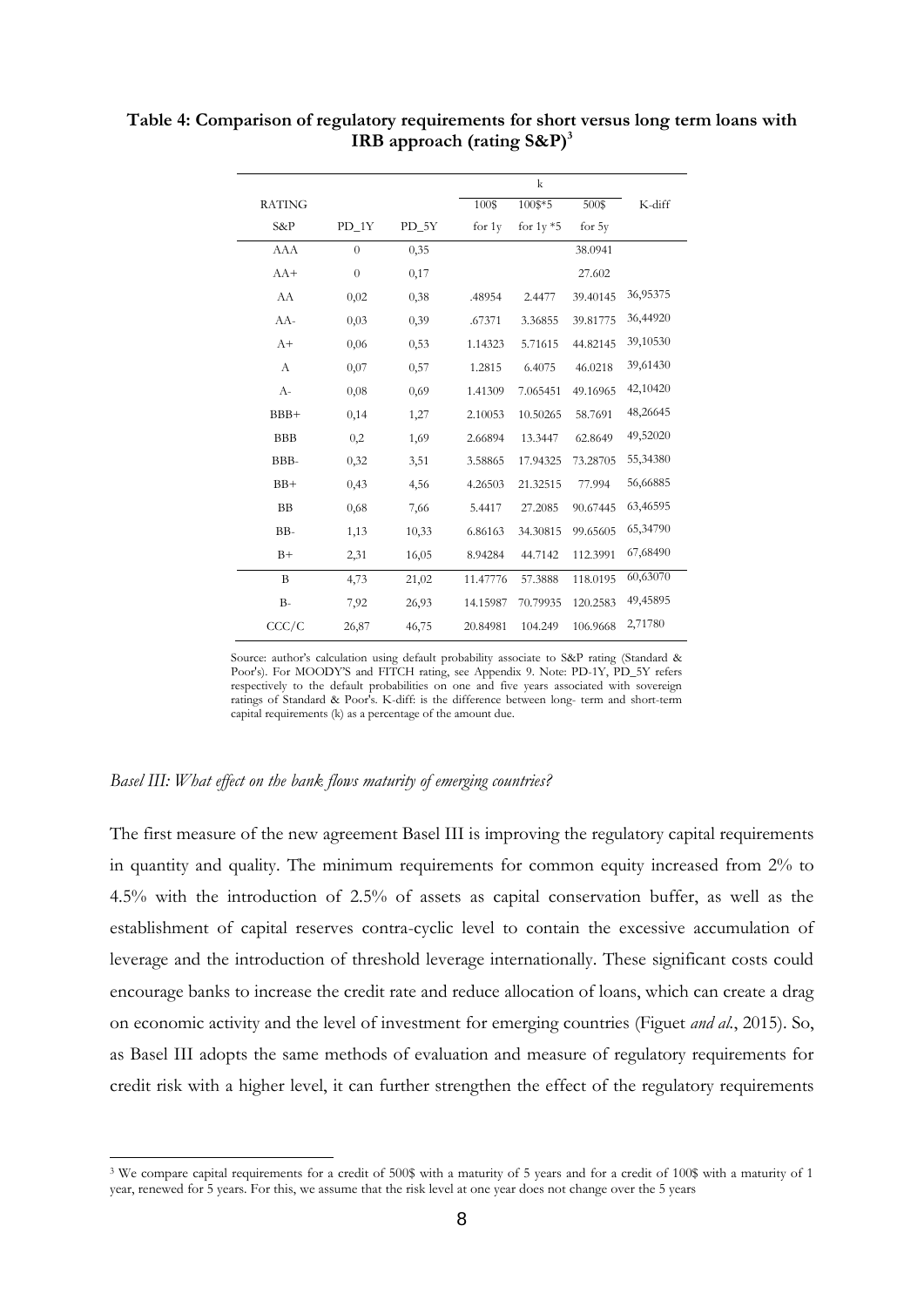on short-term loans. An effect that can disrupt highly dependent markets on bank flows as emerging markets.

On the other hand, the NSFR (Net Stable Funding Ratio) is a new prudential liquidity rule of Basel III that aims at limiting excess maturity transformation risk in the banking sector and promotes funding stability. But, considerable concerns have been raised against the NSFR that may be too restrictive and could lead to a shortage in long-term lending with real consequences for economic growth (Gobat *and al.*, 2014). For this purpose, concerns have been raised that the impact on developing and emerging countries could be more stringent, especially for countries that have less-developed markets and fewer nonbank financial intermediaries and would suffer more if banks cut back on long-term finance as a result of this new prudential regulation (World Bank. 2015).

### *2.2.Stylized facts*

In the section below, we focused on stylized facts that define the main relevant aggregates of 37 emerging countries. Considering the importance and the volatility of banking flows and given that these flows originate mainly from developed countries, we considered the issue of the evolution of bank regulation in developed countries and its effects on the maturity of this flows.

Indeed, with a brief retrospective look, the evolution in figure 1 confirms that the share of shortterm international claims in total international claims in emerging OECD countries falls after OECD membership for Mexico and Hungary. This is probably due to preferential treatment that favors short-term loans for emerging non-OECD countries. However, Poland has stagnated before an increase in short-term flows before the 1997 crisis. This increase also concerns Czech Republic; it can result from domestic policies, excess of international liquidity and euphoria in emerging countries with attractive interest rate compared with low interest rate in developed countries (Dadush *and al.*, 2000).

Nevertheless, Figure 2 shows that the average share of short-term flows in total flows to non-OECD countries is much larger than that of OECD emerging countries, which confirms the preferential treatment of Basel I accord expected to raise the share of short-term lending to non-OECD countries.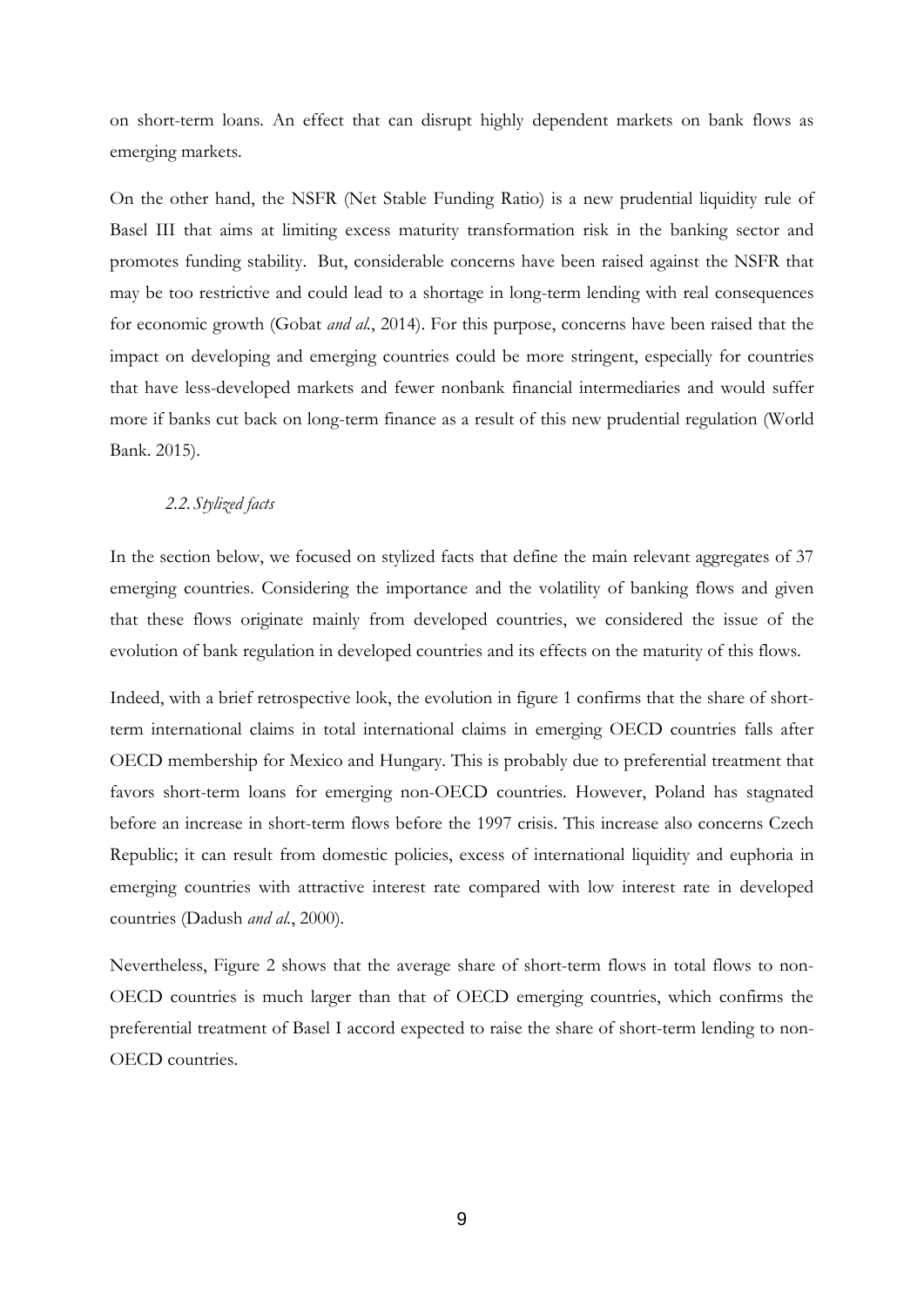## **Figure 1: Share of short-term international claims in total international claims to OECD emerging countries (OECD membership before 1997)**



Source: BIS, Consolidated statistics, <sup>2015</sup>

## **Figure 2: Comparison of the average of share of short-term international claims in total international claims to OECD and non-OECD emerging countries**



Source: BIS, Consolidated statistics, 2015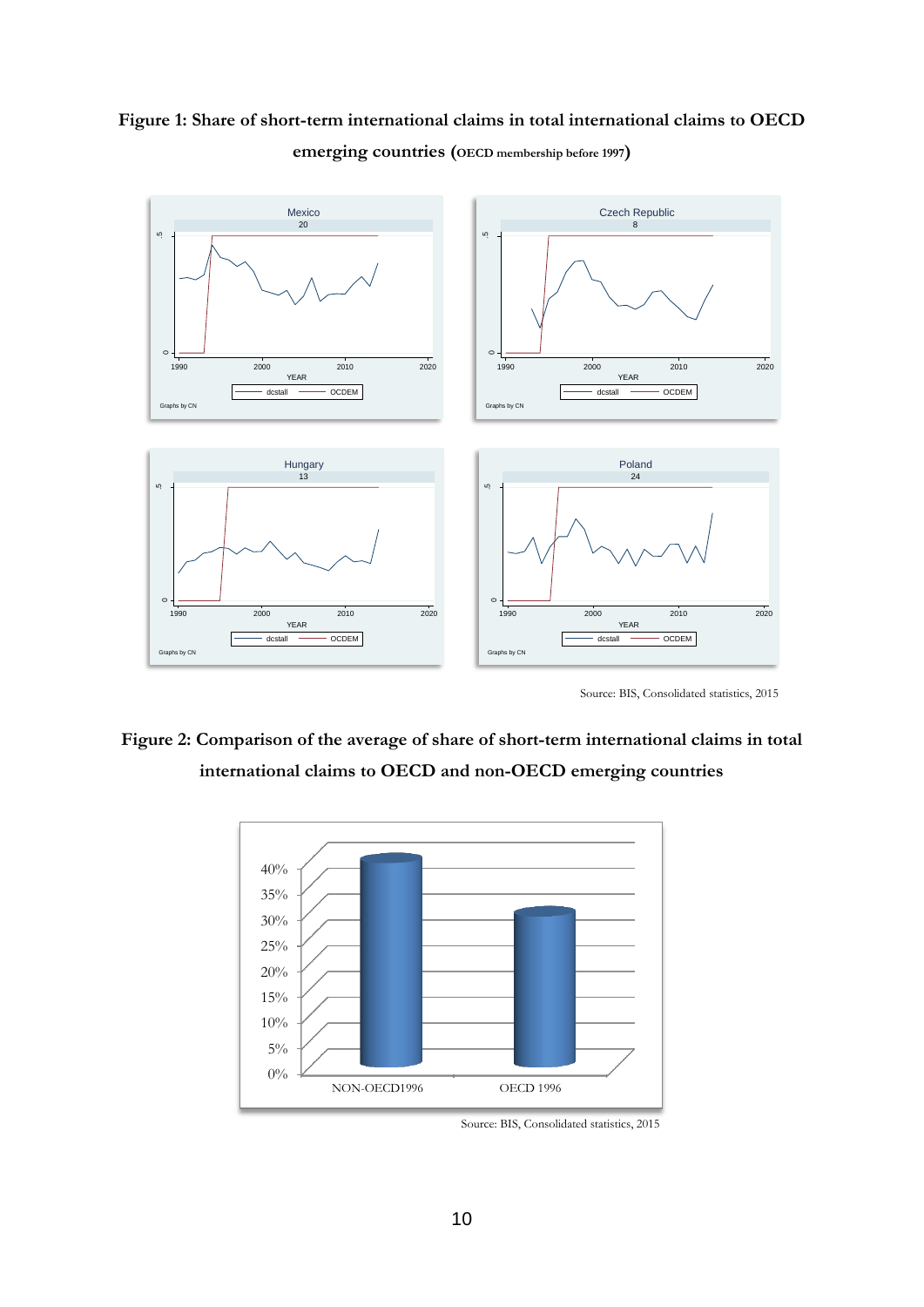The recent crisis period has led to a substantial decrease in bank cross-border flows to emerging countries. This decline in the level of bank flows in the crisis period is accompanied by a change of its structure with an increase of short-term bank flows as shown in Figure 3. Since the literature argued that short-term bank flows are explained by interbank flows (Buch and Lusinyan, 2003), we showed in figure 3, the evolution of the share of short-term international claims in total international claims from developed countries to emerging countries compared to the evolution of share of loans to banks. The figure shows that short-term bank flows cannot be explained by interbank flows after 2010 as this increase in short-term flows is not accompanied by an increase in interbank flows.





Source: BIS, Consolidated statistics, 2015*,* own calculation

**\*** Notes: Mdcstall: mean of share of short-term international claims and share of loans to banks to emerging countries in our simple from developed countries. Mshare-loans-bank: mean of share of loans to banks in total claims

The literature has formed a consensus that short-term bank flows depend on flows between parent banks and their subsidiaries (Buch and Lusinyan, 2003; Valev, 2006 and 2007). However, graphs of appendix 2 show that in the recent period, these short-term flows to 37 emerging countries follow more the profitability on the financial markets than the interbank flows. This evolution can be explained by the evolution of the new banking industry strongly linked to the financial markets in the context of banking financialization and globalization.

Hence, some questions may be relevant: What can explain this increase of short-term bank flows to emerging countries? Can evolution of bank regulation explain this increase of short-term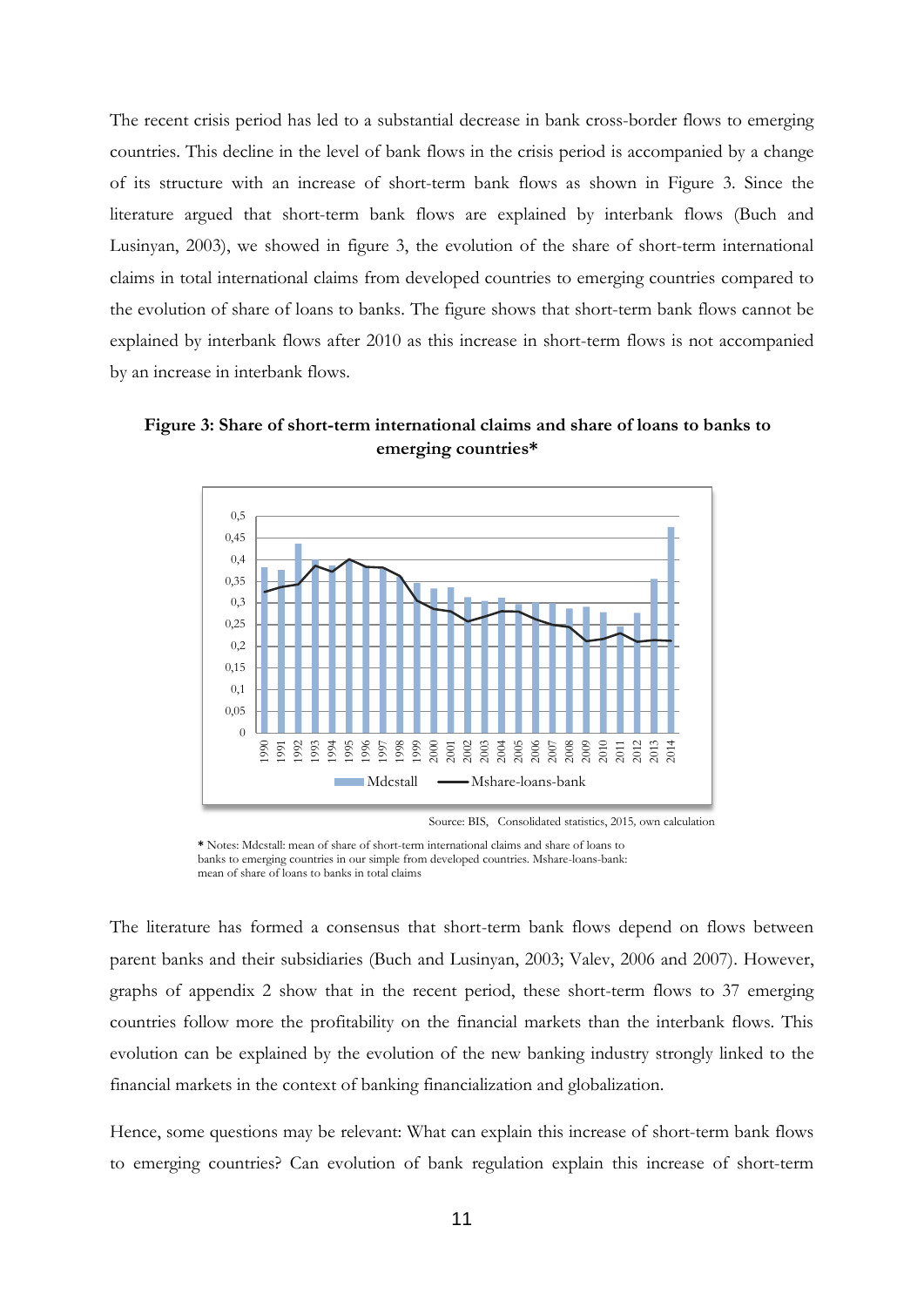international claims through the change of regulatory arbitrage opportunities? What about Basel III? To answer these questions we will try to emphasize the impact of evolution of bank regulation in the short-term loans to explain this increase of short-term international claims.

## **Figure 4: Comparison of regulatory requirements: short- versus long-term loans under the IRB approach by agency ratings**



Source: author's calculation using default probability associate to S&P ratings Standard & Poor's, MOODY'S and FITCH rating (based to table 4 and appendix 9). KST and KLT refers respectively to Short- and Long –Term capital requirements

 $-K ST \longrightarrow K LT$ 

The comparison of short term and long term regulatory requirements under the IRB approach confirm that short-term claims are cheaper in term of capital requirement. However, the regulator restrains this difference for riskier categories. For the category with a higher risk level, the difference decreases when the level of risk increases.

We compare rating by three major rating agencies and their associate default probability (see appendix 11). For MOODY'S, from Caa2 rating, short-term loans are more penalized than longterm loans with a high level of capital requirements. So, the regulator has taken measures to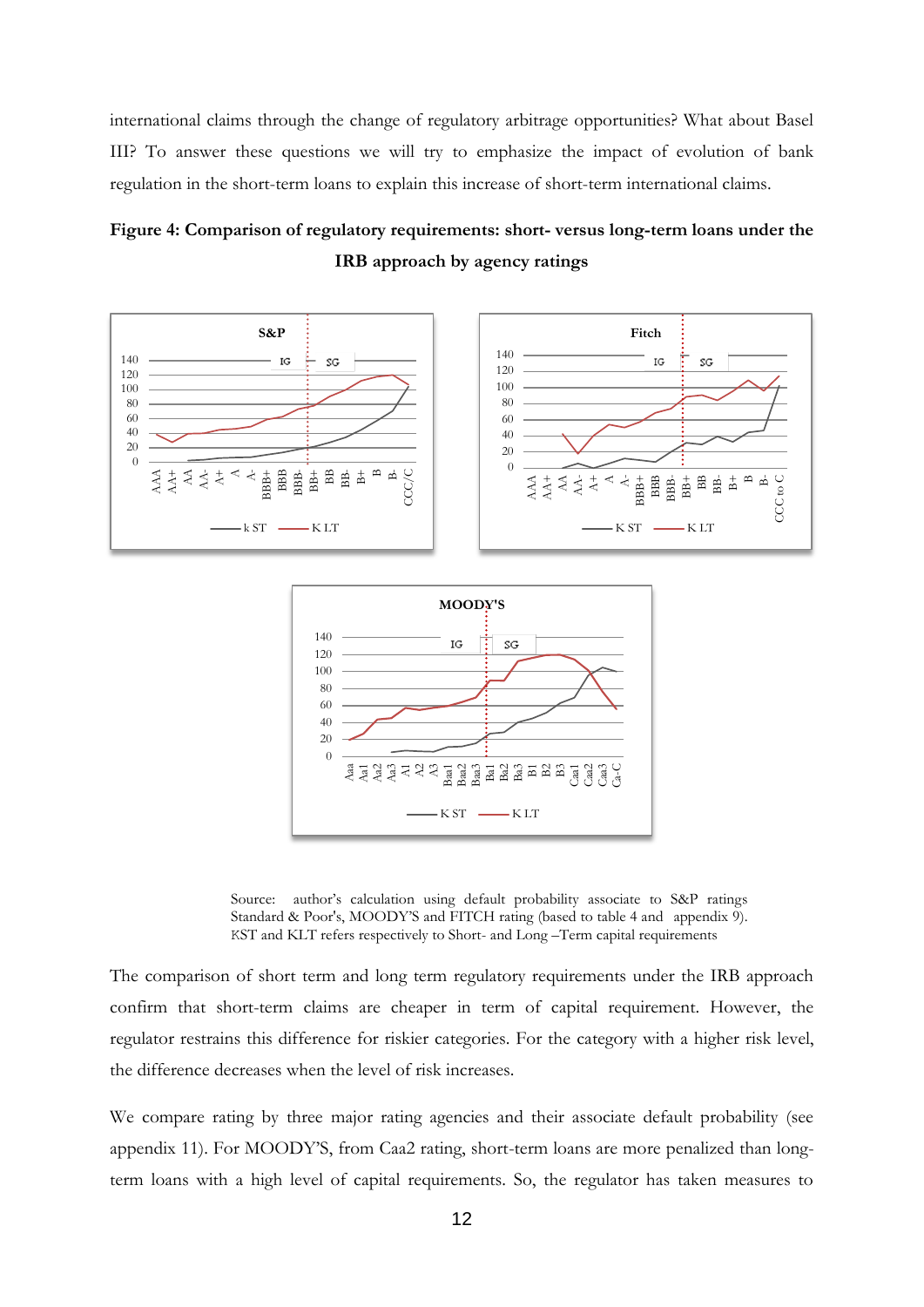reduce short versus long-term regulatory arbitrage for riskier categories. However, this risk level that penalizes short-term maturity is superior to the risk level that separates speculative grade and investment grade countries (see Figure 4).

As countries rated as speculative grade are influenced by the regulatory requirements, unlike countries rated in investment grade category (Hellou and Boutillier, 2017), these countries are more likely to be affected by short- vs. long- term regulatory arbitrage. So, are these cost differences in terms of regulatory requirements subjected to regulatory arbitrage by international banks? In this context, we focus on the importance of the adjustments in banking regulation and the short- vs. long-term regulatory arbitrage and its potential effect on banking flows maturity to emerging countries, especially for speculative grade countries.

#### **3. Literature Review**

The recent literature on the determinant of bank flows are oriented to the volume of crossborder flows to emerging countries under the pull and push approach as Forbes and Warnock (2012); Ghosh *and al.* (2011 and 2014); Bruno and Shin (2015) and Figuet *and al.* (2015). However, a limited literature focuses on determinants of short-term bank flows and their maturity. Sven and Buch (2010) and Taylor and Sarno (1997) explain that the rapid changes in flows are determined by rapid changes in some of the push and or some of the pull factors. Following this logic, they use cointegration to estimate the long-term convergence of short-term dynamics in the context of pull and push factors. Despite capital controls which alter the composition of capital flows reducing the share of short-term and portfolio flows (Montiel and Reinhart, 1999), Broner *and al.* (2004) argue that emerging economies borrow short term due to the high risk premium charged by international capital markets on long-term debt.

In another commitment, literature focuses on the effect of short-term capital flows on growth in emerging markets (Petroulas, 2007) and the effect of debt maturity in financial stability in these countries (Ekici and Nemlioğlu, 2017). Indeed, Stein (1965) emphasizes the speculative character of short-term flows. Petroulas (2007) takes a macro-oriented approach and shows that while large and volatile short-term debt has no effect on growth for developed countries, they are growth constraining for emerging countries. Park *and al.* (2015) find that domestic deposits and foreign liabilities are more important source of funding in emerging market and the most important drives of bank credit to companies at all maturities especially for the growth of long-term bank credit. Diamond and Rajan (2001) argue that the build-up of short-term debt in emerging markets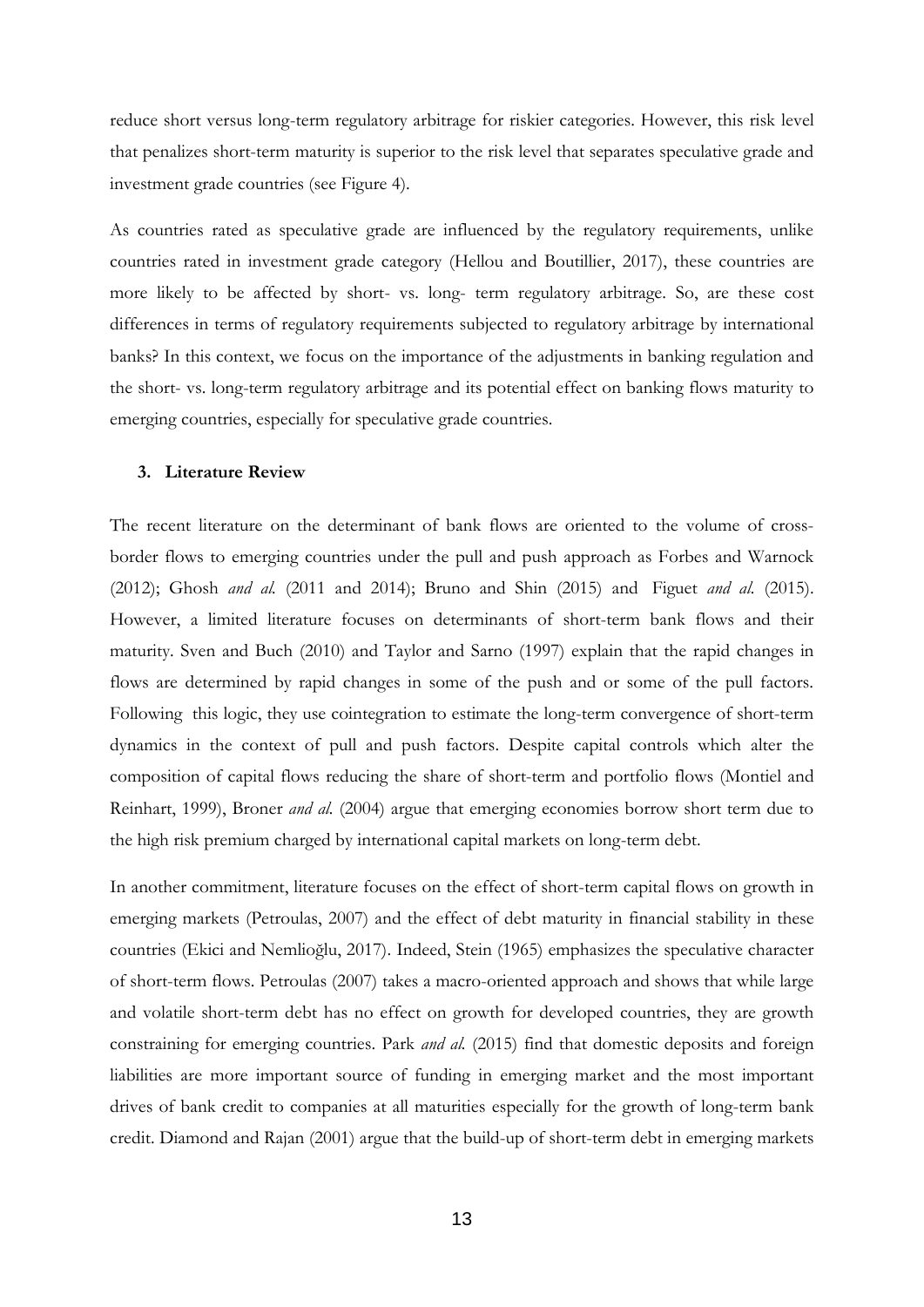is the consequence of the illiquidity and poor quality of investments in countries lacking adequate regulation and institutions.

Nevertheless, a limited literature focuses on determinants of short-term bank flows. In the open economy model of Diamond and Dybvig (1983); Chang, and Velasco (2000), banks act as maturity transformers. They take liquid deposits and invest part of the proceeds in illiquid assets. In doing so, they pool risk and improve welfare, but also create the possibility of self-fulling bank runs. The model places international illiquidity at the heart of the problem of emerging countries vulnerability with banks in these countries that typically get sufficiently of international loan offers when things go well but none in period of crisis. Emerging countries with underdeveloped financial systems are particularly vulnerable in case of sudden stops that are reversals of capital flows (Forbes and Warnock, 2012).

Furthermore, despite the importance of the maturity of foreign bank debt in the financial instability of emerging countries, there is relatively a limited literature on the determinant of short-term bank debt to these countries. Rodrik and Velasco (1999) initiate this literature and provide a conceptual and empirical context to evaluate the impact of short-term capital flows in the international dimension. They also undertake an empirical analysis of the determinants of short-term debt maturity. The results confirm the role of the per capita income and the level of financial development as a determinant of short-term debt. Unlike the volume of international trade, which does not seem have a significant role. Jeanneau and Micu (2002) compare determinants of short and long-term loans. The results confirm that short-term lending is influenced by domestic return, exchange rate, risk level and credit worthiness. Otherwise, trade is not correlated with short-term loans but it influences long-term loans. Diamond and Rajan (2001) have investigated determinants of short-term flows in an international dimension by integrating monetary policy, exchange rate, level of development or risk and confirm that countries with poorly institutional development borrow in short term. Buch and Lusinyan (2003) complete this empirical model and integrate a dummy of OECD membership to identify the role of Basel 1.

Valev (2006 and 2007), by using International banks lending data for U.S, show that noneconomic uncertainty in foreign countries leads to shorter maturity of international loans to emerging countries and important differences in behavior among banks of different sizes. Smaller banks lend more short-term compared to larger banks. Sven and Buch (2010) treat short and long-term determinants of the international banking portfolio and focus on macroeconomic conditions. By using BIS locational banking data, they show, principally, that adjustment speed depends on the degree of financial integration of the countries. In this context, Aiyar *and al.*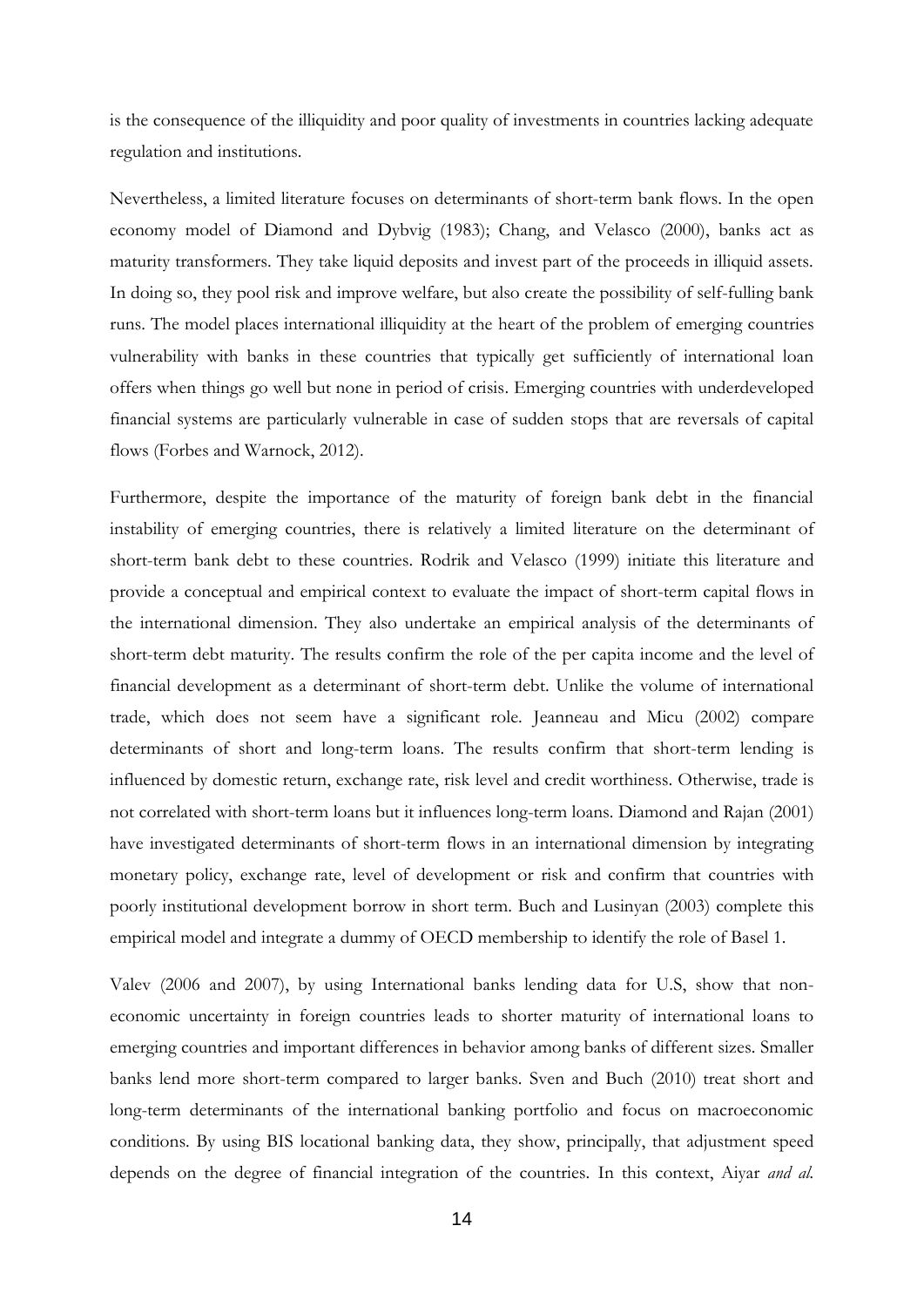(2014) by examining cross-border bank loan supply from U K-resident banks, find that banks tend to favor their most important relationships. These banks tend to cut back cross-border credit to other banks (including foreign affiliates) more than to firms and households, consistent with shorter maturity, wholesale lending that is easier to roll off and may be associated with weaker borrowing relationships.

In spite of the consensus that bank regulation favored short-term debt before the 1997 crisis (Rodrick and Velasco, 1999; Diamond and Rajan, 2001), there are a few studies on the importance of bank regulation as a determinant of short-term bank debt. Brieuc and Mulder (2000) and Bisignano (2003) show that short-term financing to emerging countries are favored by Basel I. This funding remains important even after the implementation of Basel II for Figuet and Lahet, 2007. Buch and Lusinyan (2003) confirm that OECD membership have a negative impact on the share of short-term loans which reflecting the preferential treatment towards short-term lending in the risk weighting the Basle Accord implies for non-OECD members.

Recently, considerable concerns raises against the liquidity ratio of Basel III that could lead to a shortage in long-term lending with real consequences for economic growth, especially, for developing and emerging countries that have less-developed markets to offset long-term funding (Gobat *and al.*, 2014; World Bank. 2015).

To assess effect of regulatory requirements, to the best of our knowledge, no existing literature has been presented with regard to question long- versus short-term regulatory capital requirements and its effect to short-term bank flows to emerging countries. Hence, along with the literature that tried to explain the evolution of short term international banking flows, we include the regulatory arbitrage, for the first time, as an element that could explain the increase in short-term flows and influence the behavior of international banks. These banks are generally in developed countries, so, the evolution of regulation in these countries can affect banking flows maturity of bank flows from developed to emerging countries.

#### **4. Empirical approach**

Literature on the determinant of bank flows used on microeconomic or macroeconomic data assume that individual bank behavior can be approximated with aggregate data as Aiyar *and al.* (2014); De Nicoló (2015); Noss and Toffano (2014). Thus, in order to test our hypothesis, we adopted a macroeconomic approach using aggregate data of claims from international bank developed countries to emerging countries.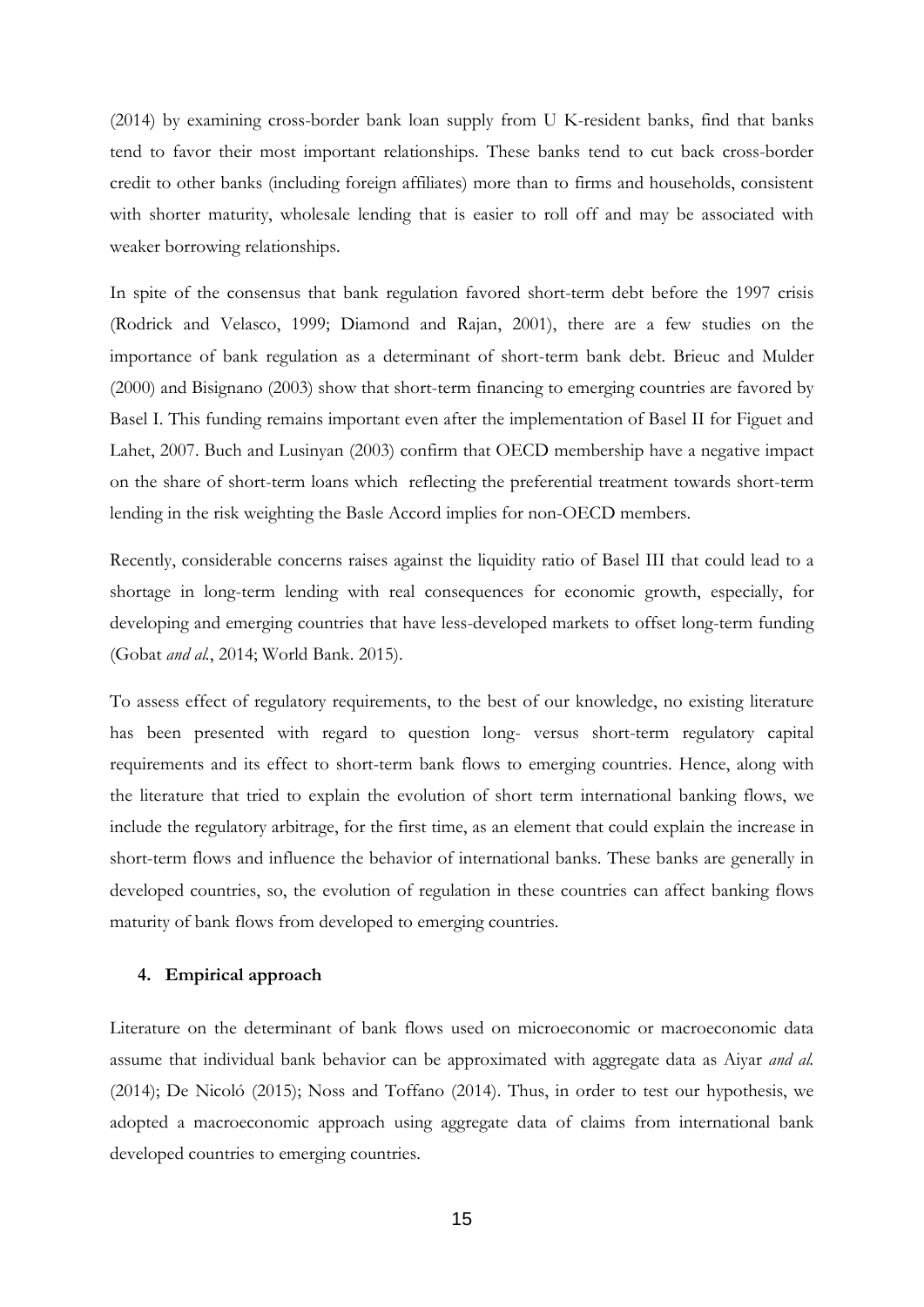We proceed with the following steps: first, we try to estimate the effect of bank regulation criteria on term structure of bank flows to emerging countries as the difference between these two regulations lies in the weights which are primarily related to the OECD membership under Basel I and related to risks under Basel II. Thus, we try firstly to see the effects of these two criteria on the banking flows to emerging countries before and after the implementation of Basel II. Since according to the Basel Committee, the implementation of Basel II was scheduled for early 2007, we consider 2007 as the beginning of the Basel II implementation period. Furthermore, as the date of the application of Basel II coincides with the date of the crisis, there was a change on cross-border bank lending, partly related with bank regulation Bremus and Fratzscher (2015). Therefore, we retain two periods 1990-2006 and 2007-2014 reflecting the two Basel accord, for our estimates (table 5).

Second, to control for regulatory restrictions and capital adequacy requirements for internationally active banks, we compute the difference between short- and long-term regulatory requirements under the IRB approach of Basel II. We estimate the effect of the difference in short- and long-term regulatory requirements on term structure of bank flows to emerging countries (table 6). Finally, we attempt to estimate this effect for speculative grade countries vs. investment grade countries (table 7).

#### *Data*

1

Data of international bank claims are from BIS (consolidated statistic). The use of the consolidated data is based on the availability of data on short-term bank flows (less than up 1 year) within the total banks flows. This data capture the consolidated positions of banks, including the positions of banks' foreign subsidiaries and branches but excluding inter-office activity. We use international claims, which include cross-border claims in any currency and exclude local claims of foreign affiliates in local currencies.

We use cross-border claims reported by internationally active banks located in 12 developed countries<sup>4</sup> towards 37 emerging countries. But, the geographical dimension of the consolidated data is not clear enough. So, we cannot use a gravity model to exploit this data. Therefore, we aggregate flows from developed countries. We have conducted the empirical study with annual data over 1990-2014 and we try to explain the change in short-term bank flows as a share of total bank flows through capital requirement and a number of control variables.

<sup>4</sup> Austria, Belgium, Canada, Finland, France, Italy, Japan, Spain, Sweden, Switzerland, United Kingdom, United states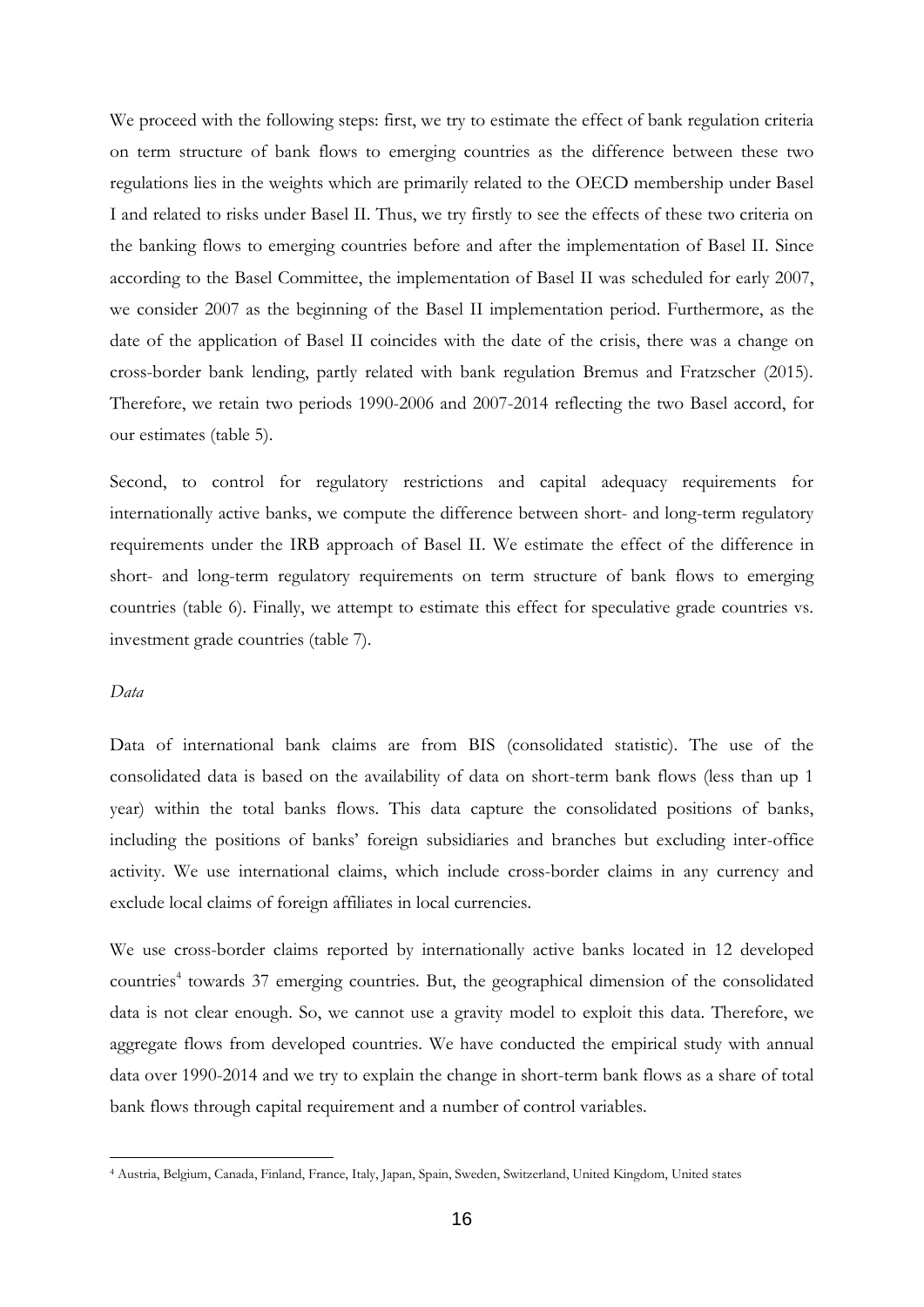#### *Explanatory Variables*

1

By respecting the empirical literature, as explanatory variables (details given in appendix 1 with descriptive statistics in appendix 5), we include GDP per Capita as a proxy for the country economic development which reflects a positive outlook of profitability, M2 as a percentage of GDP to capture the financial sector development, trade openness as a percentage of GDP to explain trade related credit. As Buch and Lusinyan (2003) we include share of loans to banks to capture flows from parent's banks to their affiliates or subsidiaries which are generally short-term, then we could expect positive impacts. We integrate the financial markets, through SP500 since markets can favor a bank capital structure that is heavy on short-term leverage (Diamond and Rajan, 2009).

To capture the effect of bank regulation in banking flows maturity, we try first to estimate the effects of OECD membership under Basel I and rating (S&P rating) under Basel II. For OECD membership, we integrate a dummy that take a value of 1 if the country is an OECD membership and the value of 0 otherwise (Appendix 4). For rating, we integrate rating of Standards and Poor's that takes a value between 1 and 26 from the AAA to SD rating (Appendix 6). In the second step, we include a proxy reflecting the difference in short- and long-term regulatory requirements under Basel II on the banking flows to emerging countries.

#### *Measuring the proxy of difference in short- and long-term regulatory requirements*

To estimate the difference in short- and long-term regulatory requirements we use the IRB approach<sup>5</sup> to estimate capital requirements as a percentage of bank claims for claims with one year maturity and capital requirements as a percentage of bank claims for claims with five years maturity. Therefore, we consider the difference between short- and long-term regulatory requirements under IRB approach of Basel II as a proxy of the difference in short- and long-term regulatory requirements.

Given that, we do not have any information indicating the requirements level applied by banks, we include a variable RWA (Risk Weighted Assets) that reflects the weights applied under Basel II. Then, we measure the risk weights (RWA/EAD) represent risk-weighted assets as a percentage of the amount due EAD which represent exposure at default:

$$
\frac{RWA}{EAD} = 12.5 K
$$

<sup>5</sup>The method used by most large international banks to calculate capital requirements under Basel II (Bank for International Settlements, June 2006. p63)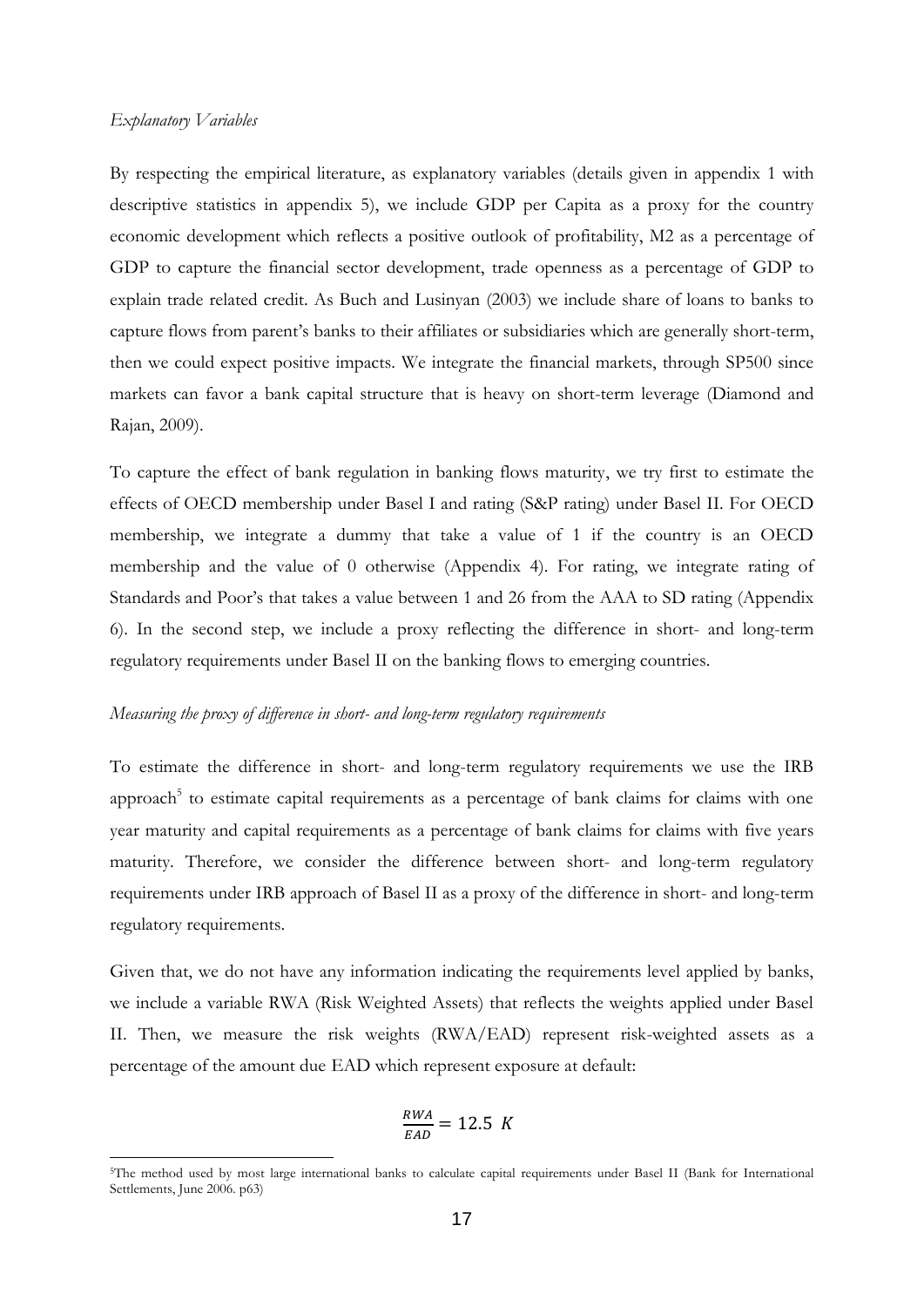RWADIFF represent the difference in short- and long-term risk-weighted assets as a percentage of the amount due under the IRB approach with maturity of 1 year for short term and 5 year to approximate long term maturity. Four risk indicators are defined: 1. PD is the default probability: the risk weights are calculated using the default probabilities associated with sovereign ratings of Standard & Poor's as a proxy to internal ratings. We take the default probabilities on one year for short-term flows (up to one year) and the default probabilities on five years for long-term flows. 2. M is the credit maturity, which is fixed at 1 year for short-term and 5 years for long-term. 3. EAD is the exposure to default that represents the credit amount due. 4. LGD is the loss given default that fixed at 50%.

With this method, regulatory requirements *K* can take two following values that the counterparty may in default (equation (2)) or not (equation (1)):

1. 
$$
K = \left[ LGD. N \left( \frac{N^{-1}(PD) + \sqrt{p(PD)}N^{-1}(0.999)}{\sqrt{1 - p(PD)}} \right) - LGD. PD \right] \left( \frac{1 + (M - 2.5) \times b(PD)}{1 - 1.5b(PD)} \right)
$$

With

$$
p(PD) = p_{min} \frac{1 - e^{-50PD}}{1 - e^{-50}} + p_{max} \left[ 1 - \frac{1 - e^{-50PD}}{1 - e^{-50}} \right]
$$

$$
b(PD) = (0.11852 - 0.05478 \ln(PD))^2
$$

$$
2. K = max(0, LGD - EL)
$$

With N: the standard normal distribution. *ρ* (*PD*): the correlation is a decreasing function of the default probability. *b* (*PD*) **:** stipulates that adjustment of maturity is a decreasing function of the default probability. EL (Expected Losses) = PD\*LGD with 99.9% confidence interval,  $p_{min} = 0.12$ ,  $p_{max}$  $=0.24$ .

*Sample* 

To select the list of emerging countries, we focused on databases provided by the IFC (International Finance Corporation) in emerging markets and the list of countries available in the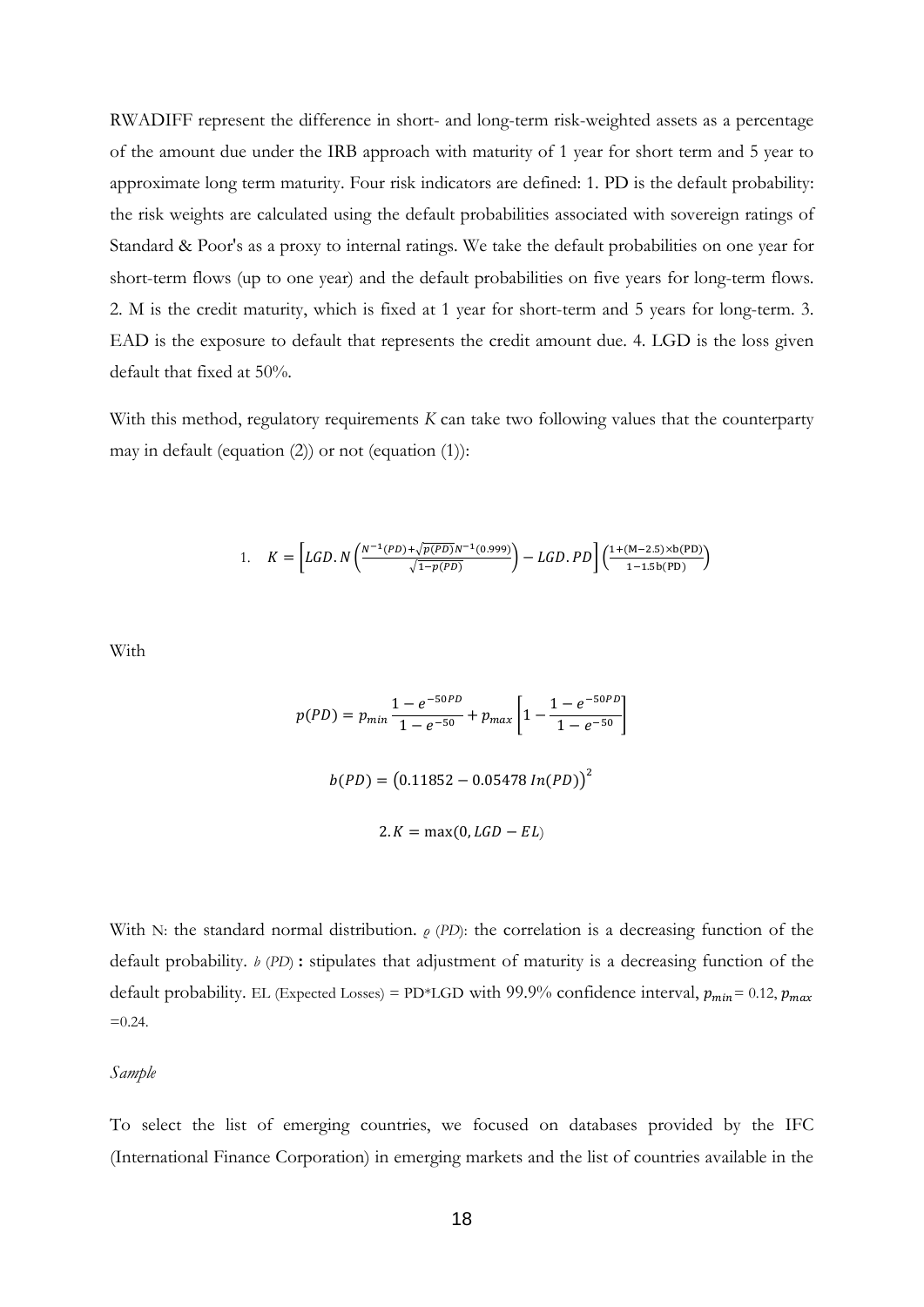database of the basic variables as consolidated cross-border international banking claims (BIS) and rating (S&P). Default probability is associated with the rating allows evaluation of changes and difference of short- and long-term in regulatory requirements for these countries. In total, a sample of 37 countries is built (Appendix 3) representing all geographic regions.

#### *Model specification*

Generally, an endogeneity problem emerges when we study the bank capital flows regarding the continuity of the supply of funds by banks due to familiarity and relationships with borrowers. Moreover, we suspect a double causality term structure of bank capital flows and the level of risk measured by the rating since a low average debt maturity may further increase debt service costs is through an increased risk of default (Miller, 1997). On the other hand, inclusion of interbank lending in short-term flows poses problems of endogeneity. Therefore, we may construct efficient estimates with a dynamic panel data model in order to solve the problems of endogeneity. Thus, we consider a dynamic model as follows:

$$
Y_{i,t} = \alpha Y_{i,t-1} + \beta X_{i,t} + \omega Z_t + \mu_i + \varepsilon_{i,t}
$$

Where  $Y_{it}$  measure the share of short-term in total international bank claims from developed countries to emerging country i at time t.  $Y_{i,t-1}$  is the lagged dependent variable,  $X_{it}$  are control variables,  $Z_t$  are control variables that do not change at the country level,  $\mu_i$  the country specific effect and  $\varepsilon_{it}$  is the error term.

Considering a model containing a lagged dependent variable we use GMM difference as a solution to the problem of correlation between the lagged variable and the individual affect by taking first differences of the original model and the correlation between the lagged variable and the error term by using instrument of moments. Moreover, in the context of panel data, we usually deal with unobserved heterogeneity by applying the within transformation by taking first differences, which removes both the constant term and the individual effect. The sample dimension is compatible with GMM difference with small T, large N (Arellano and Bover, 1995; Blundell and Bond, 1998).

Despite using system GMM increased modestly efficiency, it is not appropriate to use system GMM for two reasons: first, because system GMM uses more instruments than the difference and we know that when the number of instruments is greater than the number of countries the Sargan test could be weak. Second, in our panel data with fixed effects, including the equation in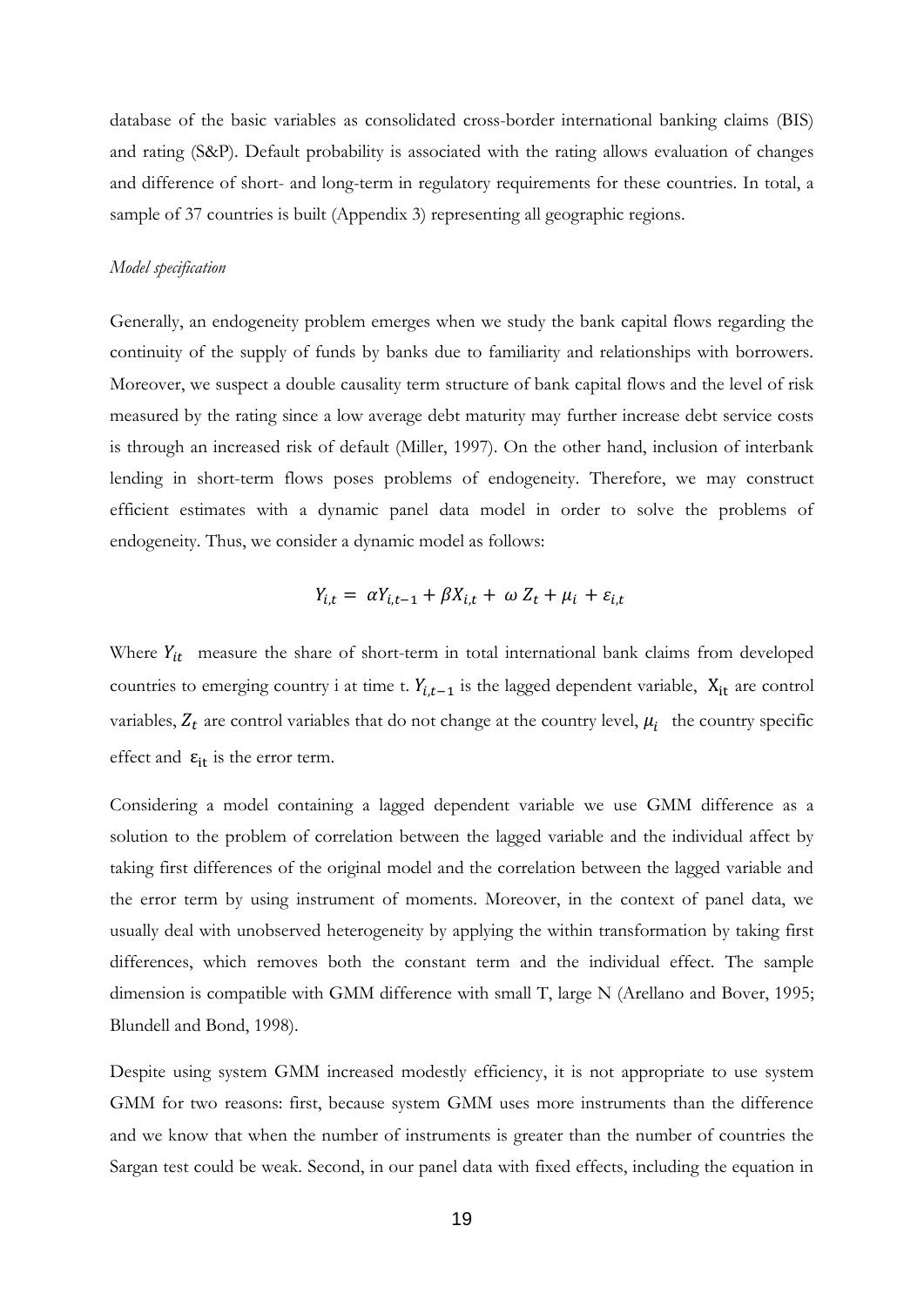levels requires a new assumption that first-differenced instruments, used for the variables in levels should not be correlated with the unobserved country effects. Roodman (2009) discusses how this assumption depends on assumptions about the initial conditions (Mileva, 2007).

For the robustness test, we proceeded with the same approach as Rodrik and Velasco (1999); Buch and Lusinyan (2003) and Valev (2006). We use  $log$  Odds-ratio  $(log(y/1-y))$  which allows transformation of the dependent variable, which represents a ratio that takes a value between 0 and 1. Thus, the log Odds ratio can take any values as y varies in the unit interval with a fractional dependent variable<sup>6</sup> (Papke and Wooldridge, 1996 and 2008).

#### **5. Principal findings**

1

#### *First step: variables reflecting the regulation criteria*

In the first step (table 5), we adopt the baseline specification of Rodrik and Velasco (1999), Buch, and Lusinyan (2003), we performed empirical tests for two sub-periods and selected set of variables based on the literature, starting with the simplest subset for the first sub-period (column 1) and for the second sub-period (column 5). Therefore, for the first period (1990-2006), we include one by one variables representing criteria of bank regulation under Basel I (column 2) and Basel II (column 3). As a robustness test, we combine these two variables (column 4). Then, we follow the same steps for the second period (2007-2014) in column 5, 6, 7 and 8. All estimates in table 5 show that GDP per Capita of emerging countries (lGDP\_CEC) do not have a significant effect for the two periods on the maturity of bank flows. As Buch and Lusinyan (2003) and Rodrick and Velasco (199), we find no relationship between trade openness (TRADOPEN) and maturity of bank flows in spite of the assertion that it raises the share of short-term flows in the total flows. They argued that a higher degree of trade openness could promote long-term financing also. This may also explain the non-significance of GDP per Capita of emerging countries since a high level of development favors long-term flows. However, for developed countries 2007-2014 period, GDP per Capita (lGDP\_CDC) over seems have a negative and significant effect in bank capital flows maturity.

For the financial development captured with M2 as percentage of GDP (Financial Development), the relationship is not clear. For the first period, it is significant and negative effect. But, for the second period the effect is significant and positive. These results can be explained by the fact that

<sup>&</sup>lt;sup>6</sup> With a fractional dependent variable, the adjusted values of a linear regression cannot be guaranteed to fall in the unit interval (Papke and Wooldridge, 1996 and 2008). For the dependant variable used in the paper, none of the fitted values was outside the unit interval.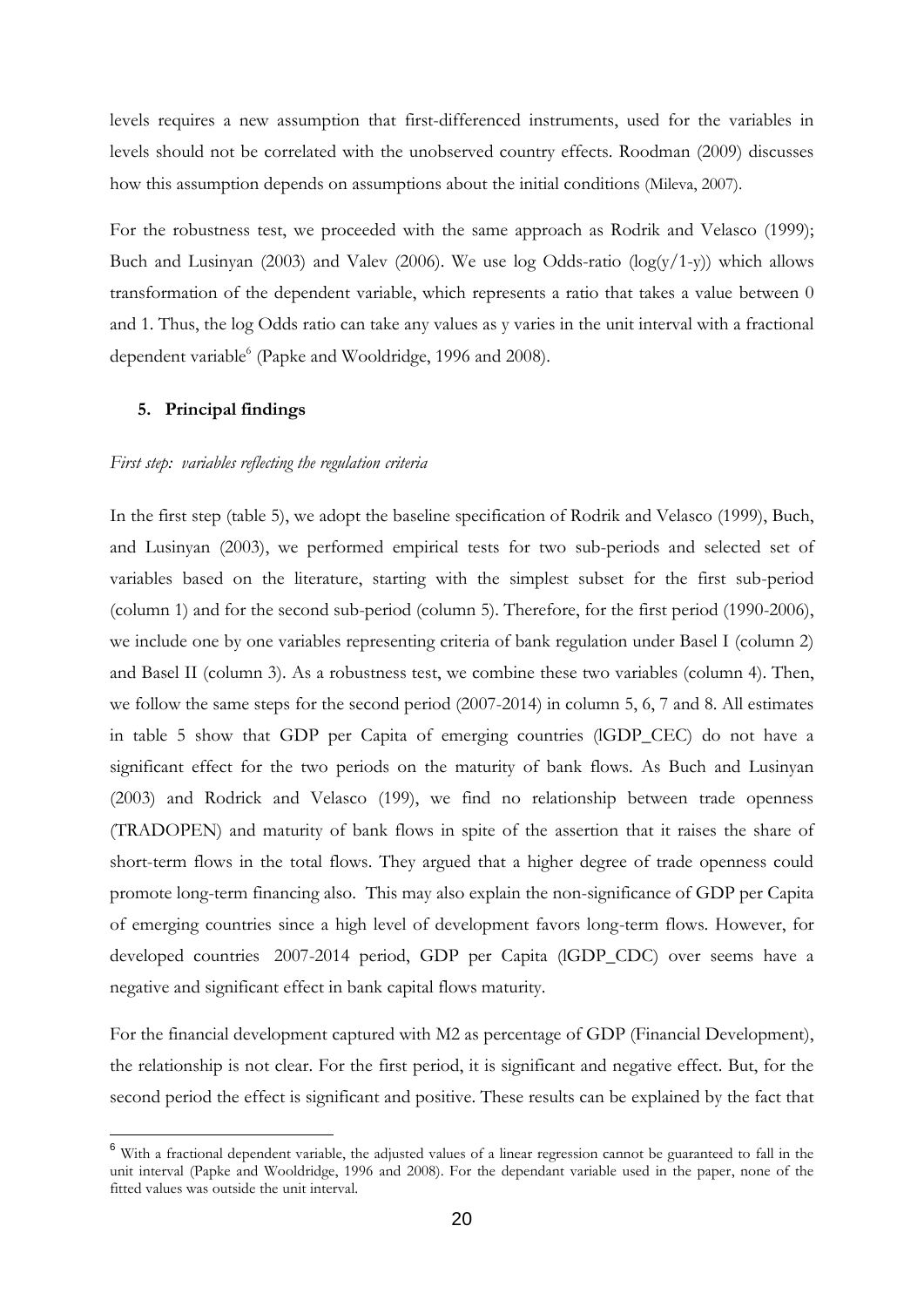before the 2007 crisis, countries with a high financial development benefitted from long-term bank flows thus reducing the share of short-term flows in total flows. On the other hand, the result obtained in the second period reflects banks difficulties of the developed countries due to the 2007 crisis. So, short-term flows increase with the level of financial development, probably because banks offer short-term loans for these countries. For countries with low financial development, the share of short-term bank flows is likely to fall because short-term loans are not renewed. Indeed, Aiyar *and al.* (2014) confirms that banks favor their most important relationships.

For share of loans to banks, in the first period, the effect of this variable is very significant and positive and it corroborates with Buch and Lusinyan (2003) and Valev (2006 and 2007) results. This result is likely to be due to the more short-term nature of transactions on the interbank market. On the other hand, for the second period it seems to have a significant and negative influence, reflecting the change of the behavior of parent banks with their subsidiaries after the 2007 crisis. In fact, these results corroborate with Kohn (2008) and Hoggarth *and al.* (2013) which explain that banks in response to an economic shock can use foreign affiliates as a source of liquidity. Aiyar *and al.* (2014) explains that banks tend to cut back cross-border credit to other banks including foreign affiliates and tend to favor their most important relationships.

Regarding variables that reflect criteria of banking regulation, for Basel I period, the effect of the OECD membership (OCDEDUM) is indeed positive and significant, which can explain the increase in short-term flows before the 1997 crisis. Since the estimate is in difference, it measures the temporal evolution rather than the comparison between groups. This increase confirm the observations in figure 1 and is due to several factors as domestic policies, excess of international liquidity and euphoria in emerging countries with attractive interest rate compared with low interest rate in developed countries (Dadush *and al.*, 2000). However, for the second period, The OECD membership has no longer any effect on the maturity of bank flows.

Therefore, in order to compare between OECD member and non-member OECD countries, we perform a cross-section fixed effect estimation (not reported) by using a cross-section of the 37 countries, including sample for 1996 and 2000. We obtain the same results as Buch and Lusinyan (2003); which confirms the negative and significant effect of the OECD membership. These results confirm observation in figure 2 and the effect of arbitrage related to less stringent regulatory requirements for short-term flows to non-OECD emerging countries.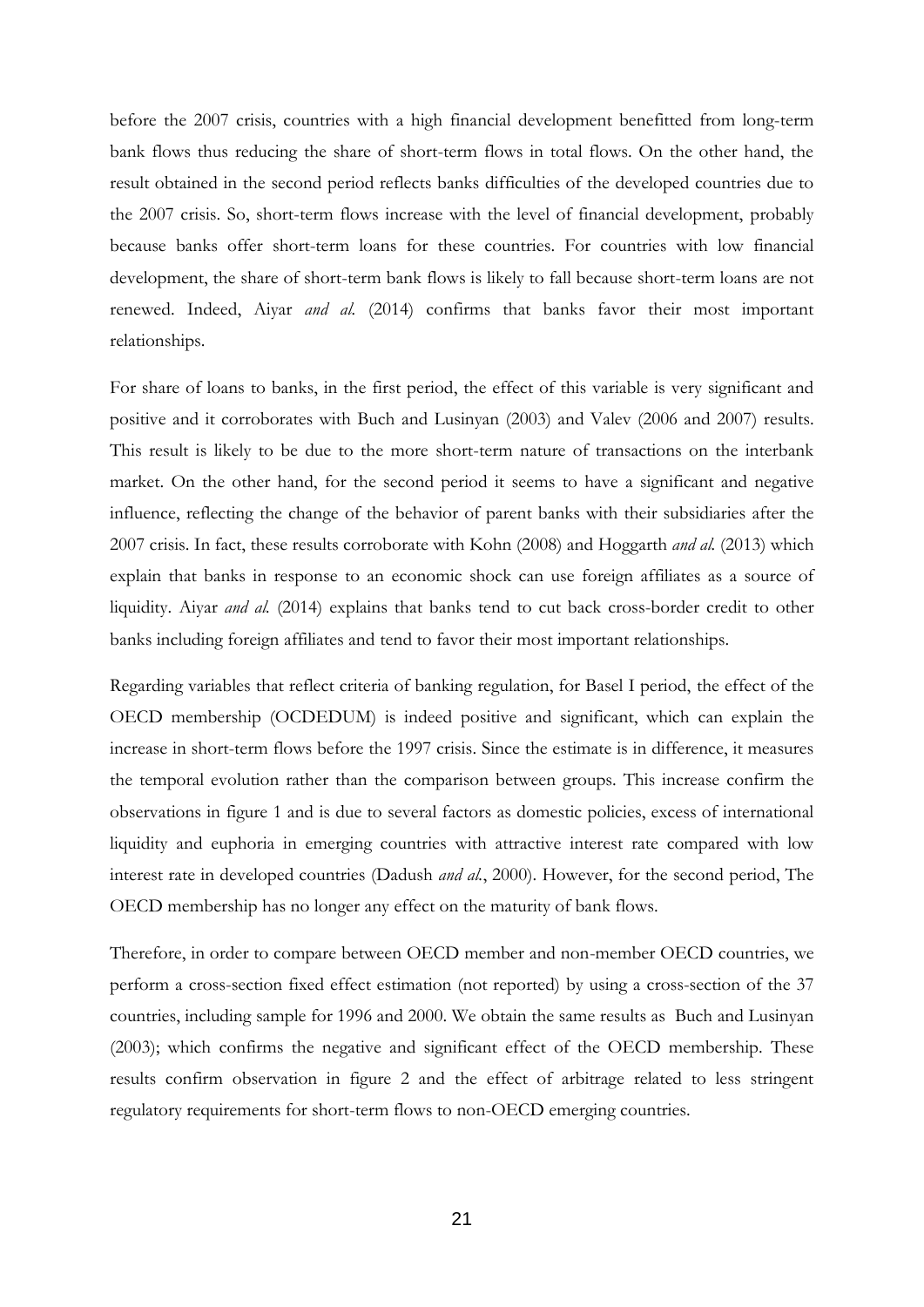On the other hand, results confirm the effect of Basel II through the risk level criterion embodied in the ratings (lRATING\_SP). It seems influence significantly maturity of capital flows to emerging countries only in the second period; which corresponds to the application period of Basle II. Finally, financial market with SP500 seems to have a significant and positive effect in the second period reflecting the bank financialization with new financial innovation in the banking sector activities.

|                       | (1)            | (2)            | (3)            | (4)            | (5)            | (6)            | (7)            | (8)            |  |  |
|-----------------------|----------------|----------------|----------------|----------------|----------------|----------------|----------------|----------------|--|--|
|                       | <b>DCSTALL</b> | <b>DCSTALL</b> | <b>DCSTALL</b> | <b>DCSTALL</b> | <b>DCSTALL</b> | <b>DCSTALL</b> | <b>DCSTALL</b> | <b>DCSTALL</b> |  |  |
|                       |                |                | 1990-2006      |                | 2007-2014      |                |                |                |  |  |
|                       |                |                |                |                |                |                |                |                |  |  |
| Lagged.DCSTALL        | $-0.179$       | 0.0430         | $-0.0348$      | $-0.0283$      | $-0.153$       | $-0.251**$     | $-0.238**$     | $-0.256***$    |  |  |
|                       | (0.217)        | (0.243)        | (0.0707)       | (0.0677)       | (0.102)        | (0.0925)       | (0.0939)       | (0.0882)       |  |  |
| IGDP CEC              | 0.0207         | 0.0138         | $-0.0127$      | $-0.0151$      | $-0.0567$      | $-0.0751$      | $-0.0558$      | $-0.0453$      |  |  |
|                       | (0.0250)       | (0.0322)       | (0.0310)       | (0.0321)       | (0.0486)       | (0.0598)       | (0.0548)       | (0.0514)       |  |  |
| IGDP_CDC              | $-0.0890*$     | $-0.0787*$     | 0.0148         | 0.0188         | $-0.356***$    | $-0.257*$      | $-0.248*$      | $-0.381*$      |  |  |
|                       | (0.0439)       | (0.0437)       | (0.0473)       | (0.0587)       | (0.121)        | (0.141)        | (0.137)        | (0.191)        |  |  |
| IShare Loans Bank     | $0.0925***$    | $0.0790***$    | $0.0511*$      | $0.0516*$      | $-0.0490**$    | $-0.0657***$   | $-0.0514**$    | $-0.0501**$    |  |  |
|                       | (0.0232)       | (0.0268)       | (0.0295)       | (0.0289)       | (0.0186)       | (0.0238)       | (0.0215)       | (0.0221)       |  |  |
| Financial Development | $-0.165***$    | $-0.213***$    | $-0.592***$    | $-0.572***$    | $0.548**$      | $0.596*$       | $0.682**$      | $0.708**$      |  |  |
|                       | (0.0554)       | (0.0649)       | (0.159)        | (0.169)        | (0.241)        | (0.331)        | (0.325)        | (0.339)        |  |  |
| <b>dlTRADOPEN</b>     | 0.00986        | 0.0108         | 0.0399         |                | $-0.0884$      |                | $-0.00747$     |                |  |  |
|                       | (0.0418)       | (0.0489)       | (0.0406)       |                | (0.0531)       |                | (0.0421)       |                |  |  |
| <b>ISP500</b>         | $-0.0105$      | $-0.0246$      | 0.0162         | 0.00840        | $0.193***$     | $0.149***$     | $0.144***$     | $0.138***$     |  |  |
|                       | (0.0236)       | (0.0229)       | (0.0241)       | (0.0237)       | (0.0392)       | (0.0435)       | (0.0467)       | (0.0433)       |  |  |
| <b>DIFF IRA</b>       |                | 0.0166         | $0.0901*$      | $0.0796*$      |                | $-0.0428$      | $-0.0901$      | $-0.0972$      |  |  |
|                       |                | (0.0488)       | (0.0456)       | (0.0460)       |                | (0.190)        | (0.198)        | (0.192)        |  |  |
| <b>OCDEDUM</b>        |                | $0.102*$       |                | $0.0971*$      |                | 0.0724         |                | 0.120          |  |  |
|                       |                | (0.0559)       |                | (0.0535)       |                | (0.139)        |                | (0.163)        |  |  |
| <b>IRATING_SP</b>     |                |                | $-0.0411$      | $-0.0364$      |                |                | $0.179**$      | $0.174**$      |  |  |
|                       |                |                | (0.0400)       | (0.0409)       |                |                | (0.0803)       | (0.0737)       |  |  |
| Lvix                  |                |                |                | 0.00217        |                |                |                | 0.0250         |  |  |
|                       |                |                |                | (0.0262)       |                |                |                | (0.0275)       |  |  |
|                       |                |                |                |                |                |                |                |                |  |  |
| Observations          | 456            | 402            | 352            | 352            | 264            | 224            | 224            | 224            |  |  |
| AR <sub>2</sub>       | 0.626          | 0.664          | 0.496          | 0.344          | 0.838          | 0.508          | 0.512          | 0.357          |  |  |
| Hansen                | 0.363          | 0.223          | 0.299          | 0.439          | 0.356          | 0.387          | 0.370          | 0.384          |  |  |
| Instr                 | 20             | 22             | 34             | 36             | 28             | 29             | 30             | 32             |  |  |

 **Table 5: Determinants of bank flows, term structure with GMM-difference**

Notes: the dependent variable for all estimations is the share of short-term international bank claims from developed countries to emerging countries. Standard errors in parenthesis: \* p < 0.10, \*\* p < 0.05, \*\*\* p < 0.01. Given the strong correlation (see appendix 7) between lSP500 and lGDP\_CDC; lRATING\_SP and lGDP\_CEC, we perform a test witch confirm absence of multicollinearity (see appendix 8).

Consequently, results confirm a change in the behavior of international banks probably linked to the effect of arbitrage related to regulatory requirements for short-term flows to emerging countries, the bank financialization with the significant effect of SP500 in the second period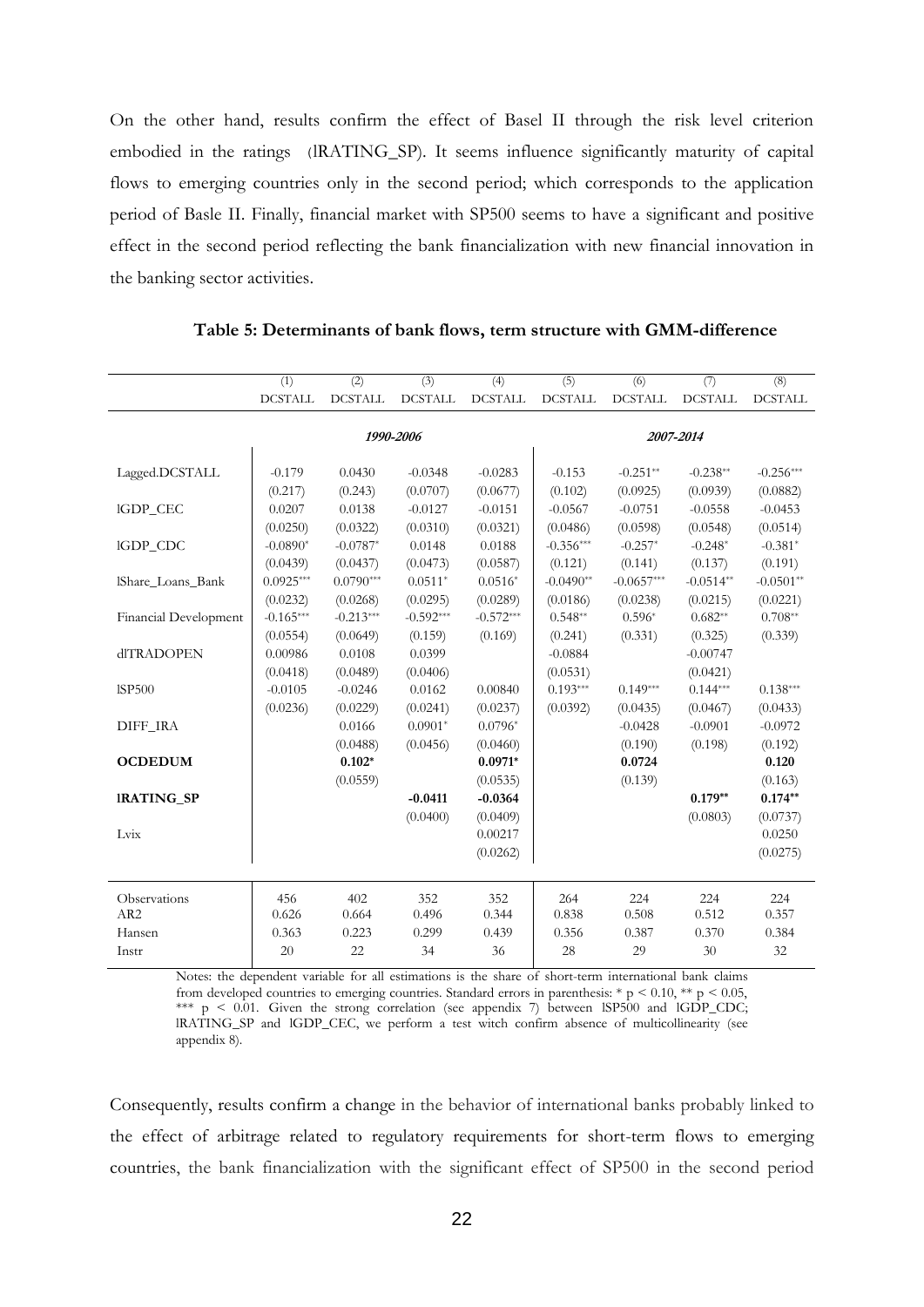unlike the first period and the interbank activities with a strong and positive link between the shares of interbank loans and short-term loans in total flows.

#### *Second step: the effect of short-term vs. long-term regulatory arbitrage*

In this step, we try to estimate the sensitivity of the maturity of bank flows to short- vs. longterm regulatory arbitrage under Basel II. We adopt the same specifications with the baseline model then we integrate short- and long-term regulatory requirements differential (RWADIFF) and the level of regulatory requirement as a percentage of the amount due  $(RWA\_EAD)$ <sup>7</sup>(table 6). The effect of the difference in short- and long-term regulatory requirements appears to have a negative effect on short-term loans, which is probably due to the structure of the variable. Indeed, the regulator has taken into account the arbitrage effects by reducing these discrepancies for the risky entities. Nevertheless, the level of short-term loans is higher for risky countries. The result of the latest estimate that incorporates the level of regulatory requirements confirms that the level of regulatory requirements has a positive and significant effect on short-term loans (table 6). For the remainder of variables, results of table 6 confirm results obtained for the second period of table 5.

Therefore, we can conclude that the measures taken by the regulator to reduce short-term regulatory arbitrages versus long-term are not efficient as the level of short-term bank flows to risky countries remains important. The results in table 7, which perform estimates for investment grade vs. speculative grade countries, are in line: these results confirm that risky countries (speculative grade) are affected by the risk level and capital requirement level.

### *Third step: comparison of speculative grade countries vs. investment grade countries*

1

Results in table 7 show that, for countries rated in the speculative category, the regulatory requirements and the risk level seems to play an important and positive role in determining maturity of bank flows to these countries. This result corroborates with Diamond's (1991) model which assumes that less-rated borrowers can only issue short-term debt. The effect of the difference between short- and long-term regulatory requirements appears to have a negative effect on short-term loans, which is probably due to the structure of this variable. This reflects the importance of these capital requirements so high that country-specific variables do not have any effect. The strong significance of the lagged variable with a negative effect reflects a strong

<sup>7</sup> we do not integrate the variables: RATINGS\_SP, RWA and DIFFRWA in the same specification because of the strong correlation between these variables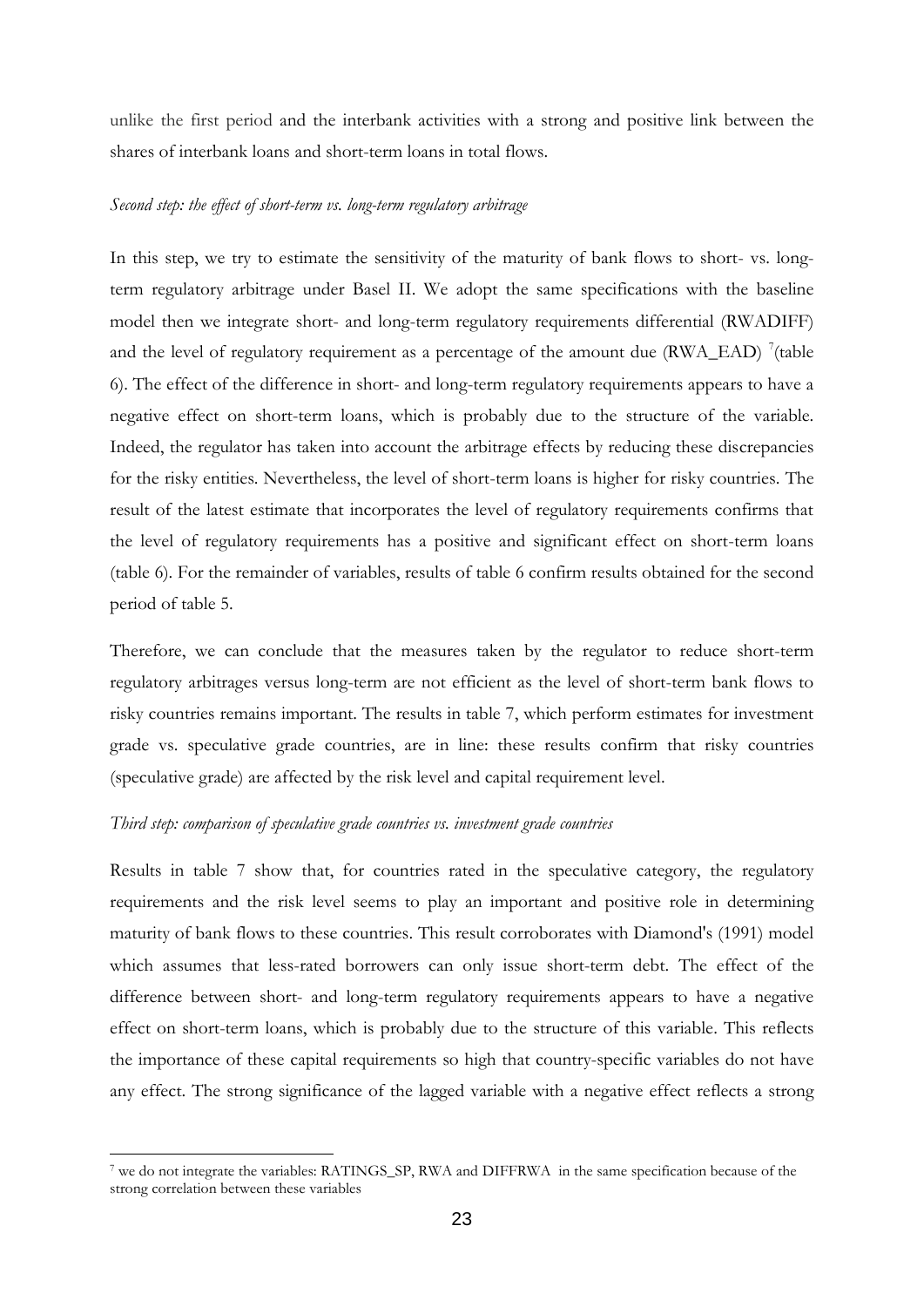feedback that can be explained by the demand which decreases to reduce illiquidity risk as results of high short-term default probability.

For investment grade countries, the difference and the level of regulatory requirements and risk level do not seem to play a significant role in the determination of banking flow maturity. This reflects the low level of risk and regulatory requirements for this category. For control variables, lagged variable and GDP for emerging countries do appear influence banking flows maturity to these countries.

As a final point, for both categories, financial markets, through SP500, seem to exert significantly and positively on short-term bank flows to emerging countries unlike trade openness and VIX which does not seem to have a significant effect.

For all robustness tests in appendix 10, we used GMM difference of log Odds-ratio of short-term international bank claims as percentage of total claims. These tests were similar and confirmed our results. Other estimates in effect fixed and GMM static (not reported) confirm the results previously obtained. Furthermore, the effect of the 2007 crisis has been tested (not reported) for all estimates and it is confirmed that it does not affect the maturity of bank flows to emerging countries. Others test (not reported) confirm our results even by removing the year 2008.

Finally, as credit risk assessment remains unchanged (BCBS, 2010) still calculated with IRB model, the adjustments required for credit risk, under Basel III, should not reduce the level of short-term bank flows to risky countries, which remain important. An effect strengthened by the integration of the liquidity ratio under Basel III. This ratio aims at limiting excess maturity transformation risk in the banking sector to promote funding stability. But, it could lead to a shortage in long-term lending (World Bank. 2015).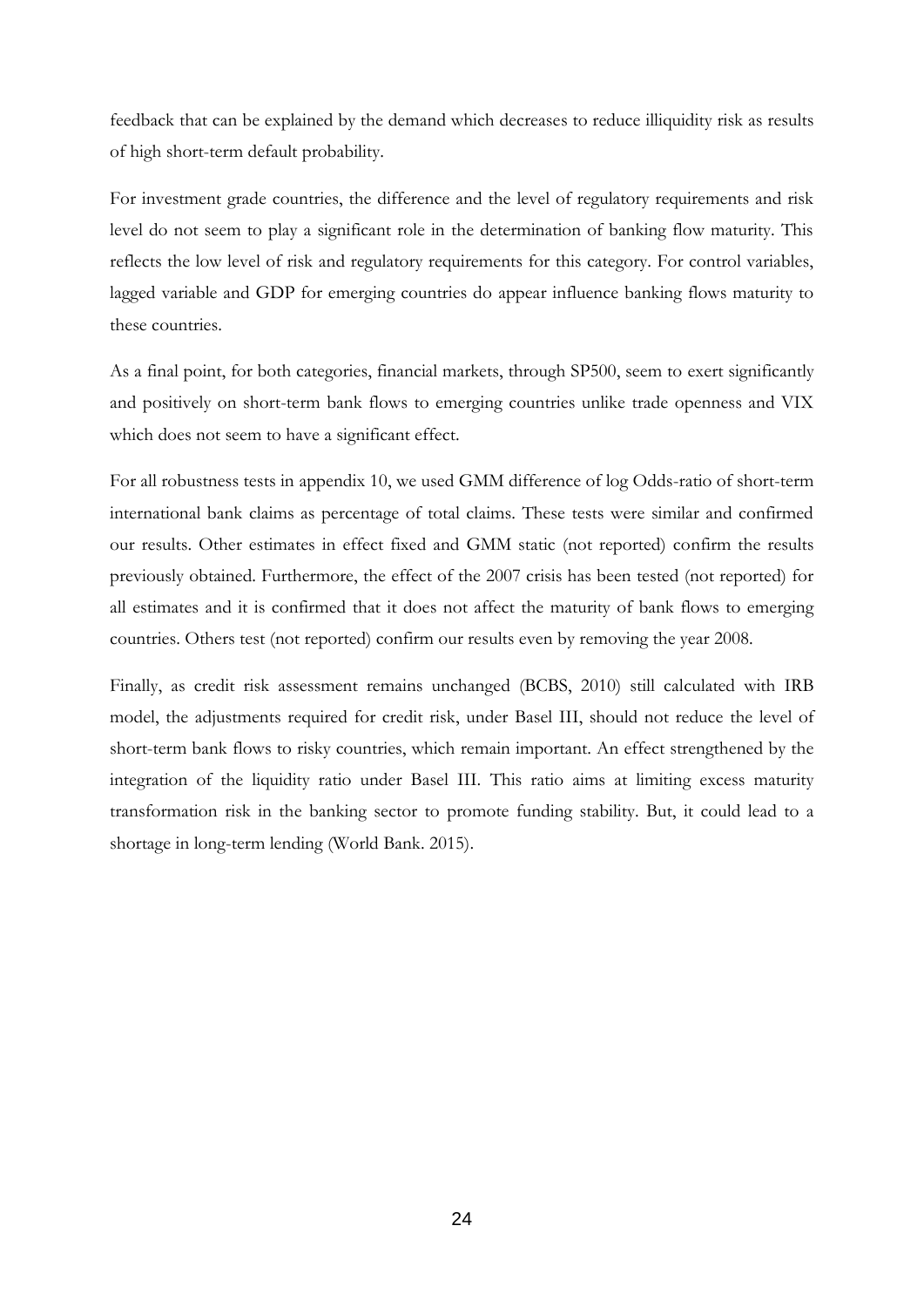|                          | (1)            | $\overline{(2)}$ | (3)            | (4)            | (5)            | (6)            | $\overline{(\overline{7})}$ | (8)            |
|--------------------------|----------------|------------------|----------------|----------------|----------------|----------------|-----------------------------|----------------|
|                          | <b>DCSTALL</b> | $\sf DCSTALL$    | <b>DCSTALL</b> | <b>DCSTALL</b> | <b>DCSTALL</b> | <b>DCSTALL</b> | <b>DCSTALL</b>              | <b>DCSTALL</b> |
|                          |                |                  |                |                |                |                |                             |                |
|                          |                |                  | Diff RWA       |                | RWA            |                |                             |                |
| Lagged.DCSTALL           | $-0.153$       | $-0.251**$       | $-0.245**$     | $-0.268***$    | $-0.153$       | $-0.251**$     | $-0.240**$                  | $-0.262***$    |
|                          | (0.102)        | (0.0925)         | (0.0947)       | (0.0881)       | (0.102)        | (0.0925)       | (0.0905)                    | (0.0847)       |
| IGDP_CEC                 | $-0.0567$      | $-0.0751$        | $-0.0464$      | $-0.0263$      | $-0.0567$      | $-0.0751$      | $-0.0373$                   | $-0.0166$      |
|                          | (0.0486)       | (0.0598)         | (0.0535)       | (0.0479)       | (0.0486)       | (0.0598)       | (0.0549)                    | (0.0504)       |
| IGDP_CDC                 | $-0.356***$    | $-0.257*$        | $-0.295*$      | $-0.483**$     | $-0.356***$    | $-0.257*$      | $-0.306*$                   | $-0.503**$     |
|                          | (0.121)        | (0.141)          | (0.166)        | (0.227)        | (0.121)        | (0.141)        | (0.158)                     | (0.229)        |
| <b>IShare Loans Bank</b> | $-0.0490**$    | $-0.0657***$     | $-0.0677***$   | $-0.0682***$   | $-0.0490**$    | $-0.0657***$   | $-0.0581***$                | $-0.0581***$   |
|                          | (0.0186)       | (0.0238)         | (0.0213)       | (0.0225)       | (0.0186)       | (0.0238)       | (0.0190)                    | (0.0202)       |
| Financial Development    | $0.548**$      | $0.596*$         | $0.561*$       | $0.617*$       | $0.548**$      | $0.596*$       | $0.586*$                    | $0.647*$       |
|                          | (0.241)        | (0.331)          | (0.304)        | (0.346)        | (0.241)        | (0.331)        | (0.305)                     | (0.342)        |
| <b>DITRADOPEN</b>        | $-0.0884$      |                  | $-0.0886$      |                | $-0.0884$      |                | $-0.0848$                   |                |
|                          | (0.0531)       |                  | (0.0759)       |                | (0.0531)       |                | (0.0773)                    |                |
| <b>ISP500</b>            | $0.193***$     | $0.149***$       | $0.163***$     | $0.149**$      | $0.193***$     | $0.149***$     | $0.157**$                   | $0.143**$      |
|                          | (0.0392)       | (0.0435)         | (0.0588)       | (0.0546)       | (0.0392)       | (0.0435)       | (0.0580)                    | (0.0541)       |
| DIFF IRA                 |                | $-0.0428$        | $-0.0709$      | $-0.0641$      |                | $-0.0428$      | $-0.111$                    | $-0.109$       |
|                          |                | (0.190)          | (0.205)        | (0.206)        |                | (0.190)        | (0.203)                     | (0.203)        |
| <b>OCDEDUM</b>           |                | 0.0724           |                | 0.0970         |                | 0.0724         |                             | 0.101          |
|                          |                | (0.139)          |                | (0.144)        |                | (0.139)        |                             | (0.152)        |
| <b>RWADIFF</b>           |                |                  | $-0.0826***$   | $-0.0842***$   |                |                |                             |                |
|                          |                |                  | (0.0152)       | (0.0157)       |                |                |                             |                |
| <b>IVIX</b>              |                |                  |                | 0.0312         |                |                |                             | 0.0329         |
|                          |                |                  |                | (0.0304)       |                |                |                             | (0.0312)       |
| <b>RWA EAD</b>           |                |                  |                |                |                |                | $0.107***$                  | $0.110***$     |
|                          |                |                  |                |                |                |                | (0.0179)                    | (0.0203)       |
|                          |                |                  |                |                |                |                |                             |                |
| Observations             | 264            | 224              | 208            | 208            | 264            | 224            | 208                         | 208            |
| AR <sub>2</sub>          | 0.838          | 0.508            | 0.224          | 0.172          | 0.838          | 0.508          | 0.555                       | 0.420          |
| Hansen                   | 0.356          | 0.387            | 0.434          | 0.416          | 0.356          | 0.387          | 0.490                       | 0.499          |
| Instr                    | 28             | 29               | 30             | 32             | 28             | 29             | 30                          | 32             |

### **Table 6: Determinants of term structure of bank flows: Short- vs. Long-term arbitrage with GMM-difference (2007-2014)**

Notes: the dependent variable for all estimations is the share of short term international bank claims from developed countries to emerging countries. Standard errors in parenthesis: \*  $p \le 0.10$ , \*\*  $p \le 0.05$ , \*\*\* p < 0.01. . Given the strong correlation (see appendix 7) between lSP500 and lGDP\_CDC; lRATING\_SP and lGDP\_CEC, we perform a test witch confirm absence of multicollinearity (see appendix 8).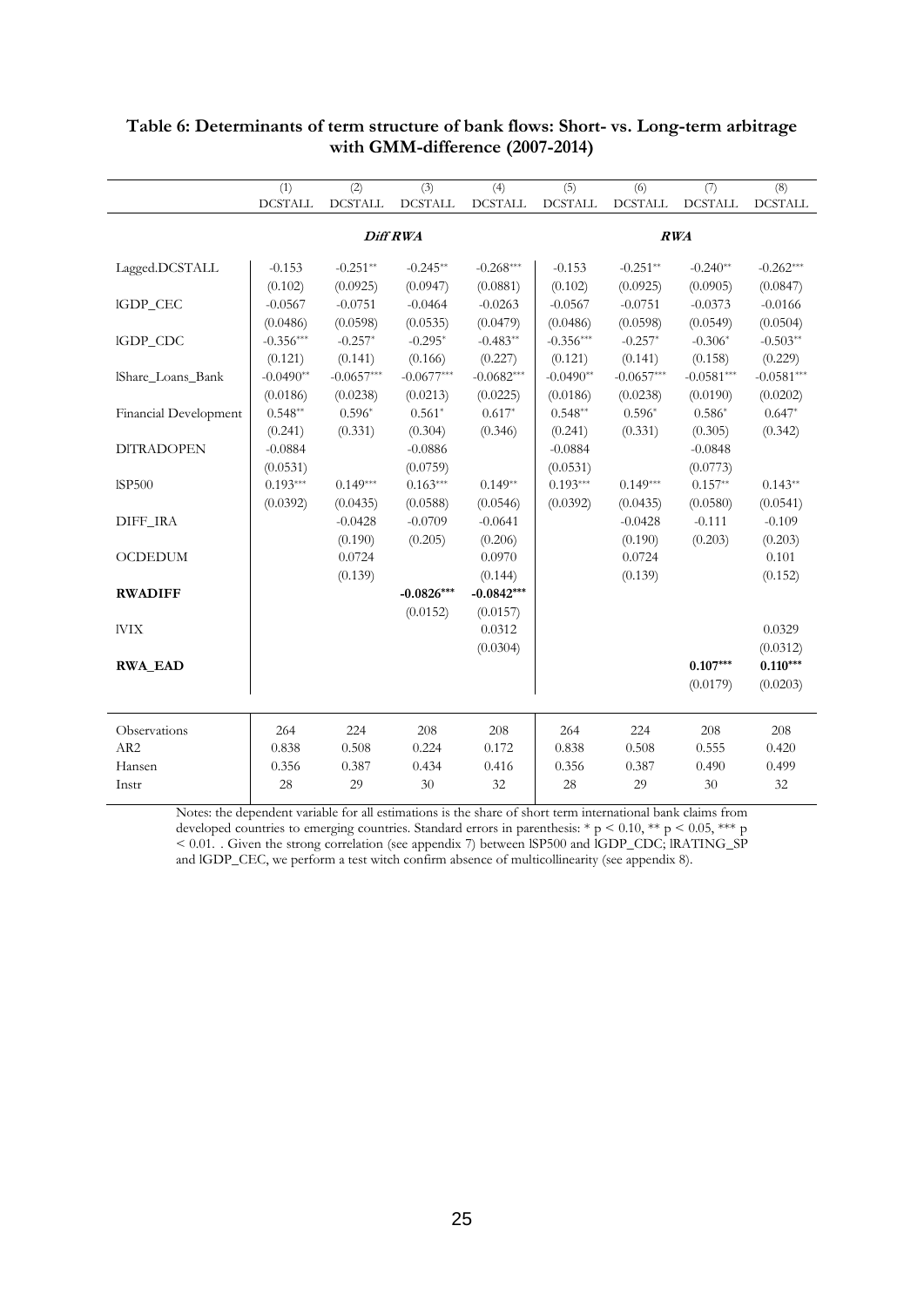|                       | (1)            | (2)            | (3)            | (4)                                | (5)            | (6)            | (7)            | (8)            | (9)                               | (10)           | (11)           | (12)           |
|-----------------------|----------------|----------------|----------------|------------------------------------|----------------|----------------|----------------|----------------|-----------------------------------|----------------|----------------|----------------|
|                       | <b>DCSTALL</b> | <b>DCSTALL</b> | <b>DCSTALL</b> | <b>DCSTALL</b>                     | <b>DCSTALL</b> | <b>DCSTALL</b> | <b>DCSTALL</b> | <b>DCSTALL</b> | <b>DCSTALL</b>                    | <b>DCSTALL</b> | <b>DCSTALL</b> | <b>DCSTALL</b> |
|                       |                |                |                | <b>Speculative Grade Countries</b> |                |                |                |                | <b>Investment Grade Countries</b> |                |                |                |
| Lagged.DCSTALL        | $-0.493***$    | $-0.477***$    | $-0.485***$    | $-0.492***$                        | $-0.476***$    | $-0.484***$    | $-0.00745$     | 0.0224         | 0.0259                            | 0.000707       | 0.0185         | 0.0219         |
|                       | (0.0681)       | (0.0968)       | (0.0755)       | (0.0643)                           | (0.0915)       | (0.0715)       | (0.139)        | (0.151)        | (0.155)                           | (0.139)        | (0.150)        | (0.155)        |
| IGDP_CEC              | 0.0538         | 0.0288         | 0.0407         | 0.0550                             | 0.0311         | 0.0424         | 0.0447         | 0.0618         | 0.0633                            | 0.0414         | 0.0626         | 0.0643         |
|                       | (0.0843)       | (0.0893)       | (0.0859)       | (0.0840)                           | (0.0897)       | (0.0855)       | (0.0463)       | (0.0502)       | (0.0506)                          | (0.0463)       | (0.0497)       | (0.0501)       |
| IGDP_CDC              | $-0.366$       | $-0.336$       | $-0.354$       | $-0.369$                           | $-0.342$       | $-0.358$       | $-0.527**$     | $-0.605**$     | $-0.602**$                        | $-0.519**$     | $-0.602**$     | $-0.599**$     |
|                       | (0.263)        | (0.297)        | (0.289)        | (0.257)                            | (0.289)        | (0.282)        | (0.195)        | (0.223)        | (0.220)                           | (0.192)        | (0.221)        | (0.218)        |
| Financial Development | $0.268*$       | 0.178          | 0.216          | $0.261*$                           | 0.165          | 0.206          | 0.153          | 0.188          | 0.190                             | 0.194          | 0.202          | 0.204          |
|                       | (0.136)        | (0.107)        | (0.126)        | (0.129)                            | (0.107)        | (0.120)        | (0.170)        | (0.206)        | (0.211)                           | (0.161)        | (0.212)        | (0.216)        |
| DIFF_IRA              | $-0.0338$      | $-0.0684$      | $-0.0903$      | $-0.0157$                          | $-0.0334$      | $-0.0649$      | 0.150          | 0.123          | 0.118                             | 0.106          | 0.118          | 0.113          |
|                       | (0.104)        | (0.102)        | (0.0972)       | (0.0897)                           | (0.0990)       | (0.0890)       | (0.172)        | (0.172)        | (0.177)                           | (0.151)        | (0.175)        | (0.179)        |
| IShare Loans Bank     | $-0.0124$      | $-0.0224$      | $-0.0216$      | $-0.0137$                          | $-0.0249$      | $-0.0237$      | $-0.0353$      | $-0.0451$      | $-0.0407$                         | $-0.0368$      | $-0.0463$      | $-0.0418$      |
|                       | (0.0335)       | (0.0342)       | (0.0342)       | (0.0347)                           | (0.0355)       | (0.0353)       | (0.0234)       | (0.0266)       | (0.0243)                          | (0.0235)       | (0.0273)       | (0.0248)       |
| <b>ISP500</b>         | $0.155**$      | $0.178**$      | $0.165***$     | $0.148**$                          | $0.167*$       | $0.156*$       | $0.130*$       | $0.144*$       | $0.143*$                          | $0.120*$       | $0.134*$       | $0.134*$       |
|                       | (0.0592)       | (0.0790)       | (0.0759)       | (0.0624)                           | (0.0819)       | (0.0804)       | (0.0672)       | (0.0824)       | (0.0826)                          | (0.0622)       | (0.0732)       | (0.0731)       |
| <b>DITRADOPEN</b>     | $-0.0614$      | $-0.109$       | $-0.0842$      |                                    |                |                | $-0.0313$      | $-0.0508$      | $-0.0512$                         |                |                |                |
|                       | (0.125)        | (0.131)        | (0.125)        |                                    |                |                | (0.0297)       | (0.0916)       | (0.0921)                          |                |                |                |
| <b>IRATING_SP</b>     | $0.489***$     |                |                | $0.493***$                         |                |                | $-0.0163$      |                |                                   | $-0.00325$     |                |                |
|                       | (0.111)        |                |                | (0.106)                            |                |                | (0.0550)       |                |                                   | (0.0559)       |                |                |
| <b>RWADIFF</b>        |                | $-0.113***$    |                |                                    | $-0.113***$    |                |                | $-0.0589$      |                                   |                | $-0.0601$      |                |
|                       |                | (0.0239)       |                |                                    | (0.0242)       |                |                | (0.165)        |                                   |                | (0.163)        |                |
| <b>RWA_EAD1</b>       |                |                | $0.115***$     |                                    |                | $0.117***$     |                |                | $-0.0114$                         |                |                | $-0.0113$      |
|                       |                |                | (0.0143)       |                                    |                | (0.0153)       |                |                | (0.195)                           |                |                | (0.194)        |
| Observations          | 83             | 82             | 82             | 83                                 | 82             | 82             | 141            | 126            | 126                               | 141            | 126            | 126            |
| AR <sub>2</sub>       | 0.965          | 0.204          | 0.396          | 0.934                              | 0.206          | 0.412          | 0.158          | 0.212          | 0.205                             | 0.217          | 0.243          | 0.236          |
| Hansen                | 0.276          | 0.221          | 0.315          | 0.424                              | 0.332          | 0.406          | 0.579          | 0.470          | 0.512                             | 0.638          | 0.625          | 0.660          |
| Instr                 | 13             | 13             | 13             | 13                                 | 13             | 13             | 14             | 14             | 14                                | 14             | 14             | 14             |

**Table 7: Determinants of term structure of bank flows: Speculative Grade Vs Investment Grade countries, GMM-difference (2007-2014)**

Notes: the dependent variable for all estimations is the share of short term international bank claims from developed countries to emerging countries. Standard errors in parenthesis: \* p < 0.10, \*\* p < 0.05, \*\*\* p < 0.01. Given the strong correlation (see appendix 7) between ISP500 and IGDP\_CDC; IRATING\_SP and IGDP\_CEC, we perform a test witch confirm absence of multicollinearity (see appendix 8).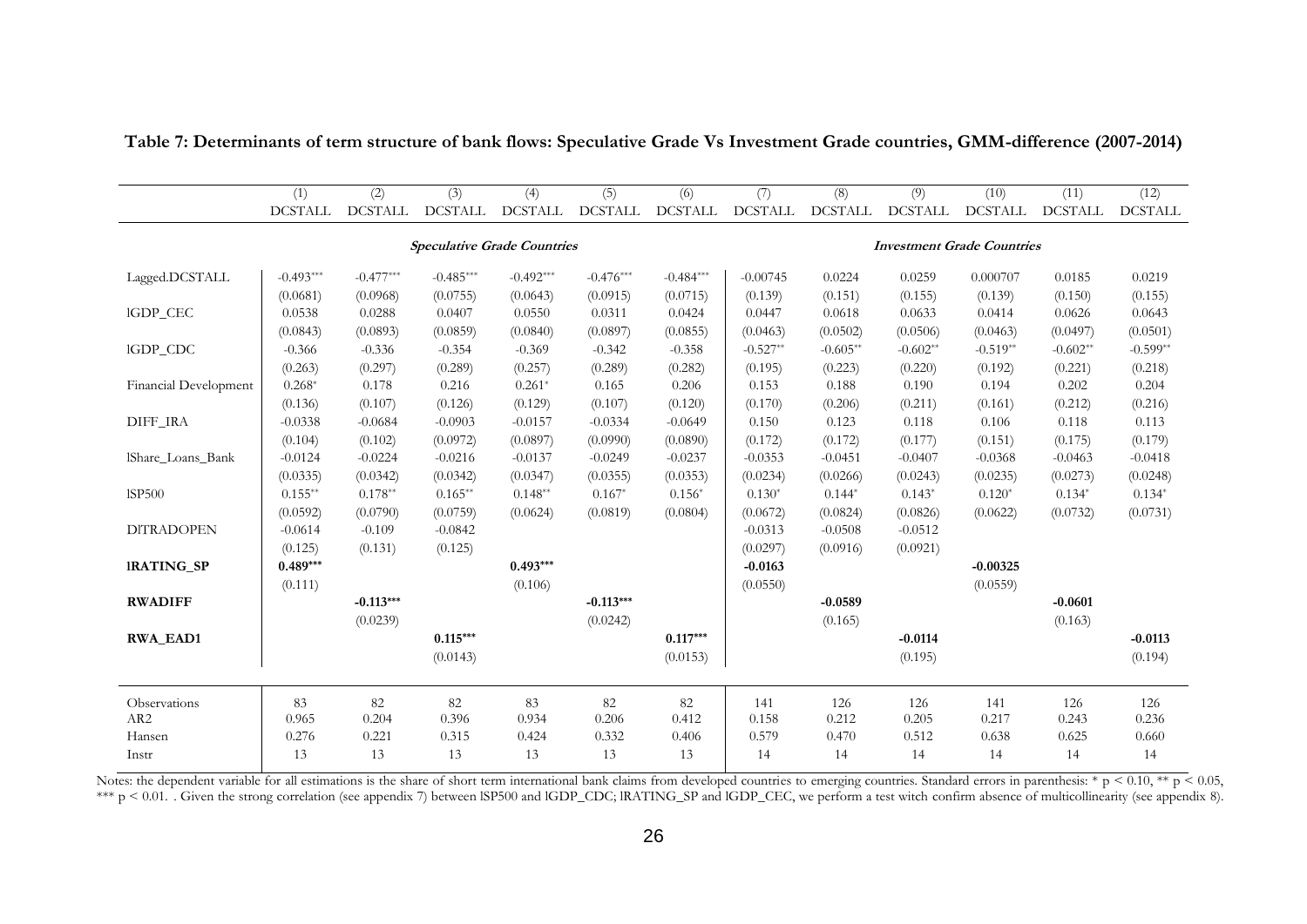#### **6. Conclusion**

Considering the economic stability and the destabilizing effects of short-term bank flows, the need to analyse the term structure of external bank flows is particularly obvious to prevent the contagion crisis. Hence, given that the share of short-term debt has been attributed to lower costs of rolling over short-term debt and that regulatory restrictions impact on the costs of bank lending, we have settled in this paper a new perspective on regulatory restriction as a determinant of bank flows maturity to these countries.

The most striking result is that the empirical evidence presented in this paper shows the difference in the maturity behaviour in bank lending for both periods under Basel I and Basel II. Results confirm the effect of banking regulation criteria, by significant effect of the OECD membership for Basel I period and the risk aversion for Basel II period on the maturity of bank flows. The results also confirm the significant impact of bank financialization on banking flows to these countries.

Our results suggest that regulatory policies are not efficient in their tradeoff of short term credit flows to risky countries, which remain important. The level of short-term loans is higher for risky (speculative) countries; this is confirmed by positive and significant effect of regulatory requirements and rating on short-term loans. Therefore, we can conclude that arbitrage takes place at the risk level instead of the usual arbitrage, probably because short-term capital flows are not penalized sufficiently in regulatory requirements.

Consequently, as credit risk assessment remains unchanged under Basle III, still calculated with IRB model and does not change the opportunities for arbitrage for credit risk, it will be expected to have a positive effect on the proportion of short-term flows through the strengthening of regulatory requirements. Moreover, the integration of the liquidity ratio is likely to reduce loans maturity in order to comply with this new ratio regulation. However, these results are not a foregone conclusion because of modeling that decision-making process is a complex process. Furthermore, it would be interesting to see if the determinants of long-term capital flows are different from those in the short term. Nevertheless; the BIS data do not allow such comparison since only flows less than one year are reported.

Hence, improvements in macroeconomic stabilization policy and in institutions are required to lengthen international debt maturity and reduce the likelihood of international financial crises. For instance, the regulator could reduce elasticity regulatory requirements-maturity to penalize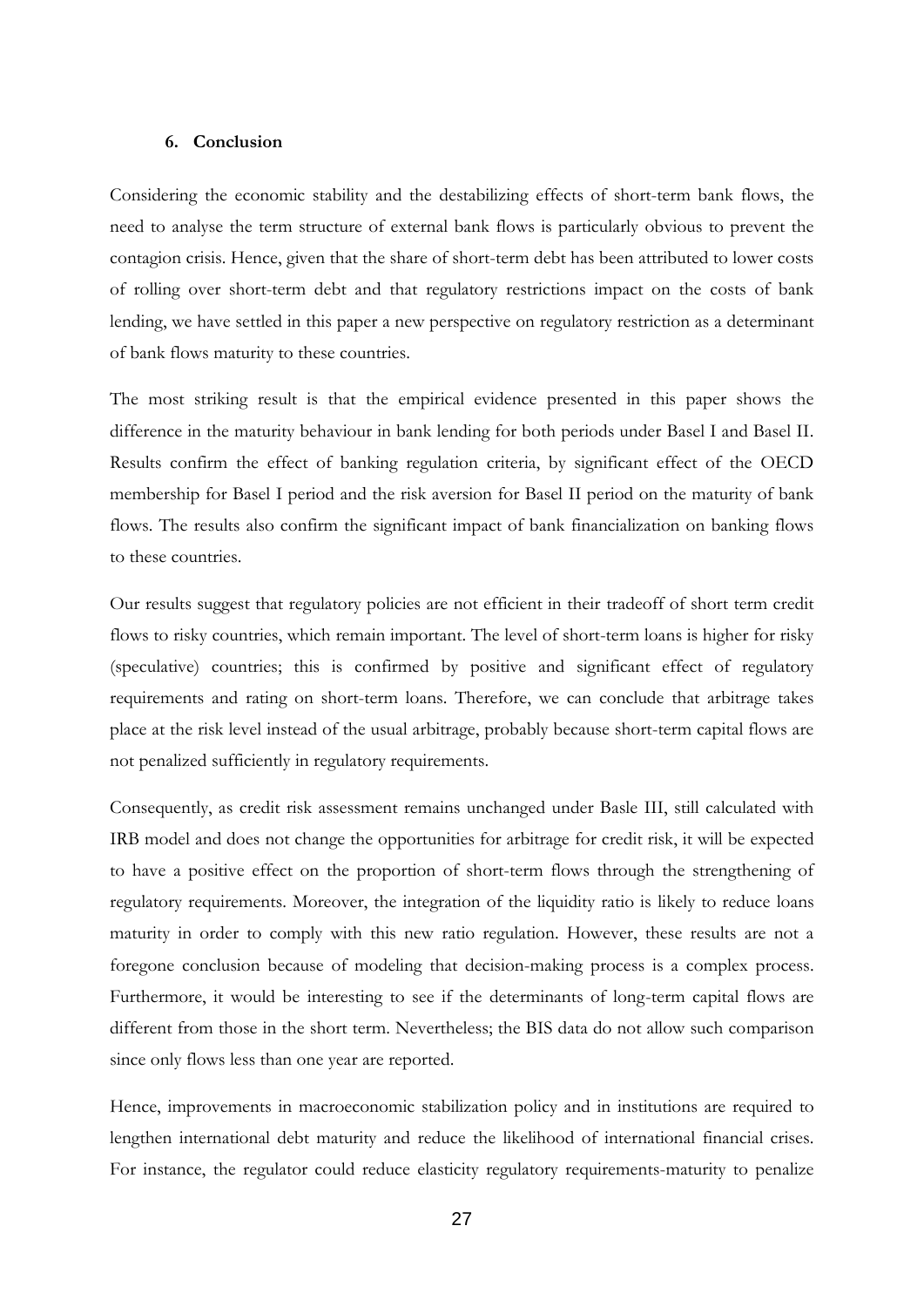short-term bank flows and promote long-term bank flows. Or else, the capping of the RWA could also reduce the sensitivity to risks and limit these effects on the bank flows maturity to risky countries.

On the other hand, emerging countries can improve their ratings to avoid the effects of regulatory requirements on the maturity of these banking flows since countries rated in investment grade are not affected by regulatory requirements and risk arbitrage. This in order to reduce the mismatch between maturities of investments that are mostly profitable in the long term and the maturity of short-term loans can be the origin of economic vulnerability.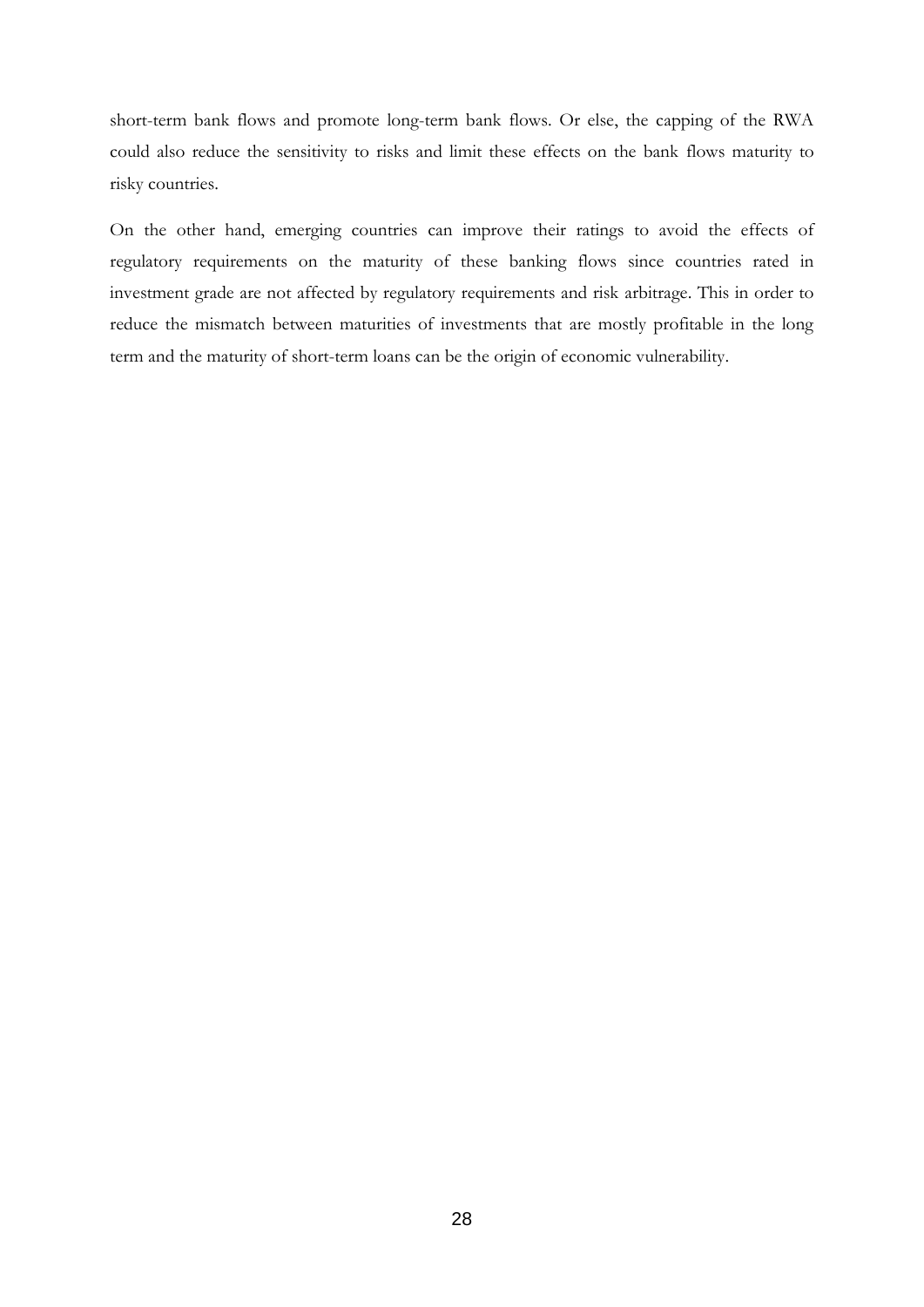#### **References**

- Aiyar, S. (2011). *How did the crisis in international funding markets affect bank lending? Balance sheet evidence from the UK*. Bank of England working paper 424.
- Aiyar, S. (2012). From financial crisis to great recession: The role of globalized banks. *The American Economic Review*, *102*(3), 225-230.
- Aiyar, S., Calomiris, C. W., Hooley, J., Korniyenko, Y., & Wieladek, T. (2014). The international transmission of bank capital requirements: Evidence from the UK. *Journal of Financial Economics*, 113(3), 368-382.
- Arellano, M., & Bover, O. (1995). Another look at the instrumental variable estimation of errorcomponents models. *Journal of econometrics*, *68*(1), 29-51.
- Basel Committee on Banking, Supervision. (2010). Basel III: A global regulatory framework for more resilient banks and banking systems, December.
- Basel Committee on Banking, Supervision. (2001). The Standardised Approach to Credit Risk. Consultative. Document. Supporting. Document to the New Basel Capital Accord Issued for comment, 31 May.
- Basle Committee on Banking Supervision. (1988). International convergence of capital measurement and capital standards. Basle Committee on Banking Supervision, July.
- Bremus, F., & Fratzscher, M. (2015). Drivers of structural change in cross-border banking since the global financial crisis. Journal of International Money and Finance, 52, 32-59.
- Bisignano, J. (2003). Qui ont été les privilégiés de Cooke? Perdants et gagnants de la réglementation des fonds propres. *Revue d'économie financière*, 77-96.
- Blank, S., & Buch, C. M. (2010). International Bank Portfolios: Short-and Long-Run Responses to Macroeconomic Conditions. *Review of International Economics*, *18*(2), 289-306.
- Blundell, R., & Bond, S. (1998). Initial conditions and moment restrictions in dynamic panel data models. *Journal of econometrics*, *87*(1), 115-143.
- Broner, F. A., Lorenzoni, G., & Schmukler, S. (2004). Why do emerging markets borrow short term? *World Bank Policy Research Working Paper*, *3389*.
- Bruno, V., & Shin, H. S. (2015). Cross-Border Banking and Global Liquidity. *The Review of Economic Studies*, *82*(2), 535-564.
- Buch, C. M. (2003). What determines maturity? An analysis of German commercial banks' foreign assets. *Applied financial economics*, *13*(5), 337-351.
- Buch, C. M., & Lusinyan, L. (2003). Determinants of short-term debt: a note. *Journal of International Financial Markets, Institutions and Money*, *13*(2), 157-170.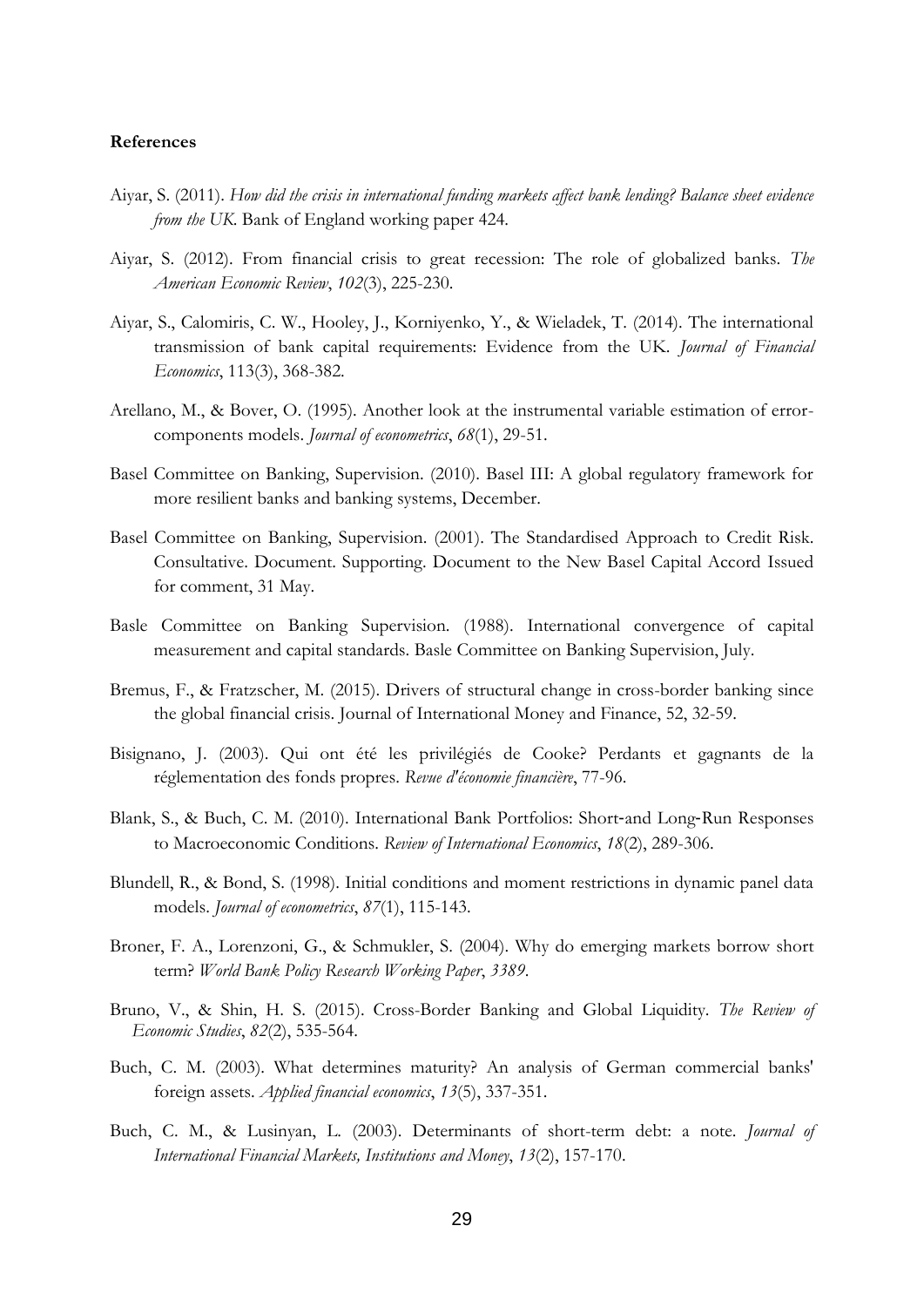- Cetorelli, N., & Goldberg, L. S. (2011). Global banks and international shock transmission: Evidence from the crisis. *IMF Economic Review*, *59*(1), 41-76.
- Chang, R., & Velasco, A. (2000). Banks, debt maturity and financial crises. *Journal of international Economics*, *51*(1), 169-194.
- Dadush, U., Dasgupta, D., & Ratha, D. (2000). The role of short-term debt in recent crises. *Finance and Development*, *37*(4), 54.
- Diamond, D. W. (1991). Debt maturity structure and liquidity risk. *The Quarterly Journal of Economics*, *106*(3), 709-737.
- Diamond, D. W. & Dybvig PH. (1983). Bank Runs, Deposit Insurance, and Liquidity. *Journal of Political Economy*; 91; 401-419.
- Diamond, D. W., & Rajan, R. G. (2001, June). Banks, short-term debt and financial crises: theory, policy implications and applications. In *Carnegie-Rochester Conference Series on Public Policy* (Vol. 54, No. 1, pp. 37-71). North-Holland.
- Diamond, D. W., & Rajan, R. G. (2009). The Credit Crisis: Conjectures about Causes and Remedies. *The American Economic Review*, *99*(2), 606-610.
- Ekici, O., & Nemlioğlu, K. (2017). Emerging economies' short-term private external debt as evidence of economic crisis. *Journal of Policy Modeling*, *39*(2), 232-246.
- Figuet, J. M., & Lahet, D. (2007). Basel II and Its Implications for Foreign Banks Financing Emerging Countries. *Revue d'économie du développement*, *15*(5), 47-67.
- Figuet, J. M., Humblot, T., & Lahet, D. (2015). Cross-border banking claims on emerging countries : The Basel III Banking Reforms in a push and pull framework. *Journal of International Financial Markets, Institutions and Money*, 34, 294-310.
- Forbes, K. J., & Warnock, F. E. (2012). Capital flow waves: Surges, stops, flight, and retrenchment. *Journal of International Economics*, *88*(2), 235-251.
- Framework, A. N. C. A. (1999). New Capital Adequacy. Consultative paper issued by the Basel Committee on Banking Supervision. *Basel, June*.
- Ghosh, A. R., Qureshi, M. S., Kim, J. I., & Zalduendo, J. (2014). Surges. *Journal of International Economics*, *92*(2), 266-285.
- Ghosh, S., Sugawara, N., & Zalduendo, J. (2011). Bank Flows and Basel III—Determinants and Regional Differences in Emerging Markets. *World Bank-Economic Premise*, (56), 1-6.
- Gobat, J., Yanase, M., & Maloney, J. F. (2014). The Net Stable Funding Ratio: Impact and Issues for Consideration.
- Hellou, S., & Boutillier, M. (2017). *The impact of regulatory requirements on the banking flows to emerging countries* (No. 2017-9). University of Paris West-Nanterre la Défense, EconomiX.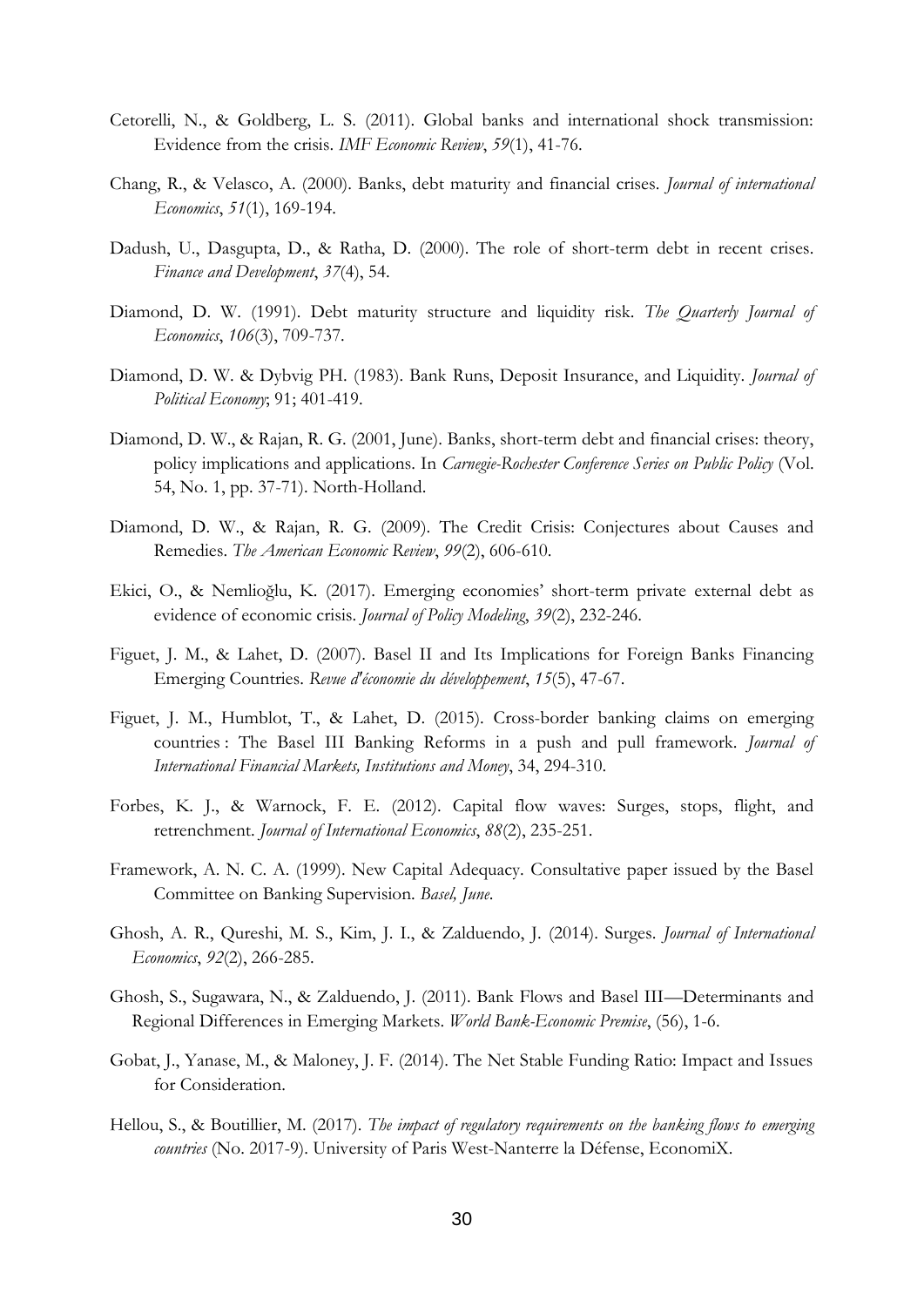- Hamilton, D., T., & Cantor R., (2006). *Measuring Corporate Default Rates*. Moody's Special Comment. Moody's Investors Services: Global Credit Research, November.
- Hoggarth, G., Hooley, J., & Korniyenko, Y. (2013). Which way do foreign branches sway? Evidence from the recent UK domestic credit cycle.
- Jeanneau, S., & Micu, M. (2002). *Determinants of international bank lending to emerging market countries* (No. 112). Bank for International Settlements.
- Kohn, D. L. (2008). *Global economic integration and decoupling: a speech at the International Research Forum on Monetary Policy, Frankfurt, Germany, June 26, 2008* (No. 416).
- Miller, V. (1997). Political instability and debt maturity. *Economic Inquiry*, *35*(1), 12.
- Mileva, E. (2007). Using Arellano-Bond dynamic panel GMM estimators in Stata. *Economics Department, Fordham University*, 1-10.
- Montiel, P., & Reinhart, C. M. (1999). Do capital controls and macroeconomic policies influence the volume and composition of capital flows? Evidence from the 1990s. *Journal of international money and finance*, *18*(4), 619-635.
- Mulder, M. C. B., & Monfort, B. (2000). *Using Credit Ratings for Capital Requirements on Lending to Emerging Market Economies: Possible Impact of a New Basel Accord* (No. 0-69). International Monetary Fund.
- Noss, J., & Toffano, P. (2014). *Estimating the impact of changes in bank capital requirements during a credit boom* (No. 494). Bank of England Working Paper.
- Papke, L. E., & Wooldridge, J. M. (2008). Panel data methods for fractional response variables with an application to test pass rates. *Journal of Econometrics*, *145*(1), 121-133.
- Papke, L. E., & Wooldridge, J. M. (1996). Econometric methods for fractional response variables with an application to 401 (k) plan participation rates. *Journal of Applied Econometrics*, *11*(6), 619-632.
- Park, H., Ruiz, C., & Tressel, T. (2015). Determinants of Long-Term versus Short-Term Bank Credit in EU Countries. Policy Research Working Paper.7436.
- Petroulas, P. (2007). *Short-Term Capital Flows and Growth in Developed and Emerging Markets* (No. 60). Bank of Greece.
- Ratings, Fitch. (2014). *Fitch ratings global corporate finance 2013 transition and default study*. Credit Market Research—Fitch Ratings, March, 17.
- Ratings MOODY'S (2014). *Annual default study: Corporate default and recovery rates, 1920-2013*. Special Comment. New York: Moody's Investors Services, 1-62. February, 28.
- Ratings Services Standard & Poor's (2014). *2013 Annual Global Corporate Default Study And Rating Transitions*. Standard and Poor's, March, 19.
- Rodrik, D., & Velasco, A. (1999). Short-Term Capital Flows. *NBER Working Paper Series*, 7364.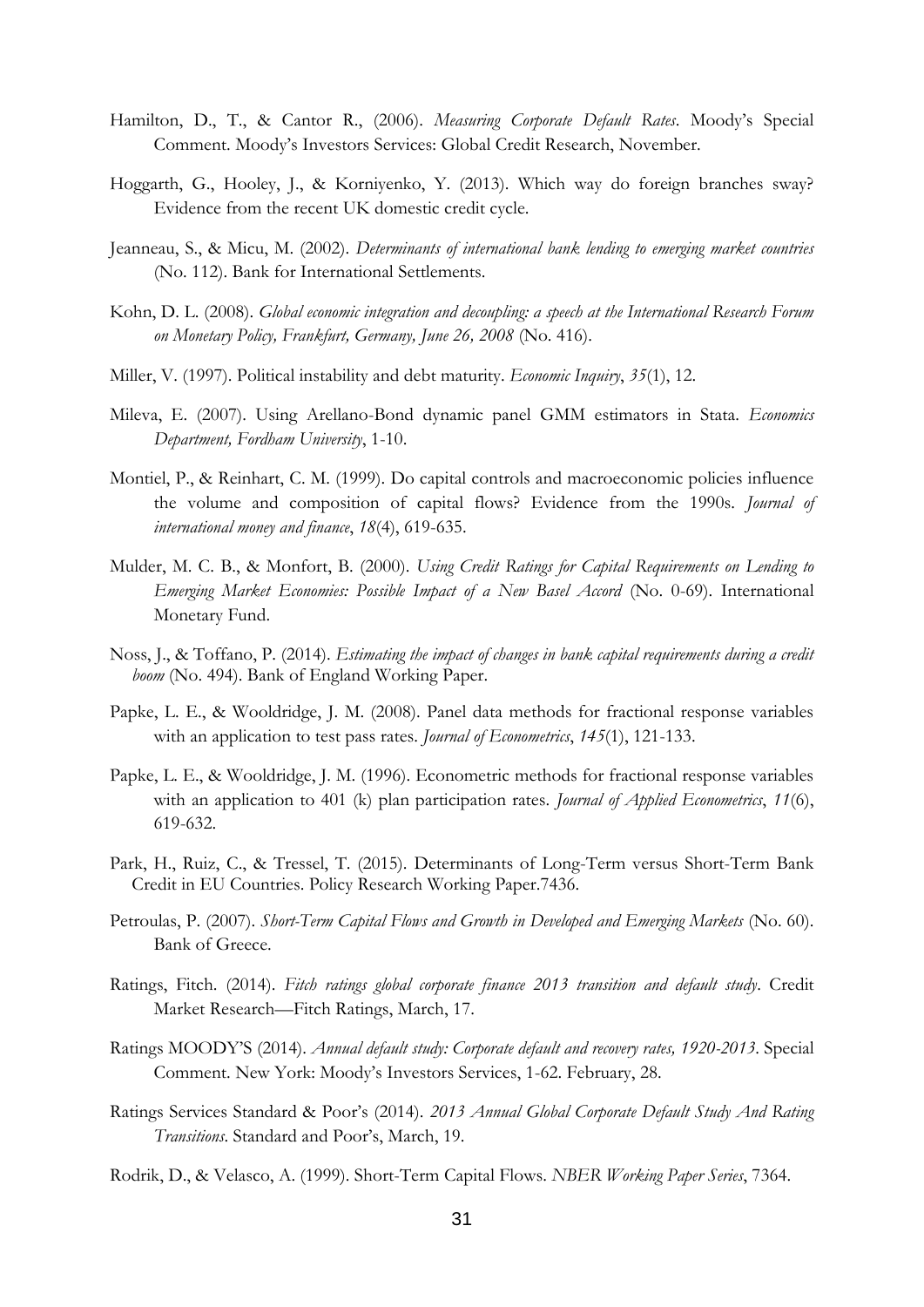- Roodman, D. (2009). How to do xtabond2: An introduction to difference and system GMM in Stata. *Stata Journal*, *9*(1), 86-136.
- Stein, J. L. (1965). International short-term capital movements. *The American Economic Review*, *55*(1/2), 40-66.
- Tasić, N., & Valev, N. (2010). The provision of long-term financing in the transition economies. Journal of Comparative Economics, 38(2), 160-172.
- Taylor, M. P., & Sarno, L. (1997). Capital flows to developing countries: long-and short-term determinants. *The World Bank Economic Review*, *11*(3), 451-470.
- Valev, N. T. (2006). Institutional uncertainty and the maturity of international loans. *Journal of international money and finance*, *25*(5), 780-794.
- Valev, N. T. (2007). Uncertainty and international debt maturity. *Journal of International Financial Markets, Institutions and Money*, *17*(4), 372-386.
- Valev, N. T., & Tasić, N. (2008). The maturity structure of bank credit: Determinants and effects on economic growth.
- World Bank. (2015). Global Financial Development Report 2015/2016: Long-Term Finance. Washington, DC: World Bank. doi:10.1596/978-1-4648-0472-4. License: Creative Commons Attribution CC BY 3.0 IGO.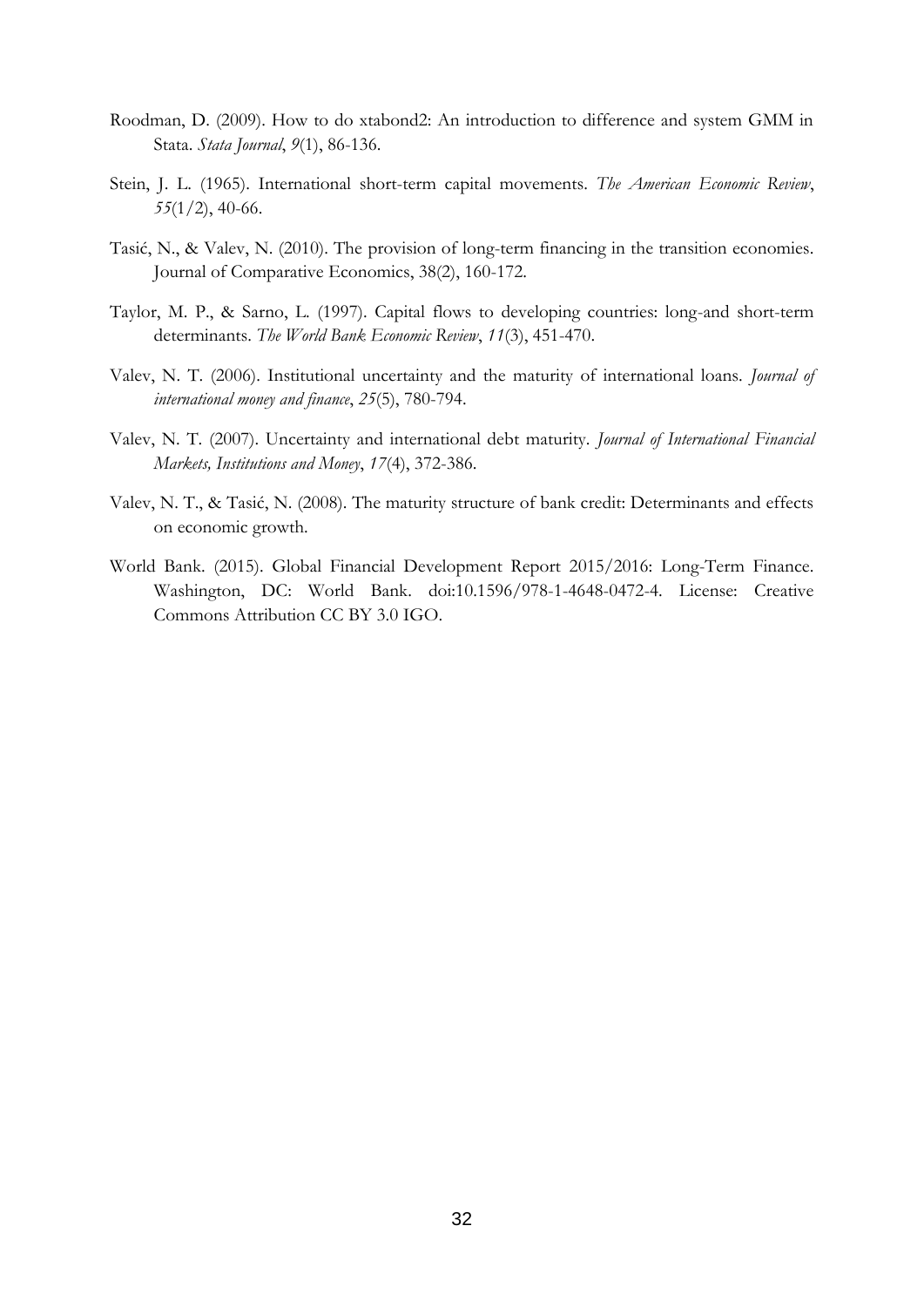| Variable                   | Definition                                                                                                                                                | Construction                                                                                                                                      | Source                                                                                                                       |
|----------------------------|-----------------------------------------------------------------------------------------------------------------------------------------------------------|---------------------------------------------------------------------------------------------------------------------------------------------------|------------------------------------------------------------------------------------------------------------------------------|
| Dependent variable         | Short-term claims (maturity Up to and including 1 year) as a<br>share of total claims.                                                                    | Share of short-term claims of total claims hold by reporting<br>banks on all sectors of emerging country (i) at time (t) in the<br>end of period. | Bank for international settlements, consolidate<br>statistics.                                                               |
| IGDP_CDC                   | Average of developed countries GDP per capita                                                                                                             | Log of average of developed countries GDP per capita,<br>current price                                                                            | International Monetary Fund, International Financial<br>Statistics and data files, and World Bank and OECD<br>GDP estimates. |
| IGDP_CEC                   | GDP per capita for emerging countries                                                                                                                     | Log of emerging countries GDP per capita, current price                                                                                           | International Monetary Fund, International Financial<br>Statistics and data files, and World Bank and OECD<br>GDP estimates. |
| Financial<br>Development   | Money and quasi money (M2) as % of GDP                                                                                                                    | Money and quasi money (M2) as a percentage of GDP                                                                                                 | International Monetary Fund, International Financial<br>Statistics and data files, and World Bank and OECD<br>GDP estimates. |
| Share of Loans to<br>Banks | Share of loans to banks of total claims hold by reporting banks<br>on all sectors of emerging country                                                     | Share of loans to banks of total claims hold by reporting<br>banks on all sectors of emerging country (i) at time (t) in the<br>end of period.    | Bank for international settlements, consolidate<br>statistics.                                                               |
| DIFF_IR                    | The differential of real interest rates between emerging<br>countries and the United States. It reflects the competitiveness<br>in terms of profitability | The difference between the real interest rate of an emerging<br>country i and the real rate of interest of the United States of<br>closure        | World Bank, World development indicators                                                                                     |
| <b>DITRADOPEN</b>          | Degree of trade openness measured as the sum of imports and<br>exports of goods and services as a percentage of GDP                                       | Log-difference of sum of imports and exports of goods and<br>services as a percentage of GDP                                                      | World Bank national accounts data, and OECD<br>National Accounts data files.                                                 |
| IRATING_SP                 | Ratings of emerging countries by Standard and Poor's                                                                                                      | Log S&P rating of emerging i associated with a numerical<br>code from $AAA = 1$ 'to' $SD = 26$ '                                                  | Standard and poor's                                                                                                          |
| <b>ISP500</b>              | Standard and poor's 500                                                                                                                                   | Log S&P500 closing price in Dollars                                                                                                               | Standard and poor's                                                                                                          |
| <b>RWADIFF</b>             | Difference of risk weights assets for short term and long term                                                                                            | Difference of risk weights assets for short term (1year) and<br>long term (5 years)                                                               | Author's calculation                                                                                                         |

## **Appendix 1: Data definition and sources**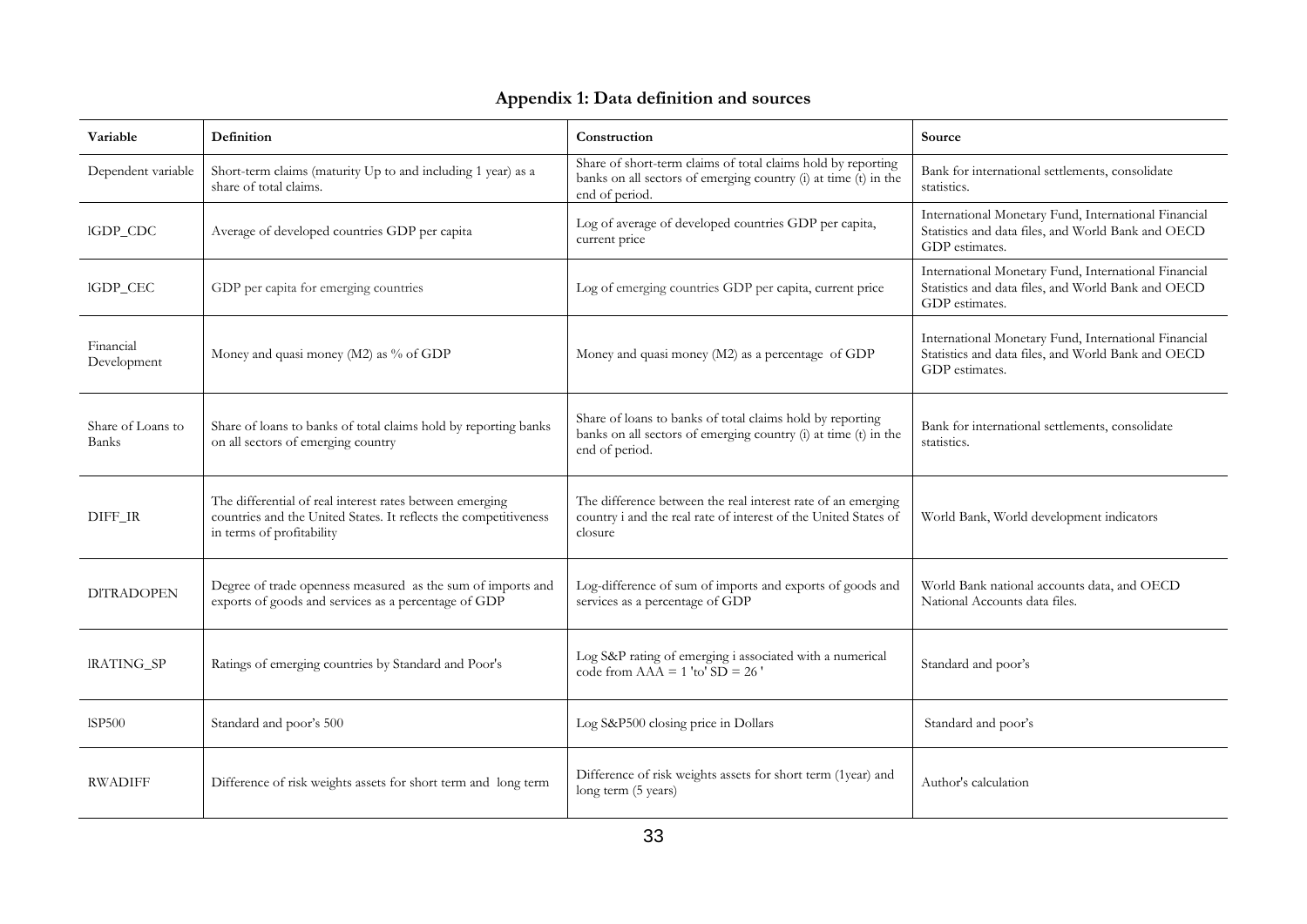

**Appendix 2: Share of short-term international claims and SP500 index\***

Source: BIS, Consolidated statistics, 2015*,* own calculation

**\*** Notes: Mdcstall: mean of share of short-term international claims and share of loans to banks to emerging countries in our simple from developed countries. SP500 represent Standard and Poor's index

| Developed countries (12) |               |                |              |                         |
|--------------------------|---------------|----------------|--------------|-------------------------|
|                          | Latin America | Europe         | Africa       | Asia                    |
| Japan                    | Argentina     | Bulgaria       | Egypt        | China                   |
| Spain                    | Brazil        | Croatia        | Morocco      | Hong Kong               |
| Sweden                   | Chile         | Czech republic | South Africa | Kazakhstan              |
| Switzerland              | Colombia      | Estonia        | Tunisia      | Thailand                |
| United Kingdom           | Costa Rica    | Hungary        |              | India                   |
| United states            | Mexico        | Latvia         |              | Malaysia                |
|                          | Peru          | Lithuania      |              | Russia                  |
|                          | Uruguay       | Poland         |              | Singapore               |
|                          | Venezuela     | Romania        |              | Philippines             |
|                          |               | Slovakia       |              | Indonesia               |
|                          |               | Slovenia       |              | Turkey                  |
|                          |               | Ukraine        |              | Vietnam                 |
|                          |               |                |              | Emerging countries (37) |

**Appendix 3: List of country sample** 

**Appendix 4: List of emerging countries OECD by membership date**

| Country         | OECD membership date |
|-----------------|----------------------|
| Chile           | 2010                 |
| Czech republic  | 1995                 |
| Estonia         | 2010                 |
| Hungary         | 1996                 |
| Mexico          | 1994                 |
| Poland          | 1996                 |
| Slovak Republic | 2000                 |
| Slovenia        | 2010                 |
| Turkey          | 1961                 |
|                 |                      |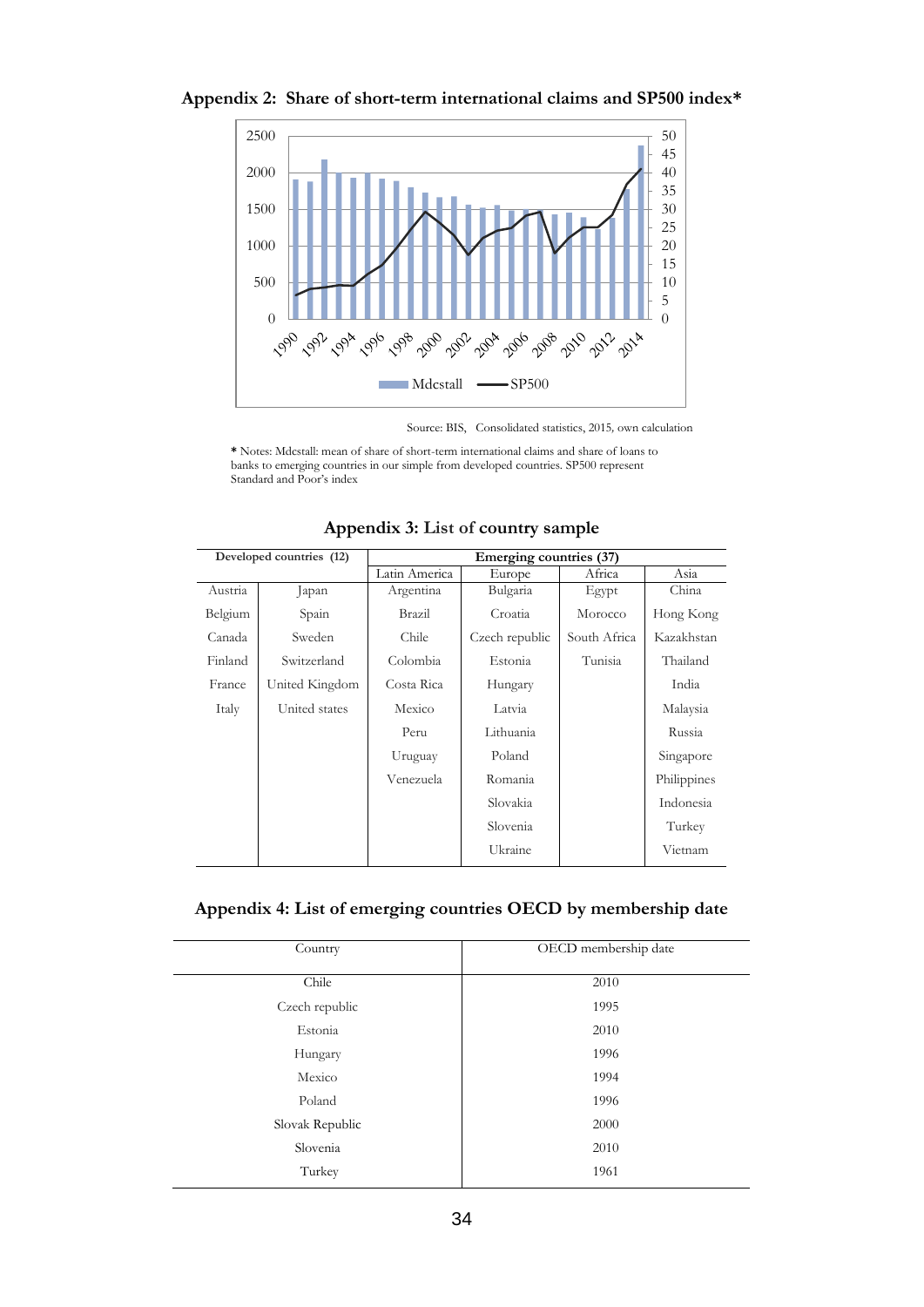| Variable              | Obs | Mean        | Std. Dev. | Min         | Max         |
|-----------------------|-----|-------------|-----------|-------------|-------------|
| <b>DCSTALL</b>        | 883 | .3406366    | .1957064  | .0010612    | .9539385    |
| IGDP_CDC              | 925 | 10.36452    | .3001874  | 9.966727    | 10.79252    |
| IGDP CEC              | 889 | 8.318351    | 1.063156  | 4.585293    | 10.93822    |
| Financial Development | 837 | .616471     | .459137   | .0857049    | 3.62041     |
| lShare Loans-Bank     | 892 | $-1.413961$ | .6456644  | $-4.424522$ | $-.0441498$ |
| DITRADOPEN            | 856 | .0140772    | .1005345  | $-7942595$  | .8432035    |
| IRATING SP            | 752 | 2.172214    | .5453672  | $\Omega$    | 3.258096    |
| DIFF IRA              | 732 | .0295112    | .1354502  | $-9526106$  | .9082268    |
| <b>ISP500</b>         | 925 | 6.80176     | .5020967  | 5.799759    | 7.522054    |
| <b>OCDEDUM</b>        | 925 | .1448649    | .3521549  | $\Omega$    | 1           |
| <b>RWADIFF</b>        | 715 | 1.311049    | .2695137  | .0679431    | 1.692123    |
| RWA                   | 715 | .5503855    | .4435771  | .0611927    | 2.606226    |

**Appendix 5: Summary descriptive statistics** 

**Appendix 6: Codes associated with S&P ratings**

| Category                | Rating S&P (long-term) | code associated |
|-------------------------|------------------------|-----------------|
|                         | AAA                    | $\overline{1}$  |
|                         | $AA+$                  | $\sqrt{2}$      |
|                         | ${\rm AA}$             | $\mathfrak{Z}$  |
|                         | $AA-$                  | $\overline{4}$  |
| <b>Investment Grade</b> | $A+$                   | 5               |
|                         | $\boldsymbol{\rm{A}}$  | 6               |
|                         | $A-$                   | $\overline{7}$  |
|                         | BBB+                   | $\,$ 8 $\,$     |
|                         | ${\rm BBB}$            | 9               |
|                         | BBB-                   | 10              |
|                         | $BB+$                  | 11              |
|                         | $\rm BB$               | 12              |
|                         | BB-                    | 13              |
|                         | $B+$                   | 14              |
|                         | $\, {\bf B}$           | 15              |
|                         | $B-$                   | 16              |
| Speculative Grade       | $CCC+$                 | 17              |
|                         | CCC                    | 18              |
|                         | CCC-                   | 19              |
|                         | $CC+$                  | 20              |
|                         | CC                     | 21              |
|                         | $CC-$                  | 22              |
|                         | $C+$                   | 23              |
|                         | $\mathsf C$            | 24              |
|                         | $C-$                   | 25              |
|                         | $\mathbf D$            | 26              |
|                         | ${\rm SD}$             | 26              |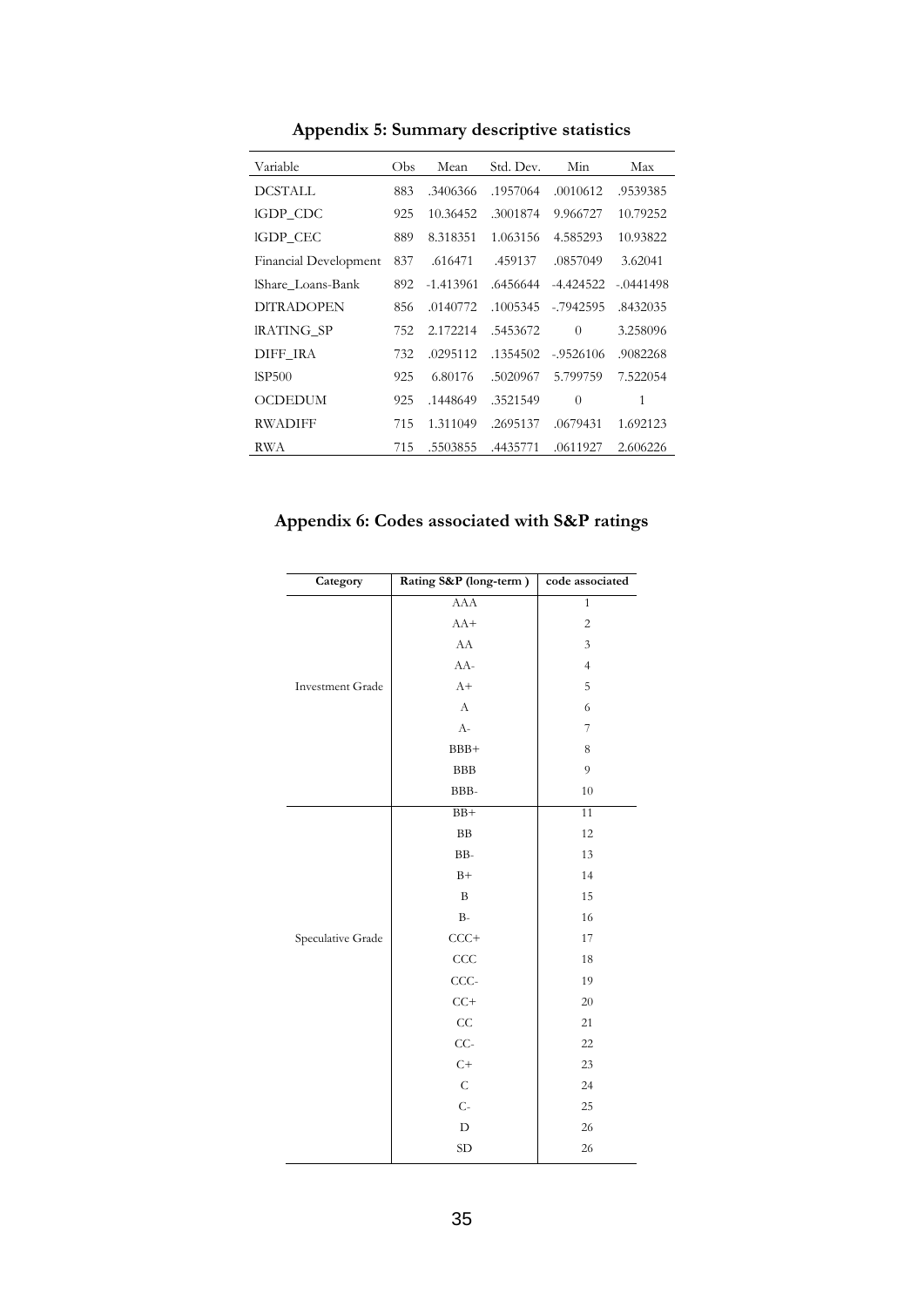## **Appendix 7: Pearson correlation matrix**

|                       |                |            |            |                                                                                   | 1770 2000  |            |            |               |                    |                                     |           |                                   |
|-----------------------|----------------|------------|------------|-----------------------------------------------------------------------------------|------------|------------|------------|---------------|--------------------|-------------------------------------|-----------|-----------------------------------|
|                       |                |            |            | DCSTALL IGDP_CEC IGDP_CDC Financial Development IShare_Ioan~k DITRADOPEN DIFF_IRA |            |            |            | <b>ISP500</b> |                    | IRATING_SP OCDEDUM RWADIFF RWA_EAD1 |           |                                   |
| <b>DCSTALL</b>        | 1.0000         |            |            |                                                                                   |            |            |            |               |                    |                                     |           |                                   |
| IGDP_CEC              | $-0.0451$      | 1,0000     |            |                                                                                   |            |            |            |               |                    |                                     |           |                                   |
| IGDP_CDC              | $-0.1593*$     | $0.2880*$  | 1,0000     |                                                                                   |            |            |            |               |                    |                                     |           |                                   |
| Financial Development | $0.4242*$      | $0,2722*$  | $0,1225*$  | 1,0000                                                                            |            |            |            |               |                    |                                     |           |                                   |
| lShare_loan~k         | $0,2599*$      | $0,1121*$  | $-0,1251*$ | $0,2049*$                                                                         | 1,0000     |            |            |               |                    |                                     |           |                                   |
| <b>DITRADOPEN</b>     | 0.0424         | 0,0905     | $0,1372*$  | $0,2066*$                                                                         | 0,0466     | 1,0000     |            |               |                    |                                     |           |                                   |
| DIFF_IRA              | 0.0216         | 0,0444     | $-0,0203$  | $-0,0639$                                                                         | $-0,0614$  | $-0,0797$  | 1,0000     |               |                    |                                     |           |                                   |
| ISP500                | $-0,1692*$     | $0,2326*$  | $0.6270*$  | $0,1076*$                                                                         | $-0,1596*$ | 0,0582     | 0,0383     | 1,0000        |                    |                                     |           |                                   |
| IRATING_SP            | $-0.3154*$     | $-0,5836*$ | $-0,0516$  | $-0,4980*$                                                                        | $-0,4715*$ | $-0,1624*$ | $0,1364*$  | 0,0757        | 1,0000             |                                     |           |                                   |
| <b>OCDEDUM</b>        | $-0.0807$      | $0,2560*$  | $0,1244*$  | $-0,1212*$                                                                        | $-0,0356$  | 0,0700     | $-0,0585$  | $0,1645*$     | $-0,0033$          | 1,0000                              |           |                                   |
| <b>RWADIFF</b>        | 0.0020         | $-0,2998*$ | $-0,0331$  | $-0,4062*$                                                                        | $-0,1761*$ | $-0,1312*$ | $0,2090*$  | $-0,0251$     | $0,6033*$          | $-0,0711$                           | 1,0000    |                                   |
| RWA_EAD1              | 0.0906         | $-0,3537*$ | $-0.0888$  | $-0,3818*$                                                                        | $-0,3905*$ | $-0,0948$  | 0,1141     | 0,0859        | $0,8285*$          | $-0,0749$                           | $0,1881*$ | 1,0000                            |
|                       |                |            |            |                                                                                   |            |            |            |               |                    |                                     |           | Note: significant at $*$ p < 0.01 |
|                       |                |            |            |                                                                                   | 2007-2014  |            |            |               |                    |                                     |           |                                   |
|                       | <b>DCSTALL</b> |            |            | IGDP_CEC IGDP_CDC Financial Development IShare_loan~k DITRADOPEN DIFF_IRA ISP500  |            |            |            |               | IRATING_SP OCDEDUM |                                     |           | RWADIFF RWA EAD1                  |
| <b>DCSTALL</b>        | 1.0000         |            |            |                                                                                   |            |            |            |               |                    |                                     |           |                                   |
| IGDP_CEC              | $-0.1446$      | 1,0000     |            |                                                                                   |            |            |            |               |                    |                                     |           |                                   |
| IGDP_CDC              | 0.0500         | 0.0886     | 1,0000     |                                                                                   |            |            |            |               |                    |                                     |           |                                   |
| Financial Development | $0.3933*$      | $0,1928*$  | 0,0067     | 1,0000                                                                            |            |            |            |               |                    |                                     |           |                                   |
| lShare_loan~k         | 0,3808*        | $-0,1797*$ | 0,0052     | 0,3929*                                                                           | 1,0000     |            |            |               |                    |                                     |           |                                   |
| <b>DITRADOPEN</b>     | $-0.1447$      | 0,0340     | $0.3143*$  | 0,0348                                                                            | $-0,0921$  | 1,0000     |            |               |                    |                                     |           |                                   |
| DIFF_IRA              | 0.0136         | 0,0284     | $-0,0344$  | $-0,0360$                                                                         | $-0,0800$  | $-0,0233$  | 1,0000     |               |                    |                                     |           |                                   |
| ISP500                | $0,2383*$      | 0,0746     | $0.4185*$  | 0,0179                                                                            | 0,0248     | $0,2539*$  | $0,1772*$  | 1,0000        |                    |                                     |           |                                   |
| IRATING_SP            | $-0.2289*$     | $-0,6025*$ | $-0,0180$  | $-0,6876*$                                                                        | $-0,2071*$ | $-0,0005$  | 0,0111     | $-0,0121$     | 1,0000             |                                     |           |                                   |
| <b>OCDEDUM</b>        | $-0.1717*$     | $0,3511*$  | 0,0318     | $-0,1646*$                                                                        | $-0,2151*$ | 0,1394     | $-0,0475$  | 0,0233        | $-0,1489$          | 1,0000                              |           |                                   |
| <b>RWADIFF</b>        | $-0.0055$      | $-0,3962*$ | 0,0044     | $-0,2751*$                                                                        | 0,0287     | $-0,0290$  | 0,0887     | $-0,0940$     | $0,6090*$          | $-0,2726*$                          | 1,0000    |                                   |
| RWA_EAD1              | 0.0974         | $-0,2945*$ | 0.0074     | $-0,2923*$                                                                        | $-0,0011$  | $-0,0560$  | $-0,1821*$ | 0,0090        | $0,7625*$          | $-0,2732*$                          | 0,1415    | 1,0000                            |
|                       |                |            |            |                                                                                   |            |            |            |               |                    |                                     |           |                                   |

**1990-2006**

Note: significant at  $* p < 0.01$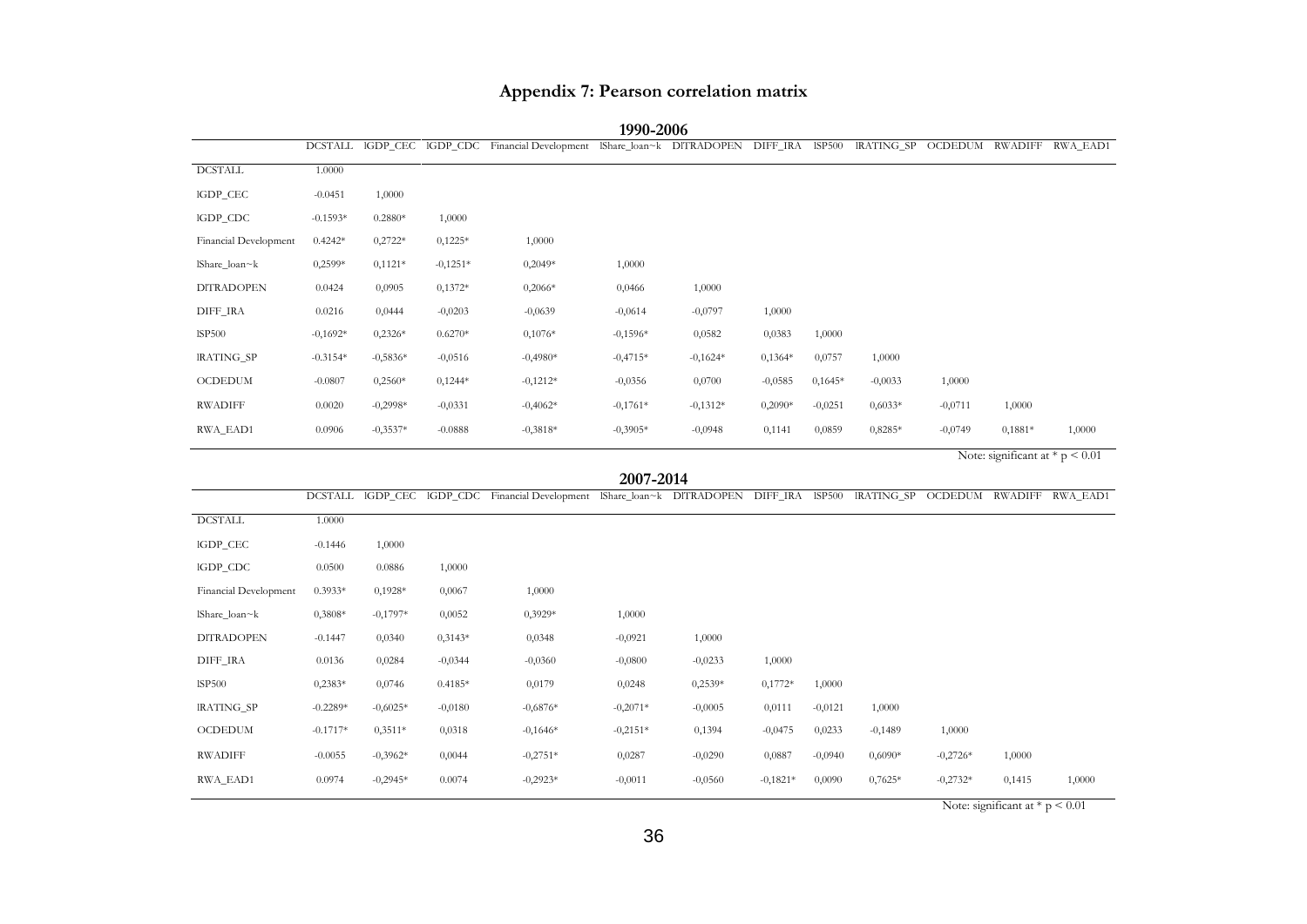|                       |      |                 | 1990-2006 |           |      |          | 2007-2014 |           |
|-----------------------|------|-----------------|-----------|-----------|------|----------|-----------|-----------|
|                       | VIF  | <b>SQRT VIF</b> | Tolerance | R-Squared | VIF  | SQRT VIF | Tolerance | R-Squared |
| <b>DCSTALL</b>        | 1.75 | 1.32            | 0.5699    | 0.4301    | 1.77 | 1.33     | 0.5636    | 0.4364    |
| IGDP_CDC              | 1.36 | 1.17            | 0.7330    | 0.2670    | 1.34 | 1.16     | 0.7439    | 0.2561    |
| IGDP CEC              | 1.68 | 1.30            | 0.5958    | 0.4042    | 1.94 | 1.39     | 0.5152    | 0.4848    |
| Financial Development | 2.89 | 1.70            | 0.3455    | 0.6545    | 2.15 | 1.47     | 0.4655    | 0.5345    |
| IShare Loans Bank     | 1.34 | 1.16            | 0.7451    | 0.2549    | 1.53 | 1.24     | 0.6556    | 0.3444    |
| <b>DITRADOPEN</b>     | 1.14 | 1.07            | 0.8765    | 0.1235    | 1.27 | 1.13     | 0.7867    | 0.2133    |
| DIFF IRA              | 1.15 | 1.07            | 0.8724    | 0.1276    | 1.08 | 1.04     | 0.9284    | 0.0716    |
| ISP500                | 1.42 | 1.19            | 0.7019    | 0.2981    | 1.48 | 1.22     | 0.6774    | 0.3226    |
| <b>IRATING SP</b>     | 3.41 | 1.85            | 0.2933    | 0.7067    | 2.98 | 1.73     | 0.3354    | 0.6646    |
| <b>OCDEDUM</b>        | 1.39 | 1.18            | 0.7205    | 0.2795    | 1.57 | 1.25     | 0.6363    | 0.3637    |
| <b>RWADIFF</b>        | 1.51 | 1.23            | 0.6643    | 0.3357    | 1.59 | 1.26     | 0.6304    | 0.3696    |
| Mean VIF              | 1.73 |                 |           |           | 1.70 |          |           |           |

**Appendix 8: Collinearity diagnostics 1990-2014**

| Appendix 9: Comparison of short and long-term regulatory requirements under the IRB |
|-------------------------------------------------------------------------------------|
| approach Rating.                                                                    |

**Appendix 9.1: Rating Fitch**

| <b>RATING</b> |                |                |          | PD_1Y PD_5Y 100\$ for 1y 100\$*5 for 1y *5 | $500\$ for $5y$ | Diff-K   |
|---------------|----------------|----------------|----------|--------------------------------------------|-----------------|----------|
| AAA           | $\Omega$       | $\theta$       |          |                                            |                 |          |
| $AA+$         | $\overline{0}$ | $\overline{0}$ |          |                                            |                 |          |
| AA            | $\overline{0}$ | 0,46           |          |                                            | 42.4946         | 42,4946  |
| $AA-$         | 0,06           | 0,07           | 1.14323  | 5.71615                                    | 17.80365        | 12,0875  |
| $A+$          | $\overline{0}$ | 0,4            |          |                                            | 40.22495        | 40,22495 |
| A             | 0,06           | 0,94           | 1.14323  | 5.71615                                    | 54.1608         | 48,44465 |
| $A-$          | 0,17           | 0,74           | 2.39644  | 11.9822                                    | 50.31445        | 38,33225 |
| $BBB+$        | 0,13           | 1,16           | 1.9958   | 9.979                                      | 57.4134         | 47,4344  |
| <b>BBB</b>    | 0,09           | 2,58           | 1.53889  | 7.69445                                    | 68.68155        | 60,9871  |
| BBB-          | 0,39           | 3,6            | 4.03357  | 20.16785                                   | 73.70275        | 53,5349  |
| $BB+$         | 0,92           | 7,13           | 6.27791  | 31.38955                                   | 88.65405        | 57,2645  |
| <b>BB</b>     | 0,79           | 7,69           | 5.85221  | 29.26105                                   | 90.7866         | 61,52555 |
| BB-           | 1,59           | 6,01           | 7.84376  | 39.2188                                    | 84.16309        | 44,94429 |
| $B+$          | 1,01           | 9,04           | 6.54187  | 32.70935                                   | 95.57405        | 62,8647  |
| B             | 2,28           | 14,24          | 8.90336  | 44.5168                                    | 109.2178        | 64,701   |
| $B-$          | 2,63           | 9,19           | 9.34182  | 46.7091                                    | 96.0737         | 49,3646  |
| CCC to C      | 23,51          | 39,58          | 20.48521 | 102.4261                                   | 114.5431        | 12,117   |

Source: author's calculation using default probability associate to Fitch rating (Fitch). Notes: PD-1Y, PD\_5Y refers respectively to the default probabilities on one and five year associated with sovereign ratings of Fitch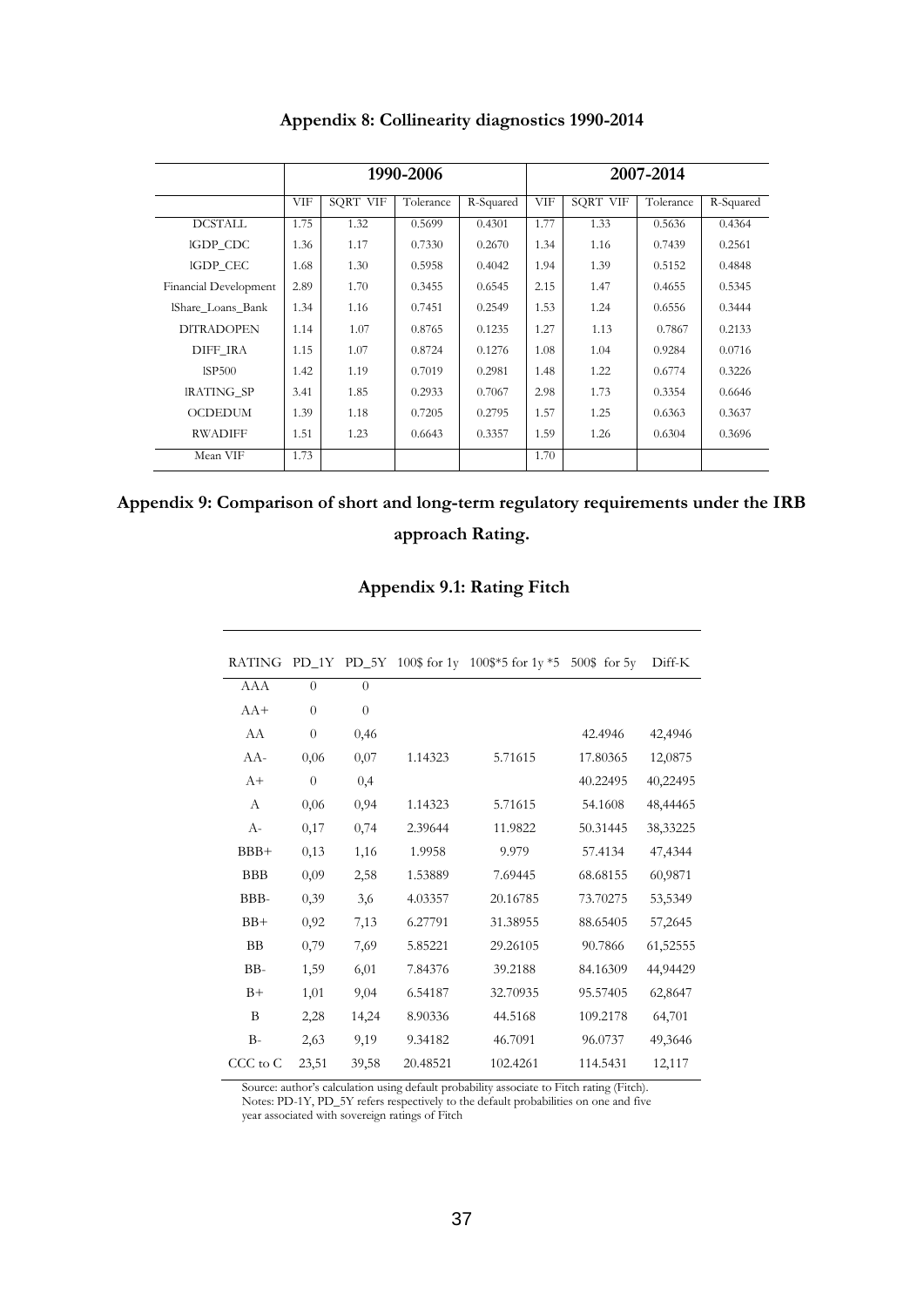| <b>RATING</b>  |                |        |          | PD_1Y PD_5Y 100\$ for 1y 100\$*5 for 1y *5 | 500\$    | for 5y Diff-K |
|----------------|----------------|--------|----------|--------------------------------------------|----------|---------------|
| Aaa            | $\Omega$       | 0,085  |          |                                            | 19.64635 |               |
| Aa1            | $\overline{0}$ | 0,161  |          |                                            | 26.89855 |               |
| Aa2            | $\overline{0}$ | 0,496  |          |                                            | 43.73    |               |
| Aa3            | 0,051          | 0,545  | 1.01211  | 5.06055                                    | 45.2817  | $-40,22115$   |
| A1             | 0,081          | 1,16   | 1.42592  | 7.1296                                     | 57.4134  | 50,2838       |
| A2             | 0,068          | 0,991  | 1.25442  | 6.2721                                     | 54.991   | 48,7189       |
| A3             | 0.06           | 1,174  | 1.14323  | 5.71615                                    | 57.59455 | 51,8784       |
| Baa1           | 0,156          | 1,332  | 2.26155  | 11.30775                                   | 59.4709  | 48,16315      |
| Baa2           | 0,169          | 1,843  | 2.38698  | 11.9349                                    | 64.06295 | 52,12805      |
| Baa3           | 0,257          | 2,762  | 3.13517  | 15.67585                                   | 69.64715 | 53,9713       |
| Ba1            | 0,674          | 7,352  | 5.41776  | 27.0888                                    | 89.50915 | 62,42035      |
| Ba2            | 0,754          | 7,287  | 5.7235   | 28.6175                                    | 89.26005 | 60,64255      |
| Ba3            | 1,733          | 16,037 | 8.093579 | 40.4679                                    | 112.3787 | 71,9108       |
| B1             | 2,321          | 18,984 | 8.95722  | 44.7861                                    | 116.2066 | 71,4205       |
| B2             | 3,544          | 23,663 | 10.33735 | 51.68675                                   | 119.5234 | 67,83665      |
| B <sub>3</sub> | 5,979          | 30,954 | 12.58792 | 62.9396                                    | 119.7449 | 56,8053       |
| Caa1           | 7,531          | 39,856 | 13.86038 | 69.3019                                    | 114.3001 | 44,9982       |
| Caa2           | 17,495         | 50,954 | 19.12987 | 95.64935                                   | 101.4428 | 5,79345       |
| Caa3           | 29,109         | 66,052 | 20.96673 | 104.8336                                   | 76.4869  | $-28,3467$    |
| $Ca-C$         | 42,703         | 76,339 | 20.03282 | 100.1641                                   | 55.86955 | -44,29455     |

## **Appendix 9.2: Rating MOODY'S**

 Source: author's calculation using default probability associate to MOODY'S rating (MOODY'S). Notes: PD-1Y, PD\_5Y refers respectively to the default probabilities on one and five year associated with sovereign ratings of MOODY'S.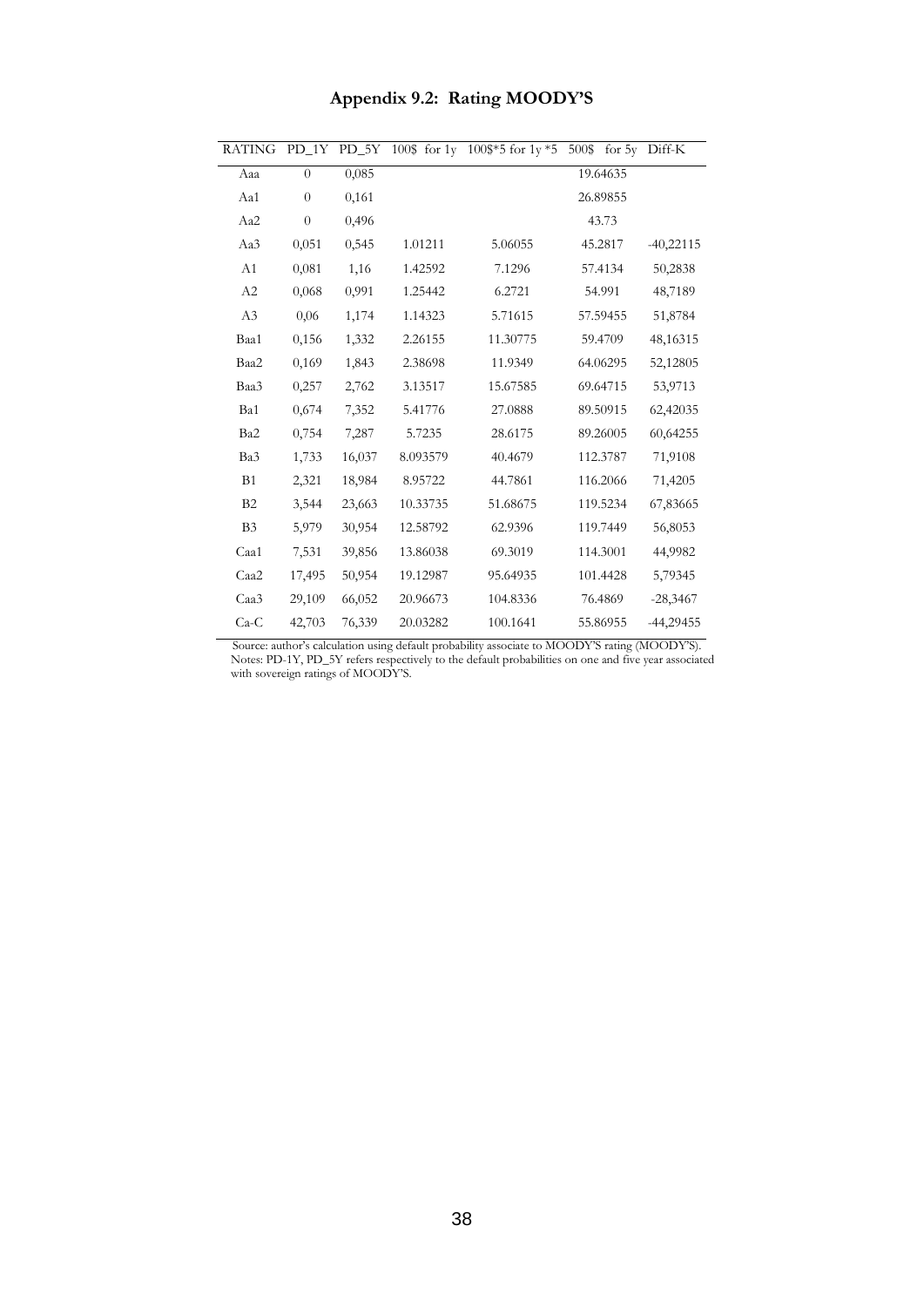## **Appendix 10: Robustness tests**

|                          | $\overline{(1)}$ | $\overline{(2)}$ | $\overline{3)}$ | (4)         | $\overline{(5)}$ | (6)         | (7)        | $\overline{(8)}$ |
|--------------------------|------------------|------------------|-----------------|-------------|------------------|-------------|------------|------------------|
|                          | ORdcstall        | ORdcstall        | ORdcstall       | ORdcstall   | ORdcstall        | ORdcstall   | ORdcstall  | ORdcstall        |
|                          |                  |                  | 1990-2006       |             |                  |             | 2007-2014  |                  |
|                          |                  |                  |                 |             |                  |             |            |                  |
| Lagged.ORdcstall         | 0.00311          | 0.00106          | $-0.0492$       | $-0.0187$   | $-0.326*$        | $-0.354***$ | $-0.254$   | $-0.301**$       |
|                          | (0.0538)         | (0.0670)         | (0.0556)        | (0.0561)    | (0.173)          | (0.112)     | (0.185)    | (0.121)          |
| IGDP_CEC                 | $-0.0319$        | $-0.150$         | 0.407           | 0.190       | 0.469            | 0.253       | 0.502      | 0.163            |
|                          | (0.162)          | (0.172)          | (0.357)         | (0.279)     | (0.381)          | (0.359)     | (0.354)    | (0.351)          |
| IGDP_CDC                 | $-0.528$         | $-0.682*$        | $-1.819$        | $-1.734$    | $-2.921***$      | $-2.191**$  | $-2.144**$ | $-1.290$         |
|                          | (0.394)          | (0.380)          | (1.195)         | (1.209)     | (0.974)          | (0.983)     | (1.037)    | (1.473)          |
| <b>IShare Loans Bank</b> | 0.157            | 0.185            | $-0.00403$      | $-0.000339$ | $-0.347*$        | $-0.318**$  | $-0.334$   | $-0.228$         |
|                          | (0.153)          | (0.134)          | (0.143)         | (0.141)     | (0.177)          | (0.146)     | (0.200)    | (0.154)          |
| Financial Development    | $-1.620***$      | $-1.671***$      | $-2.476$        | $-2.037$    | 2.832            | $-0.492$    | 1.835      | 0.822            |
|                          | (0.532)          | (0.437)          | (1.478)         | (1.577)     | (3.360)          | (1.974)     | (2.755)    | (2.299)          |
| <b>DITRADOPEN</b>        | 0.0502           | 0.105            | 0.477           |             | $-0.0580$        |             | 0.401      |                  |
|                          | (0.304)          | (0.355)          | (0.301)         |             | (0.497)          |             | (0.592)    |                  |
| <b>ISP500</b>            | $0.360**$        | 0.154            | $-0.0953$       | $-0.0489$   | $1.178***$       | $0.978***$  | $0.884***$ | $0.959***$       |
|                          | (0.168)          | (0.109)          | (0.220)         | (0.183)     | (0.242)          | (0.282)     | (0.283)    | (0.279)          |
| DIFF IRA                 |                  | 0.223            | 0.413           | 0.281       |                  | 1.572       | 0.626      | 1.061            |
|                          |                  | (0.284)          | (0.305)         | (0.328)     |                  | (1.120)     | (1.116)    | (1.217)          |
| <b>OCDEDUM</b>           |                  | $1.210*$         |                 | $1.152**$   |                  | 4.917       |            | 4.777            |
|                          |                  | (0.606)          |                 | (0.474)     |                  | (3.484)     |            | (3.516)          |
| <b>IRATING SP</b>        |                  |                  | 0.200           | 0.160       |                  |             | $1.216***$ | $1.057**$        |
|                          |                  |                  | (0.259)         | (0.252)     |                  |             | (0.440)    | (0.456)          |
| <b>IVIX</b>              |                  |                  |                 | $-0.167$    |                  |             |            | $-0.119$         |
|                          |                  |                  |                 | (0.179)     |                  |             |            | (0.175)          |
|                          |                  |                  |                 |             |                  |             |            |                  |
| Observations             | 456              | 402              | 352             | 352         | 264              | 224         | 224        | 224              |
| AR <sub>2</sub>          | 0.239            | 0.120            | 0.782           | 0.225       | 0.130            | 0.171       | 0.303      | 0.484            |
| Hansen                   | 0.396            | 0.771            | 0.600           | 0.361       | 0.213            | 0.633       | 0.371      | 0.644            |
| Instr                    | 34               | 36               | 34              | 36          | 28               | 29          | 30         | 32               |
|                          |                  |                  |                 |             |                  |             |            |                  |

## **Appendix 10.1: Robustness tests of the first estimation with Log Odds-ratio (GMM difference)**

Notes: the dependent variable for all estimations is log Odds ratio of the share of short term international bank claims from developed countries to emerging countries. Standard errors in parenthesis: \* p < 0.10, \*\* p  $< 0.05$ , \*\*\* p  $< 0.01$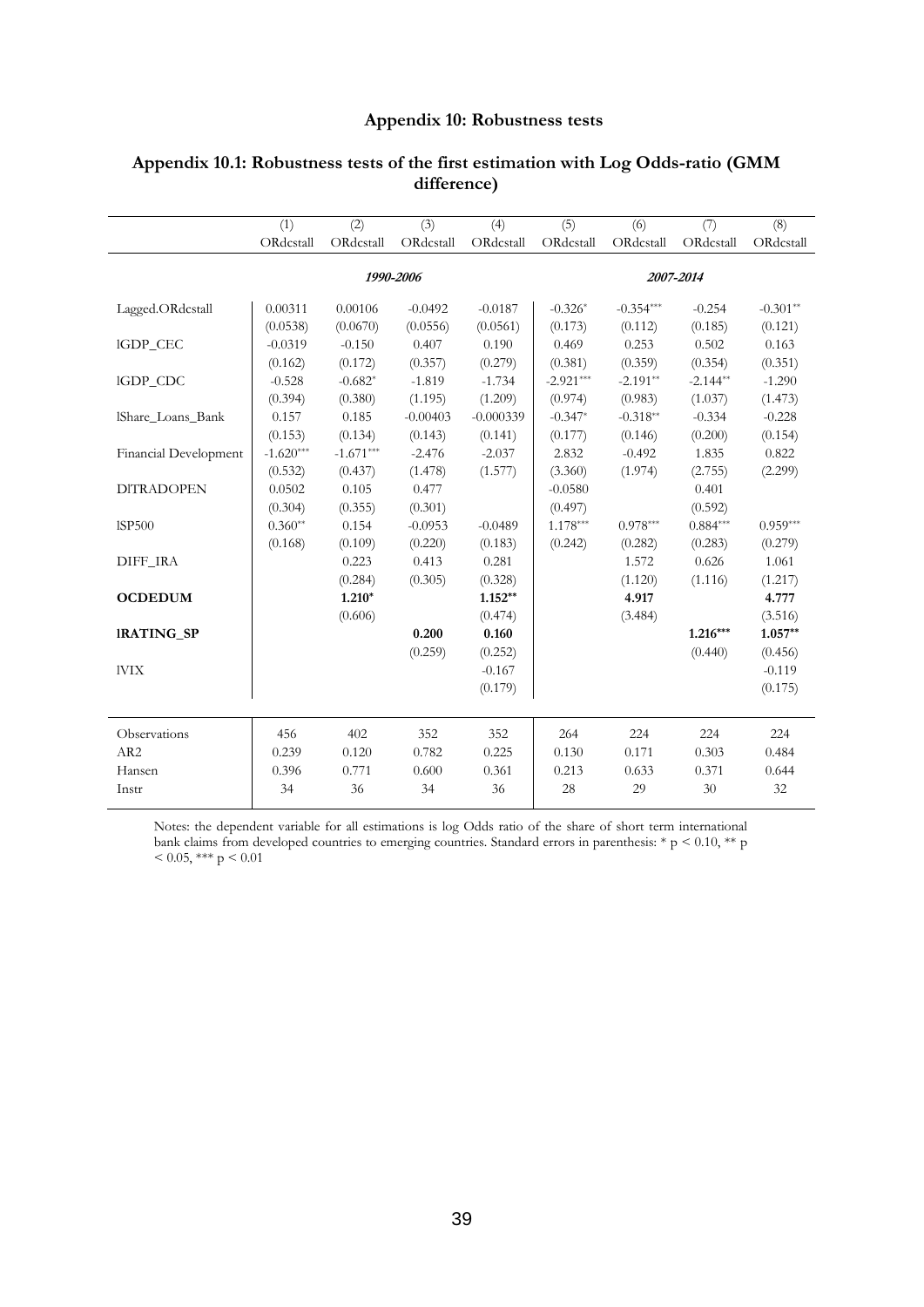|                       | $\overline{(1)}$ | $\overline{(2)}$ | (3)         | (4)         | (5)         | (6)         | (7)        | (8)        |
|-----------------------|------------------|------------------|-------------|-------------|-------------|-------------|------------|------------|
|                       | ORdcstall        | ORdcstall        | ORdcstall   | ORdcstall   | ORdcstall   | ORdcstall   | ORdcstall  | ORdcstall  |
|                       |                  | Diff RWA         |             |             |             | RWA         |            |            |
| Lagged.ORdcstall      | $-0.326*$        | $-0.354***$      | $-0.284$    | $-0.331**$  | $-0.326*$   | $-0.354***$ | $-0.262$   | $-0.314**$ |
|                       | (0.173)          | (0.112)          | (0.192)     | (0.147)     | (0.173)     | (0.112)     | (0.192)    | (0.148)    |
| IGDP_CEC              | 0.469            | 0.253            | 0.321       | 0.0887      | 0.469       | 0.253       | 0.355      | 0.129      |
|                       | (0.381)          | (0.359)          | (0.527)     | (0.474)     | (0.381)     | (0.359)     | (0.536)    | (0.493)    |
| IDGP_CDC              | $-2.921***$      | $-2.191**$       | $-2.012$    | $-2.060$    | $-2.921***$ | $-2.191**$  | $-1.999$   | $-2.224$   |
|                       | (0.974)          | (0.983)          | (1.563)     | (1.738)     | (0.974)     | (0.983)     | (1.549)    | (1.774)    |
| IShare Loans Bank     | $-0.347*$        | $-0.318**$       | $-0.515*$   | $-0.356*$   | $-0.347*$   | $-0.318**$  | $-0.460*$  | $-0.306$   |
|                       | (0.177)          | (0.146)          | (0.252)     | (0.181)     | (0.177)     | (0.146)     | (0.260)    | (0.182)    |
| Financial Development | 2.832            | $-0.492$         | 5.463       | 4.692       | 2.832       | $-0.492$    | 6.001      | 5.305      |
|                       | (3.360)          | (1.974)          | (3.574)     | (3.296)     | (3.360)     | (1.974)     | (3.591)    | (3.268)    |
| <b>DITRADOPEN</b>     | $-0.0580$        |                  | 0.868       |             | $-0.0580$   |             | 0.898      |            |
|                       | (0.497)          |                  | (1.335)     |             | (0.497)     |             | (1.339)    |            |
| <b>ISP500</b>         | $1.178***$       | $0.978***$       | $0.724**$   | $0.812***$  | $1.178***$  | $0.978***$  | $0.643*$   | $0.740**$  |
|                       | (0.242)          | (0.282)          | (0.353)     | (0.288)     | (0.242)     | (0.282)     | (0.348)    | (0.280)    |
| DIFF_IRA              |                  | 1.572            | $-0.580$    | $-0.443$    |             | 1.572       | $-1.021$   | $-0.888$   |
|                       |                  | (1.120)          | (1.392)     | (1.449)     |             | (1.120)     | (1.296)    | (1.382)    |
| <b>OCDEDUM</b>        |                  | 4.917            |             | 4.627       |             | 4.917       |            | 4.603      |
|                       |                  | (3.484)          |             | (3.327)     |             | (3.484)     |            | (3.344)    |
| <b>RWADIFF</b>        |                  |                  | $-0.456***$ | $-0.426***$ |             |             |            |            |
|                       |                  |                  | (0.156)     | (0.134)     |             |             |            |            |
| <b>IVIX</b>           |                  |                  |             | 0.0494      |             |             |            | 0.0801     |
|                       |                  |                  |             | (0.193)     |             |             |            | (0.205)    |
| <b>RWA EAD1</b>       |                  |                  |             |             |             |             | $0.725***$ | $0.660***$ |
|                       |                  |                  |             |             |             |             | (0.139)    | (0.123)    |
|                       |                  |                  |             |             |             |             |            |            |
| Observations          | 264              | 224              | 208         | 208         | 264         | 224         | 208        | 208        |
| AR <sub>2</sub>       | 0.130            | 0.171            | 0.344       | 0.425       | 0.130       | 0.171       | 0.604      | 0.657      |
| Hansen                | 0.213            | 0.633            | 0.407       | 0.554       | 0.213       | 0.633       | 0.430      | 0.518      |
| Instr                 | 28               | 29               | 30          | 32          | 28          | 29          | 30         | 32         |

### **Appendix 10.2: Robustness tests of the second estimation with Log Odds-ratio (GMMdifference)**

Notes: the dependent variable for all estimations is the log Odds-ratio of share of short term international bank claims from developed countries to emerging countries. Standard errors in parenthesis: \* p < 0.10, \*\* p < 0.05, \*\*\* p < 0.01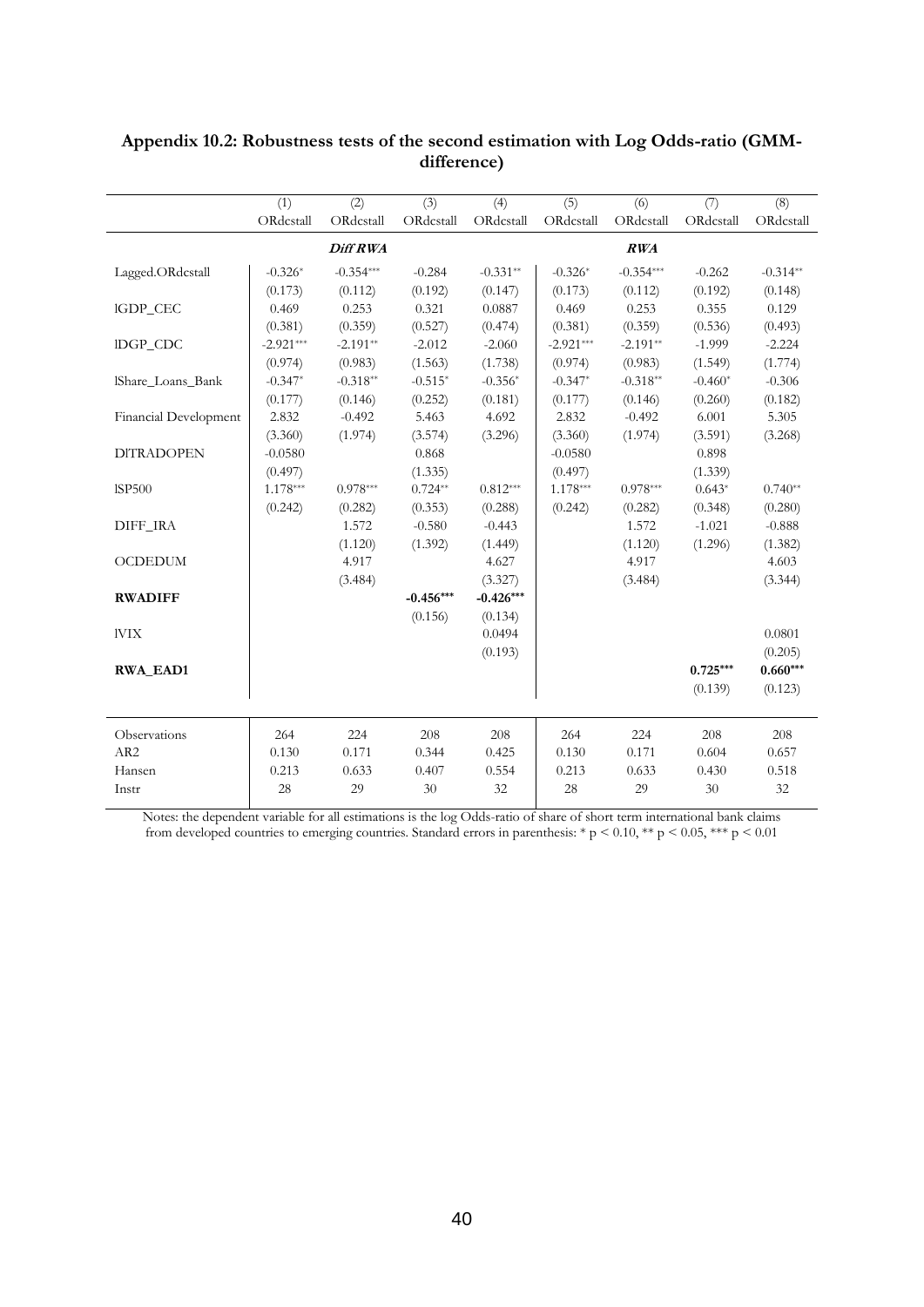|                       | (1)         | (2)         | (3)         | (4)                                | (5)         | (6)         | (7)       | (8)        | (9)                               | (10)      | (11)       | (12)      |
|-----------------------|-------------|-------------|-------------|------------------------------------|-------------|-------------|-----------|------------|-----------------------------------|-----------|------------|-----------|
|                       | ORdcstall   | ORdcstall   | ORdcstall   | ORdcstall                          | ORdcstall   | ORdcstall   | ORdcstall | ORdcstall  | ORdcstall                         | ORdcstall | ORdcstall  | ORdcstall |
|                       |             |             |             | <b>Speculative Grade Countries</b> |             |             |           |            | <b>Investment Grade Countries</b> |           |            |           |
| Lagged.ORdcstall      | $-0.597***$ | $-0.617***$ | $-0.612***$ | $-0.598***$                        | $-0.619***$ | $-0.614***$ | 0.508     | 0.403      | 0.447                             | 0.497     | 0.485      | 0.529     |
|                       | (0.104)     | (0.123)     | (0.113)     | (0.101)                            | (0.120)     | (0.110)     | (0.467)   | (0.351)    | (0.377)                           | (0.470)   | (0.471)    | (0.497)   |
| IGDP_CEC              | 0.117       | 0.137       | 0.172       | 0.140                              | 0.164       | 0.196       | $-0.707$  | 0.0406     | 0.0577                            | $-0.401$  | $-0.00904$ | 0.00939   |
|                       | (0.466)     | (0.484)     | (0.464)     | (0.464)                            | (0.482)     | (0.463)     | (1.528)   | (0.808)    | (0.853)                           | (0.909)   | (0.818)    | (0.863)   |
| IGDP_CDC              | $-1.948$    | $-1.955$    | $-2.052$    | $-1.997$                           | $-2.017$    | $-2.106$    | $-1.598$  | $-3.407*$  | $-3.278$                          | $-2.333$  | $-3.493*$  | $-3.370*$ |
|                       | (1.608)     | (1.809)     | (1.756)     | (1.574)                            | (1.766)     | (1.714)     | (3.225)   | (1.917)    | (2.006)                           | (1.927)   | (1.858)    | (1.949)   |
| Financial Development | $1.551**$   | 1.087       | $1.249*$    | $1.512**$                          | 1.031       | $1.201*$    | 11.84     | 5.572      | 6.404                             | 6.845     | 5.290      | 6.163     |
|                       | (0.683)     | (0.636)     | (0.628)     | (0.696)                            | (0.665)     | (0.638)     | (15.66)   | (9.408)    | (10.28)                           | (7.666)   | (9.197)    | (10.11)   |
| DIFF_IRA              | $-0.879$    | $-0.713$    | $-1.072$    | $-0.764$                           | $-0.553$    | $-0.939$    | $-4.347$  | $-0.276$   | $-0.789$                          | $-1.175$  | $-0.162$   | $-0.697$  |
|                       | (0.968)     | (1.086)     | (0.937)     | (0.857)                            | (0.997)     | (0.851)     | (8.665)   | (4.522)    | (4.967)                           | (3.704)   | (4.429)    | (4.888)   |
| IShare Loans Bank     | $-0.128$    | $-0.231$    | $-0.211$    | $-0.132$                           | $-0.237$    | $-0.216$    | $-0.867$  | $-0.885**$ | $-0.795*$                         | $-0.833*$ | $-0.888*$  | $-0.799*$ |
|                       | (0.206)     | (0.180)     | (0.188)     | (0.215)                            | (0.189)     | (0.197)     | (0.577)   | (0.407)    | (0.408)                           | (0.469)   | (0.431)    | (0.423)   |
| <b>ISP500</b>         | $0.693*$    | $0.909**$   | $0.811*$    | $0.648*$                           | $0.854*$    | 0.762       | $0.651*$  | $0.744*$   | $0.725*$                          | $0.920**$ | $0.949**$  | $0.928**$ |
|                       | (0.327)     | (0.421)     | (0.403)     | (0.353)                            | (0.455)     | (0.440)     | (0.373)   | (0.410)    | (0.417)                           | (0.378)   | (0.382)    | (0.383)   |
| <b>DITRADOPEN</b>     | $-0.415$    | $-0.549$    | $-0.475$    |                                    |             |             | 0.986     | 1.108      | 1.088                             |           |            |           |
|                       | (0.688)     | (0.756)     | (0.691)     |                                    |             |             | (1.360)   | (1.343)    | (1.329)                           |           |            |           |
| <b>IRATING_SP</b>     | $2.530***$  |             |             | $2.563***$                         |             |             | 0.976     |            |                                   | 0.258     |            |           |
|                       | (0.750)     |             |             | (0.717)                            |             |             | (1.816)   |            |                                   | (0.796)   |            |           |
| <b>RWADIFF</b>        |             | $-0.606***$ |             |                                    | $-0.611***$ |             |           | $-0.497$   |                                   |           | $-0.445$   |           |
|                       |             | (0.119)     |             |                                    | (0.122)     |             |           | (1.972)    |                                   |           | (1.925)    |           |
| <b>RWA EAD1</b>       |             |             | $0.676***$  |                                    |             | $0.682***$  |           |            | 0.916                             |           |            | 0.985     |
|                       |             |             | (0.0976)    |                                    |             | (0.0999)    |           |            | (2.663)                           |           |            | (2.635)   |
| Observations          | 83          | 82          | 82          | 83                                 | 82          | 82          | 141       | 126        | 126                               | 141       | 126        | 126       |
| AR <sub>2</sub>       | 0.329       | 0.101       | 0.175       | 0.335                              | 0.0937      | 0.167       | 0.391     | 0.198      | 0.261                             | 0.200     | 0.150      | 0.164     |
| Hansen                | 0.353       | 0.202       | 0.318       | 0.436                              | 0.248       | 0.235       | 0.808     | 0.400      | 0.502                             | 0.558     | 0.403      | 0.502     |
| Instr                 | 17          | 17          | 17          | 17                                 | 17          | 17          | 14        | 14         | 14                                | 14        | 14         | 14        |
|                       |             |             |             |                                    |             |             |           |            |                                   |           |            |           |

## **Appendix 10.3: Robustness tests of the third estimation with Log Odds-ratio (GMM difference)**

Notes: the dependent variable for all estimations is log Odds-ratio of share of short term international bank claims from developed

countries to emerging countries. Standard errors in parenthesis: \* p < 0.10, \*\* p < 0.05, \*\*\* p < 0.01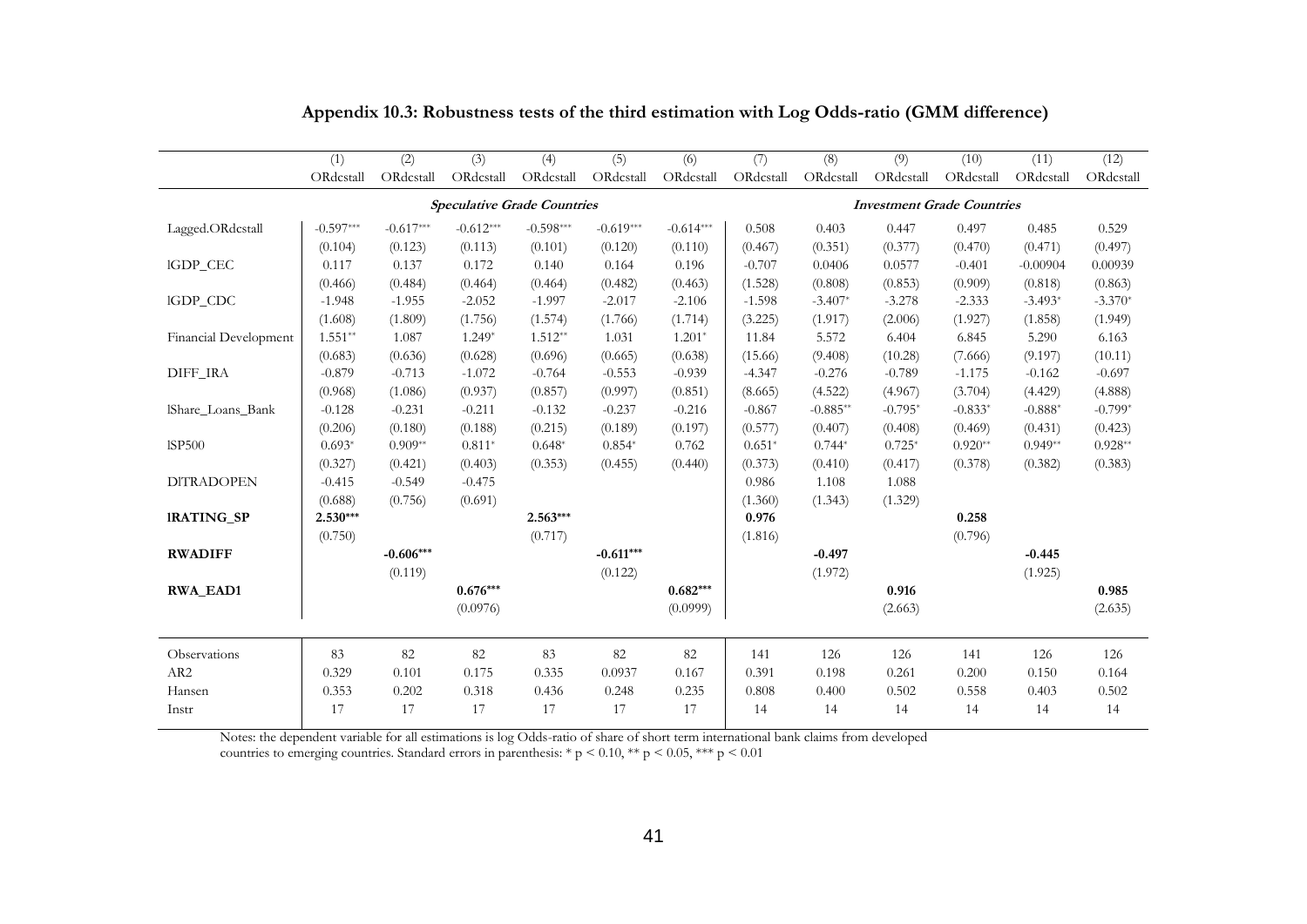| Appendix 11: Average cumulative default rates by rating |  |
|---------------------------------------------------------|--|
|                                                         |  |

| T-Year     |              |                                              |       |       |       |       |
|------------|--------------|----------------------------------------------|-------|-------|-------|-------|
| Rating     | $\mathbf{1}$ | 2                                            | 3     | 4     | 5     | 10    |
| AAA        | 0.00         | 0.03                                         | 0.13  | 0.24  | 0.35  | 0.74  |
| $AA+$      | 0.00         | 0.06                                         | 0.06  | 0.11  | 0.17  | 0.50  |
| AA         | 0.02         | 0.03                                         | 0.09  | 0.23  | 0.38  | 0.99  |
| AA-        | 0.03         | 0.10                                         | 0.20  | 0.29  | 0.39  | 0.79  |
| $A+$       | 0.06         | 0.11                                         | 0.24  | 0.40  | 0.53  | 1.29  |
| А          | 0.07         | 0.17                                         | 0.27  | 0.42  | 0.57  | 1.69  |
| $A-$       | 0.08         | 0.20                                         | 0.34  | 0.48  | 0.69  | 1.74  |
| BBB+       | 0.14         | 0.38                                         | 0.66  | 0.95  | 1.27  | 2.73  |
| <b>BBB</b> | 0.20         | 0.51                                         | 0.80  | 1.24  | 1.69  | 3.91  |
| BBB-       | 0.32         | 0.97                                         | 1.73  | 2.63  | 3.51  | 6.84  |
| $BB+$      | 0.43         | 1.25                                         | 2.35  | 3.47  | 4.56  | 9.05  |
| BB         | 0.68         | 2.08                                         | 4.07  | 5.92  | 7.66  | 13.39 |
| BB-        | 1.13         | 3.47                                         | 5.91  | 8.26  | 10.33 | 18.33 |
| $B+$       | 2.31         | 6.26                                         | 10.15 | 13.52 | 16.05 | 24.25 |
| B          | 4.73         | 10.55                                        | 15.19 | 18.51 | 21.02 | 27.67 |
| $B-$       | 7.92         | 15.37                                        | 20.55 | 24.12 | 26.93 | 32.94 |
| CCC/C      | 26.87        | 36.05<br>Source: Ratings S&P, March 19, 2014 | 41.23 | 44.27 | 46.75 | 51.35 |

**Appendix 11. 1. S&P Global corporate average cumulative default rates: 1981-2013** 

**Appendix 11. 2. Fitch global corporate finance average cumulative default rates: 1990-2013**

| T-Year     |              |       |       |       |       |       |
|------------|--------------|-------|-------|-------|-------|-------|
| Rating     | $\mathbf{1}$ | 2     | 3     | 4     | 5     | 10    |
| AAA        | 0.00         | 0.00  | 0.00  | 0.00  | 0.00  | 0.00  |
| $AA+$      | 0.00         | 0.00  | 0.00  | 0.00  | 0.00  | 0.00  |
| AA         | 0.00         | 0.00  | 0.11  | 0.28  | 0.46  | 0.36  |
| AA-        | 0.06         | 0.06  | 0.06  | 0.07  | 0.07  | 0.21  |
| $A+$       | 0.00         | 0.10  | 0.20  | 0.27  | 0.40  | 0.89  |
| A          | 0.06         | 0.25  | 0.45  | 0.69  | 0.94  | 2.05  |
| $A-$       | 0.17         | 0.31  | 0.46  | 0.57  | 0.74  | 2.53  |
| $BBB+$     | 0.13         | 0.28  | 0.51  | 0.82  | 1.16  | 2.39  |
| <b>BBB</b> | 0.09         | 0.64  | 1.29  | 1.97  | 2.58  | 4.79  |
| BBB-       | 0.39         | 1.14  | 1.89  | 2.66  | 3.60  | 7.54  |
| $BB+$      | 0.92         | 2.62  | 4.17  | 5.71  | 7.13  | 10.15 |
| <b>BB</b>  | 0.79         | 2.84  | 4.55  | 6.36  | 7.69  | 13.78 |
| BB-        | 1.59         | 2.60  | 4.08  | 5.08  | 6.01  | 9.19  |
| $B+$       | 1.01         | 3.65  | 6.08  | 7.83  | 9.04  | 10.12 |
| B          | 2.28         | 5.11  | 8.20  | 11.52 | 14.24 | 13.97 |
| $B-$       | 2.63         | 4.92  | 6.16  | 7.42  | 9.19  | 10.19 |
| CCC to C   | 23.51        | 31.48 | 34.96 | 37.01 | 39.58 | 39.54 |